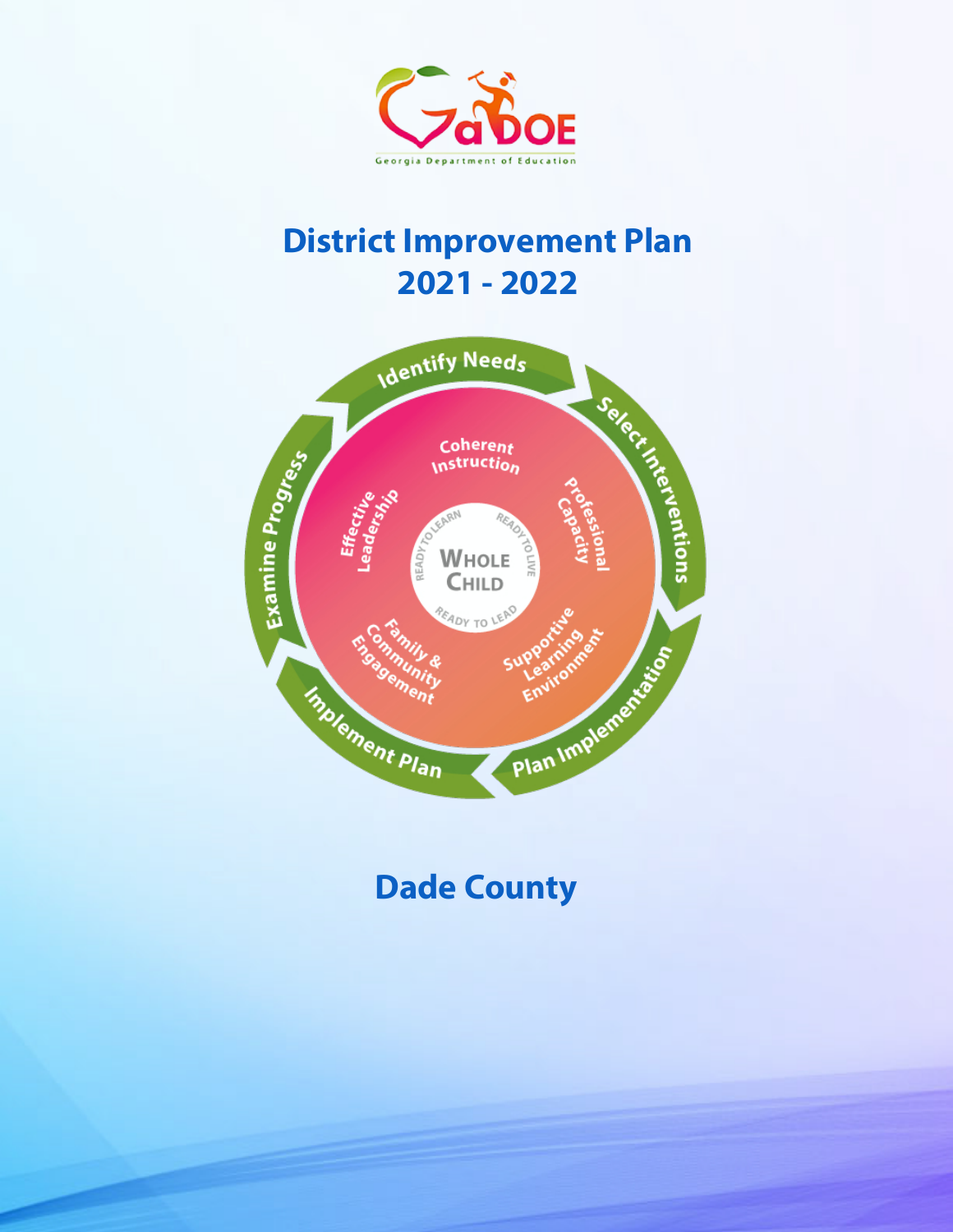### **DISTRICT IMPROVEMENT PLAN**

### **1 General Improvement Plan Information**

General Improvement Plan Information

| <b>District</b>   | Dade <sup>T</sup><br>ounty_ |
|-------------------|-----------------------------|
| lт<br>1 Team Lead | Josh Ingle                  |

| Federal Funding Options to Be Employed (SWP Schools) in this Plan (Select all that apply) |                                                                                       |
|-------------------------------------------------------------------------------------------|---------------------------------------------------------------------------------------|
|                                                                                           | Traditional funding (all Federal funds budgeted separately)                           |
|                                                                                           | Consolidated funds (state/local and federal funds consolidated) - Cohort systems ONLY |
|                                                                                           | FUND 400' - Consolidation of Federal funds only                                       |

Transferability of Funds (ESSA Sec. 5103). If applicable, check the box and list the program(s) where funds are being transferred. Refer to the Federal Programs Handbook for additional information and requirements.

| Transfer Title II, Part A to:   | NO FUNDS TRANSFERRED |
|---------------------------------|----------------------|
| Cumulative Percentage of        | NA                   |
| Allocation to be Transferred to |                      |
| the Selected Grant(s)           |                      |

| Transfer Title IV, Part A to:   | NO FUNDS TRANSFERRED |
|---------------------------------|----------------------|
| Cumulative Percentage of        | NA                   |
| Allocation to be Transferred to |                      |
| the Selected Grant(s)           |                      |

| [Factors(s) Used by District to Identify Students in Poverty (Select all that apply) |                                                                 |  |
|--------------------------------------------------------------------------------------|-----------------------------------------------------------------|--|
|                                                                                      | Free/Reduced meal application                                   |  |
|                                                                                      | Community Eligibility Program (CEP) - Direct Certification ONLY |  |
|                                                                                      | Other (if selected, please describe below)                      |  |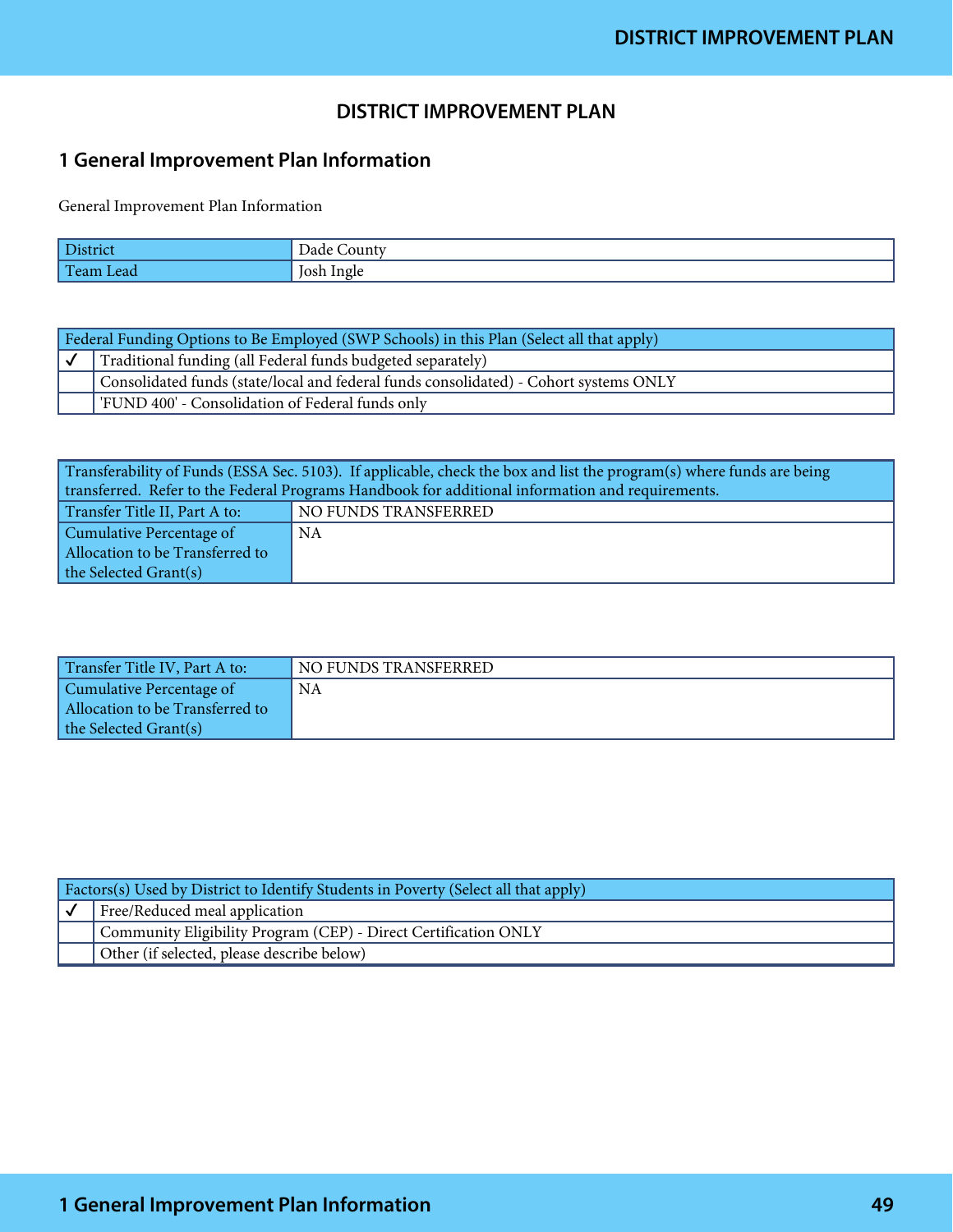### **DISTRICT IMPROVEMENT PLAN**

### **2 ED - Flex Waiver**

Do you need a waiver? No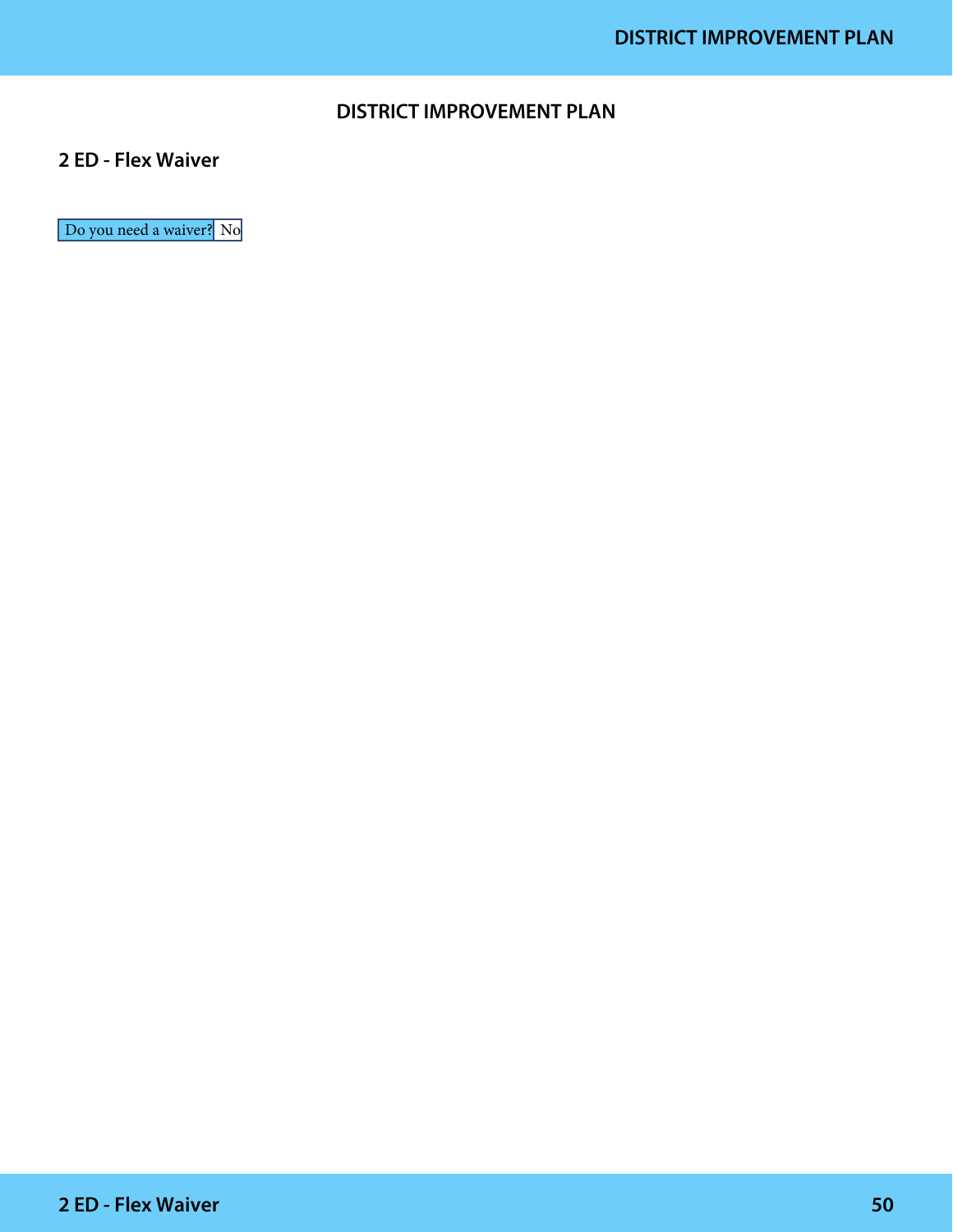### **3. DISTRICT IMPROVEMENT GOALS**

# **3.1 Overarching Need # 1**

Overarching Need

| Overarching Need as identified in | Student achievement in the areas of ELA, Mathematics, Science, and Social Studies        |
|-----------------------------------|------------------------------------------------------------------------------------------|
| CNA Section 3.2                   |                                                                                          |
| Is Need # 1 also an Equity Gap?   | Yes                                                                                      |
| Root Cause #1                     | Students with attendance issues exhibit less academic growth and achievement.            |
| Root Cause # 2                    | Staff depth of understanding of academic rigor in the classroom                          |
| Root Cause # 3                    | Students performing below grade level in the content areas of ELA, Mathematics, Science, |
|                                   | and Social Studies                                                                       |
| Root Cause #4                     | Teacher and leader training and accountability in order to provide individualized        |
|                                   | instructional plans for students in need                                                 |
| Root Cause # 5                    | Teacher training and support with the implementation of interventions to assist those    |
|                                   | students in most need                                                                    |
| Goal                              | Dade County Schools will improve student growth in core content areas for students in    |
|                                   | grades 3-8 as measured by MAP fall to spring assessment. Students will increase their    |
|                                   | growth goal by 3% as measured by MAP from fall to spring.                                |

#### Equity Gap

| $ $ Equity<br>Student achievement identify subgroups, grade level span and content area(s) |
|--------------------------------------------------------------------------------------------|
|--------------------------------------------------------------------------------------------|

| Content Area(s)     | <b>ELA</b>       |
|---------------------|------------------|
|                     | Mathematics      |
|                     | Science          |
|                     | Social Studies   |
| Grade Level Span(s) | $\rm K$          |
|                     | $\mathbf{1}$     |
|                     | $\overline{c}$   |
|                     | $\mathfrak{Z}$   |
|                     | $\overline{4}$   |
|                     | $\sqrt{5}$       |
|                     | $\boldsymbol{6}$ |
|                     | $\overline{7}$   |
|                     | $\, 8$           |
|                     | $\overline{9}$   |
|                     | $10\,$           |
|                     | 11               |
|                     | 12               |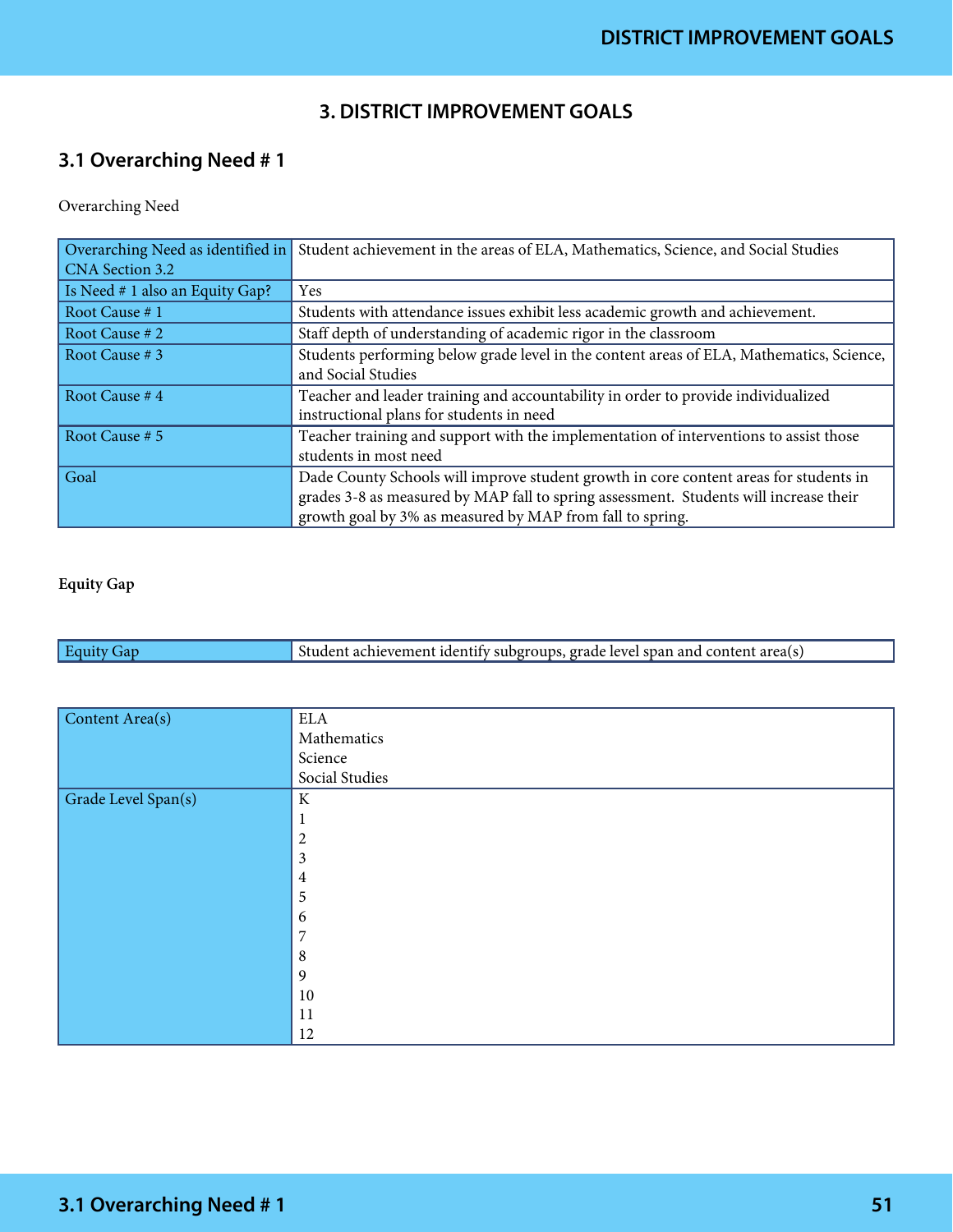Equity Gap

| Subgroup(s                  | Economically Disadvantaged                                                  |
|-----------------------------|-----------------------------------------------------------------------------|
| <b>Equity interventions</b> | EI-7 Provide equitable access to student support programs and interventions |

#### Action Step # 1

| <b>Action Step</b>              | Train leaders, teachers and interventionists to utilize assessment results to ensure students' |
|---------------------------------|------------------------------------------------------------------------------------------------|
|                                 | academic needs are addressed.                                                                  |
| <b>Funding Sources</b>          | Title I, Part A                                                                                |
|                                 | Title II, Part A                                                                               |
|                                 | Title IV, Part A                                                                               |
| Subgroups                       | Economically Disadvantaged                                                                     |
|                                 | <b>Student with Disabilities</b>                                                               |
| Systems                         | Coherent Instruction                                                                           |
|                                 | Professional Capacity                                                                          |
|                                 | Supportive Learning Environment                                                                |
| <b>Method for Monitoring</b>    | MAP data, instructional rounds, grade level meeting agenda's / sign-in sheets                  |
| Implementation                  |                                                                                                |
| Method for Monitoring           | MAP assessment data from August until May                                                      |
| Effectiveness                   |                                                                                                |
| Position/Role Responsible       | Principals, Director of Academics, Academic Coaches                                            |
| <b>Evidence Based Indicator</b> | Strong                                                                                         |

Timeline for Implementation Quarterly

Does this action step support the selected equity intervention? Yes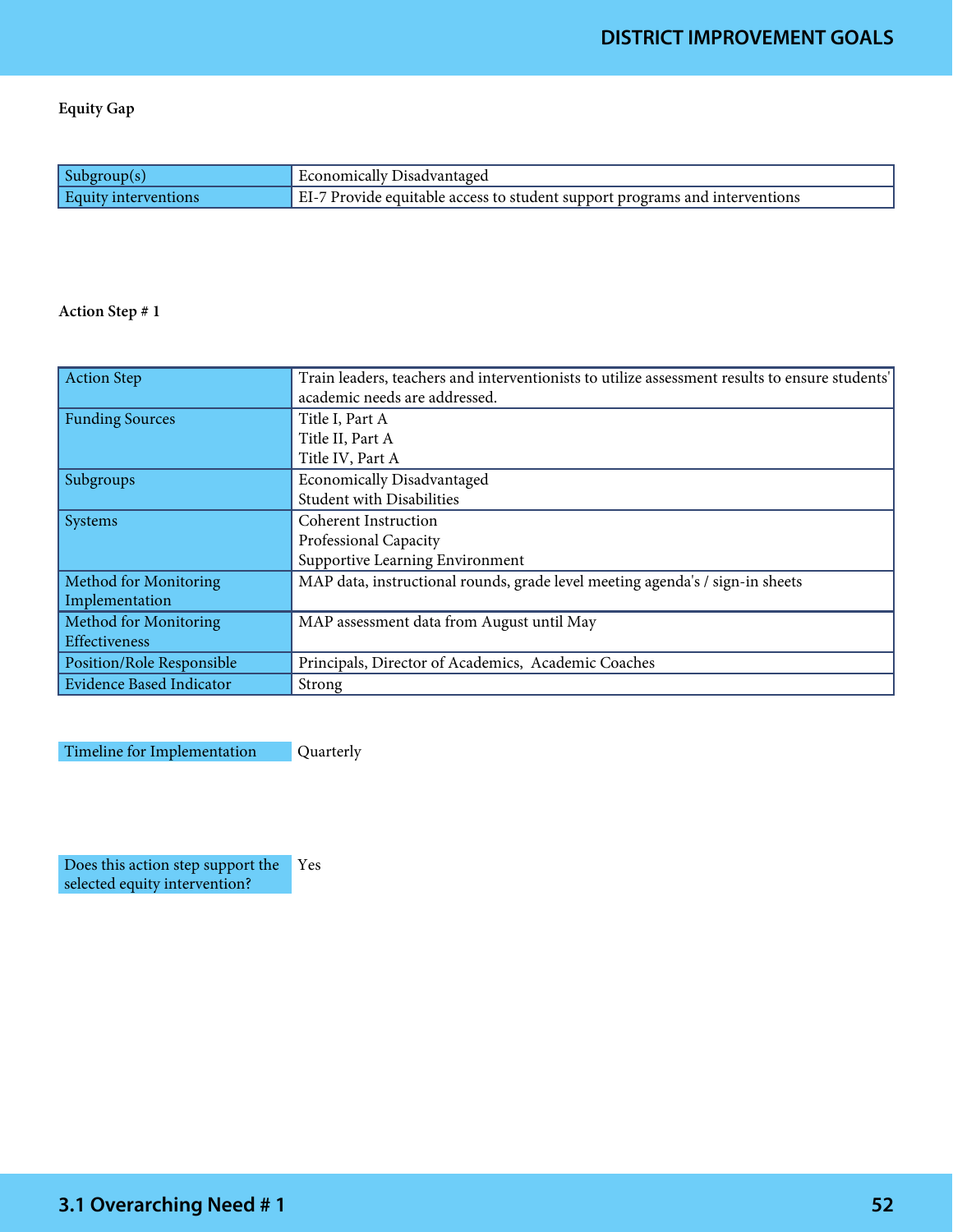| What partnerships, if any, with   | NWGA RESA to ensure staff understand how to disaggregate data and better understand |
|-----------------------------------|-------------------------------------------------------------------------------------|
| IHEs, business, Non-Profits,      | students' needs.                                                                    |
| Community based organizations,    |                                                                                     |
| or any private entity with a      |                                                                                     |
| demonstrated record of success is |                                                                                     |
| the LEA implementing in carrying  |                                                                                     |
| out this action step(s)?          |                                                                                     |

| <b>Action Step</b>              | Provide professional development to all staff on implementation of MTSS and how           |
|---------------------------------|-------------------------------------------------------------------------------------------|
|                                 | formative / summative assessment data will assist in ensuring students are in the correct |
|                                 | tiered instructional level.                                                               |
| <b>Funding Sources</b>          | Title I, Part A                                                                           |
|                                 | Title II, Part A                                                                          |
|                                 | Title IV, Part A                                                                          |
|                                 | <b>IDEA</b>                                                                               |
| Subgroups                       | Economically Disadvantaged                                                                |
|                                 | Foster                                                                                    |
|                                 | Homeless                                                                                  |
|                                 | <b>English Learners</b>                                                                   |
|                                 | Migrant                                                                                   |
|                                 | Race / Ethnicity / Minority                                                               |
|                                 | <b>Student with Disabilities</b>                                                          |
| Systems                         | <b>Coherent Instruction</b>                                                               |
|                                 | Effective Leadership                                                                      |
|                                 | Professional Capacity                                                                     |
|                                 | Supportive Learning Environment                                                           |
| Method for Monitoring           | Observations, District Walk-throughs, meeting minutes and sign in sheets, assessment      |
| Implementation                  | data, intervention lists                                                                  |
| Method for Monitoring           | Classroom walk-through and evaluations, achievement data                                  |
| Effectiveness                   |                                                                                           |
| Position/Role Responsible       | Director of Academics                                                                     |
|                                 | Director of Special Education                                                             |
|                                 | Director of Federal Programs                                                              |
|                                 | Principals                                                                                |
|                                 | Assistant Principals / Academic Coaches                                                   |
| <b>Evidence Based Indicator</b> | Strong                                                                                    |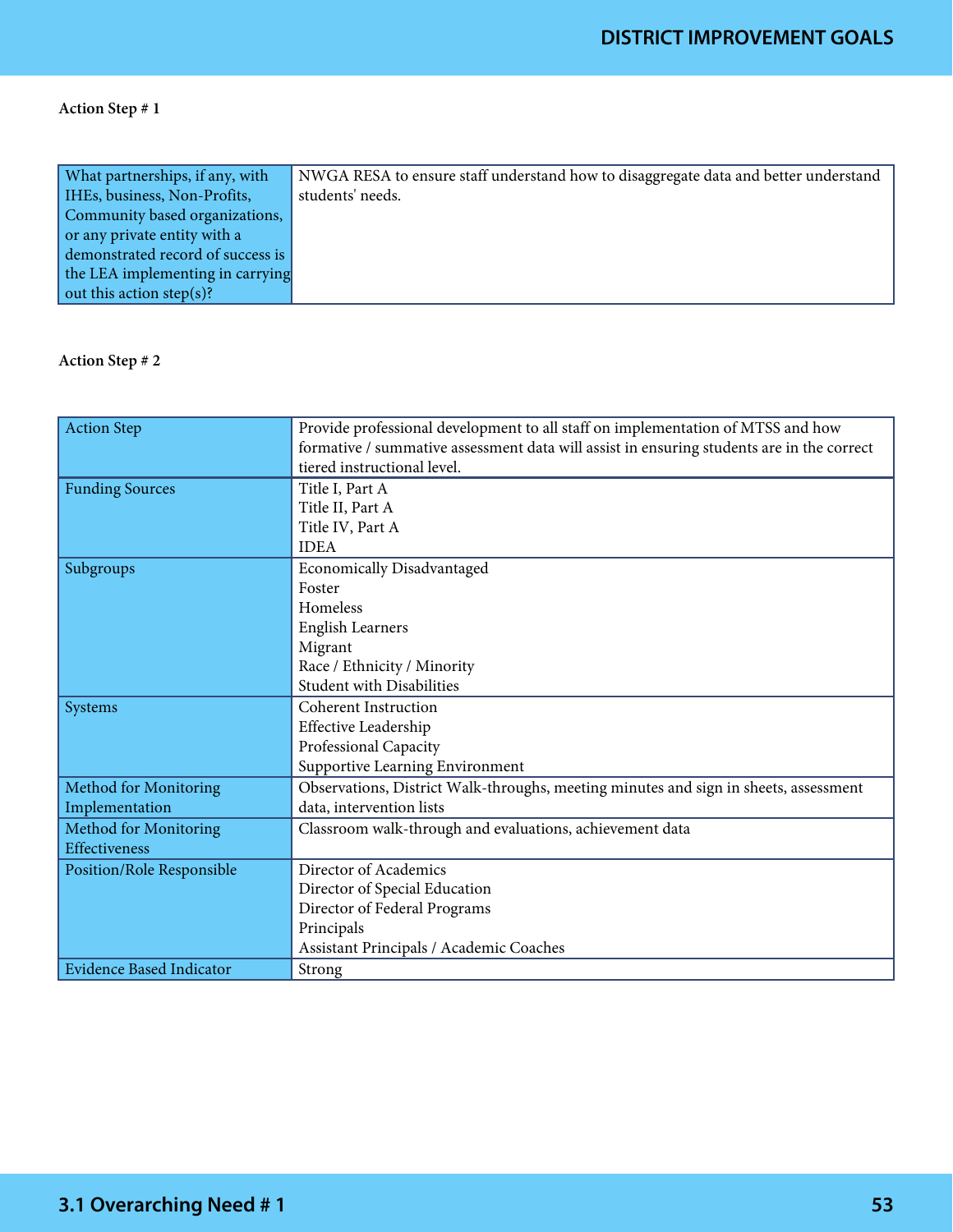| Timeline for Implementation       | Quarterly         |
|-----------------------------------|-------------------|
|                                   |                   |
|                                   |                   |
|                                   |                   |
| Does this action step support the | Yes               |
| selected equity intervention?     |                   |
|                                   |                   |
|                                   |                   |
|                                   |                   |
|                                   |                   |
|                                   |                   |
|                                   |                   |
|                                   |                   |
| What partnerships, if any, with   | <b>NWGA RESA</b>  |
| IHEs, business, Non-Profits,      | <b>MTSS Teams</b> |
| Community based organizations,    |                   |
| or any private entity with a      |                   |
| demonstrated record of success is |                   |
| the LEA implementing in carrying  |                   |
| out this action step(s)?          |                   |

| <b>Action Step</b>              | Provide instructional support by funding Reduced Class Size (RCS) teachers at the     |
|---------------------------------|---------------------------------------------------------------------------------------|
|                                 | elementary level grade bands.                                                         |
| <b>Funding Sources</b>          | Title I, Part A                                                                       |
| Subgroups                       | <b>Economically Disadvantaged</b>                                                     |
|                                 | Foster                                                                                |
|                                 | Homeless                                                                              |
|                                 | <b>English Learners</b>                                                               |
|                                 | Migrant                                                                               |
|                                 | Race / Ethnicity / Minority                                                           |
|                                 | <b>Student with Disabilities</b>                                                      |
| Systems                         | <b>Coherent Instruction</b>                                                           |
| <b>Method for Monitoring</b>    | FTE enrollment numbers, Identification of EIP, Gifted, and SWD students, Walk through |
| Implementation                  | observations, instructional rounds                                                    |
| Method for Monitoring           | MAP Diagnostic Growth data, USA Test Prep data, GA Milestone Data                     |
| Effectiveness                   |                                                                                       |
| Position/Role Responsible       | Prinicpal(s), Assistant Principal(s), Instructional Coaches                           |
| <b>Evidence Based Indicator</b> | Strong                                                                                |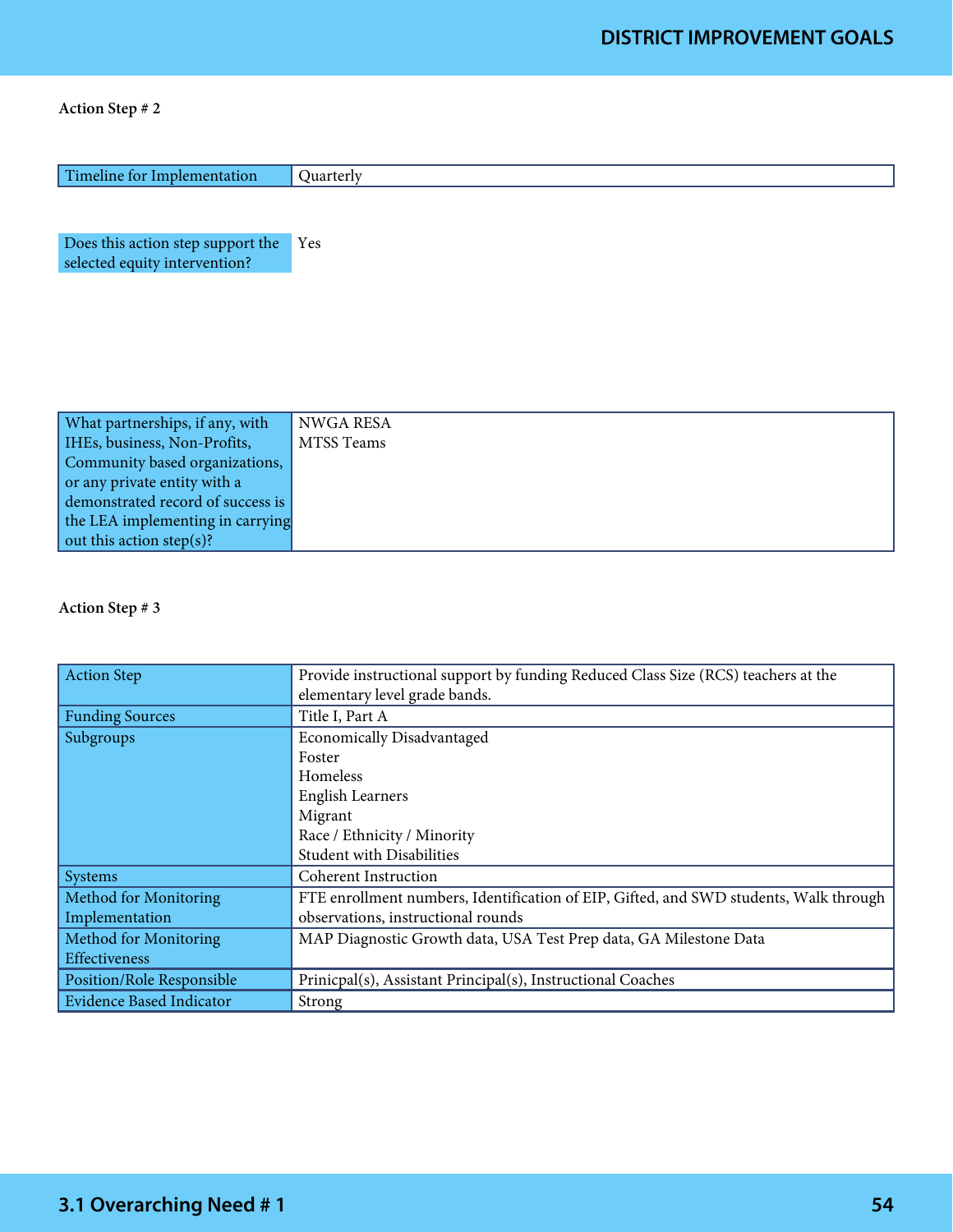| Timeline for Implementation                                        | Yearly |
|--------------------------------------------------------------------|--------|
|                                                                    |        |
| Does this action step support the<br>selected equity intervention? | Yes    |
|                                                                    |        |
|                                                                    |        |
|                                                                    |        |
| What partnerships, if any, with                                    |        |
| IHEs, business, Non-Profits,                                       |        |
| Community based organizations,                                     |        |
| or any private entity with a                                       |        |
| demonstrated record of success is                                  |        |
| the LEA implementing in carrying                                   |        |

#### Action Step # 4

out this action step(s)?

| <b>Action Step</b>              | Support classroom instruction by funding paraprofessionals and/or other support       |
|---------------------------------|---------------------------------------------------------------------------------------|
|                                 | personnel at the elementary level to improve student learning.                        |
| <b>Funding Sources</b>          | Title I, Part A                                                                       |
| Subgroups                       | <b>Economically Disadvantaged</b>                                                     |
|                                 | Foster                                                                                |
|                                 | Homeless                                                                              |
|                                 | <b>English Learners</b>                                                               |
|                                 | Migrant                                                                               |
|                                 | Race / Ethnicity / Minority                                                           |
|                                 | <b>Student with Disabilities</b>                                                      |
| Systems                         | Coherent Instruction                                                                  |
|                                 | Supportive Learning Environment                                                       |
| Method for Monitoring           | FTE enrollment numbers, Identification of EIP, Gifted, and SWD students, Walk through |
| Implementation                  | observations, instructional rounds                                                    |
| Method for Monitoring           | MAP Diagnostic Growth data, GKIDS Data, Teacher observation data                      |
| Effectiveness                   |                                                                                       |
| Position/Role Responsible       | Principal(s), Assistant Principal(s), Instructional Coaches                           |
| <b>Evidence Based Indicator</b> | Demonstrate a Rationale                                                               |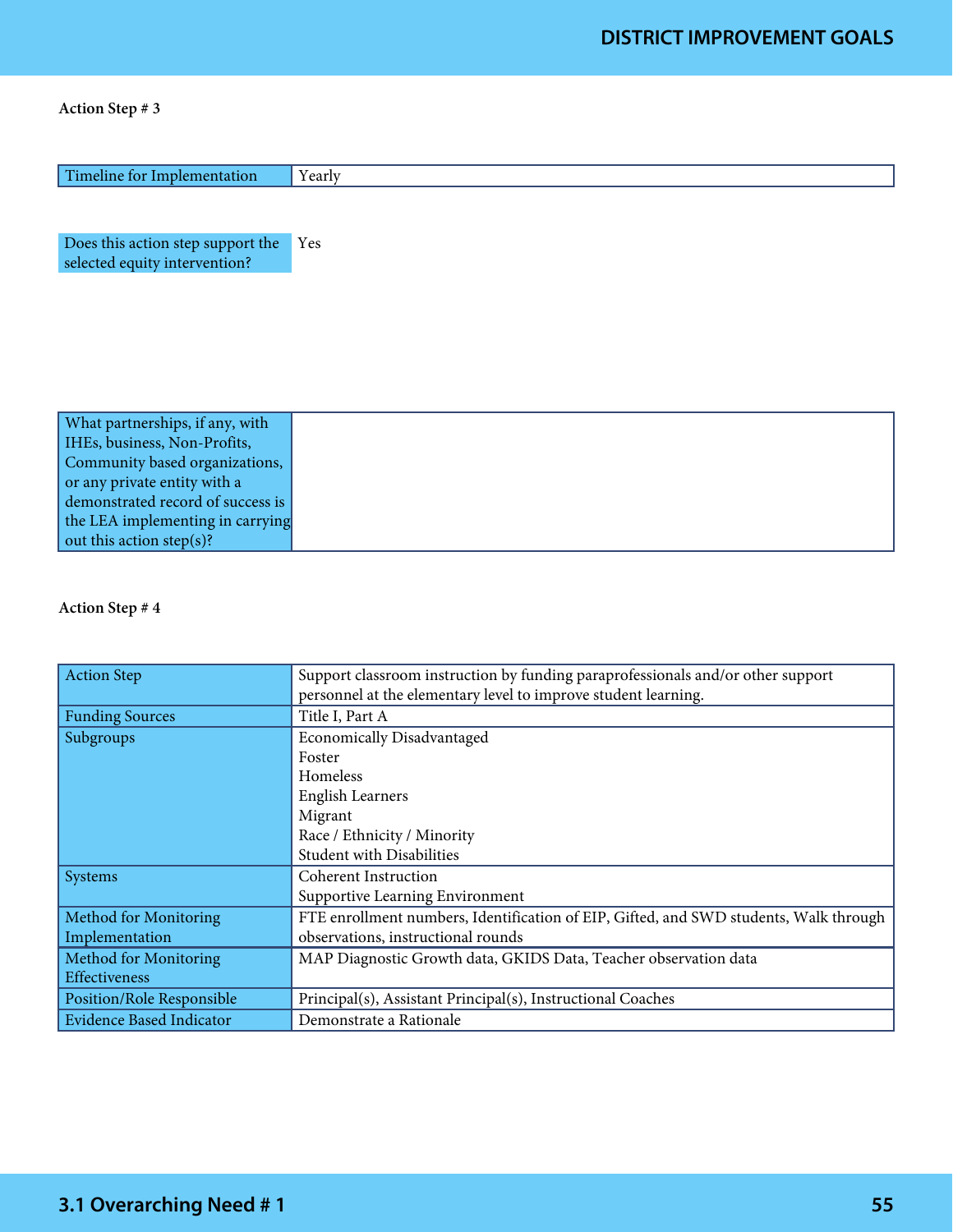| Does this action step support the<br>Yes<br>selected equity intervention?<br>What partnerships, if any, with<br>IHEs, business, Non-Profits,<br>Community based organizations,<br>or any private entity with a<br>demonstrated record of success is<br>the LEA implementing in carrying | Timeline for Implementation | Yearly |
|-----------------------------------------------------------------------------------------------------------------------------------------------------------------------------------------------------------------------------------------------------------------------------------------|-----------------------------|--------|
|                                                                                                                                                                                                                                                                                         |                             |        |
|                                                                                                                                                                                                                                                                                         |                             |        |
|                                                                                                                                                                                                                                                                                         |                             |        |
|                                                                                                                                                                                                                                                                                         |                             |        |
|                                                                                                                                                                                                                                                                                         |                             |        |
|                                                                                                                                                                                                                                                                                         |                             |        |
|                                                                                                                                                                                                                                                                                         |                             |        |
|                                                                                                                                                                                                                                                                                         |                             |        |
|                                                                                                                                                                                                                                                                                         |                             |        |
|                                                                                                                                                                                                                                                                                         |                             |        |
| out this action step(s)?                                                                                                                                                                                                                                                                |                             |        |
|                                                                                                                                                                                                                                                                                         |                             |        |

| <b>Action Step</b>                      | Ensure K-3 phonemic awareness and phonics programs through Sonday System and<br>Heggerty are implemented with fidelity to ensure consistent and equitable access for all<br>students including continued professional development for teachers, interventionists and<br>academic coaches. |
|-----------------------------------------|-------------------------------------------------------------------------------------------------------------------------------------------------------------------------------------------------------------------------------------------------------------------------------------------|
| <b>Funding Sources</b>                  | Title I, Part A<br>Title II, Part A                                                                                                                                                                                                                                                       |
| Subgroups                               | <b>Economically Disadvantaged</b><br>Foster<br>Homeless<br><b>English Learners</b><br>Migrant<br>Race / Ethnicity / Minority<br><b>Student with Disabilities</b>                                                                                                                          |
| Systems                                 | <b>Coherent Instruction</b><br>Professional Capacity<br>Supportive Learning Environment                                                                                                                                                                                                   |
| Method for Monitoring<br>Implementation | Training agenda, itinerary, sign in sheets, walk-throughs, observations                                                                                                                                                                                                                   |
| Method for Monitoring<br>Effectiveness  | instructional rounds, assessment data                                                                                                                                                                                                                                                     |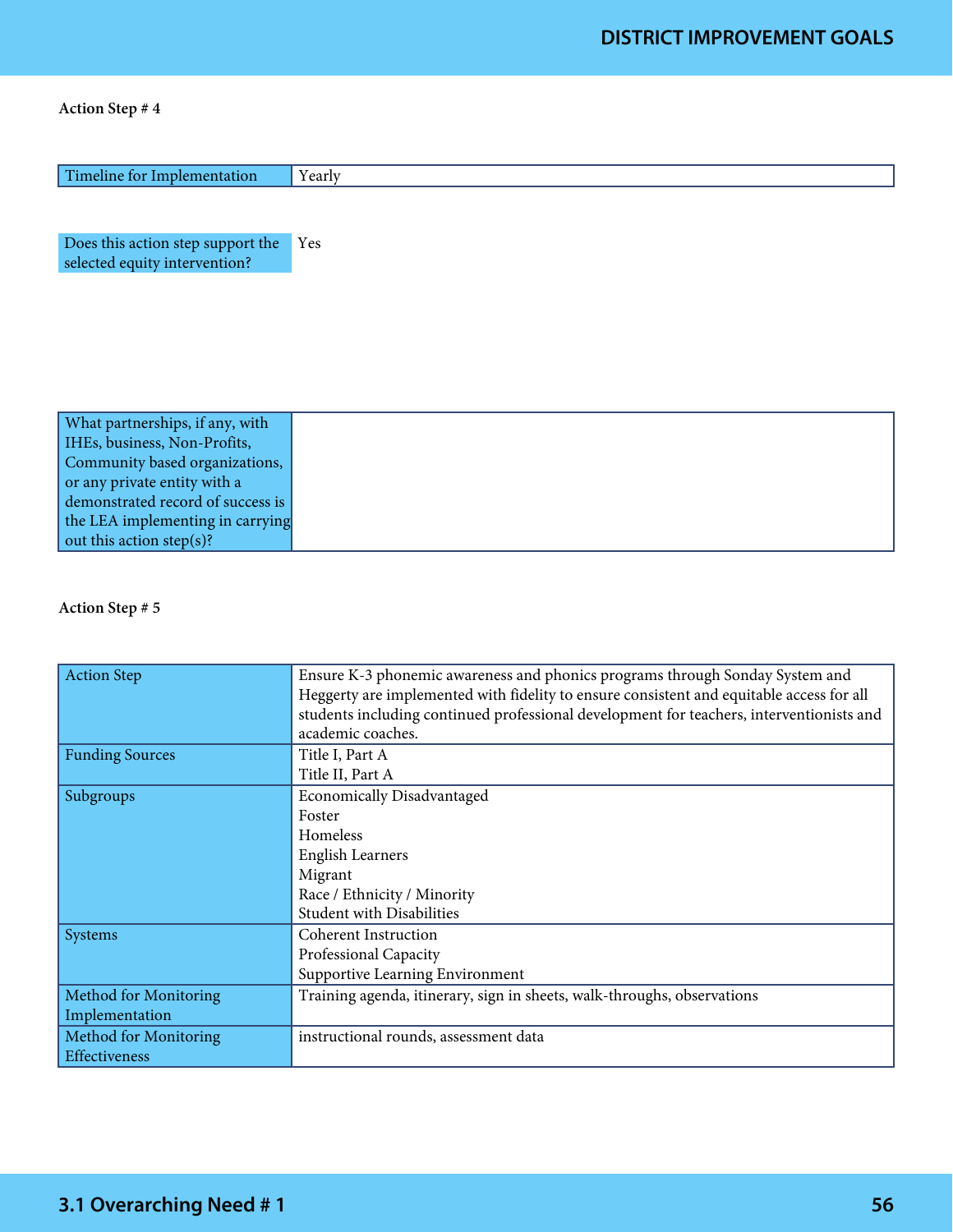| Position/Role Responsible                                          | Teacher attending training, Principal, Assistant Principal, Academic Coach |
|--------------------------------------------------------------------|----------------------------------------------------------------------------|
| <b>Evidence Based Indicator</b>                                    | Strong                                                                     |
|                                                                    |                                                                            |
| Timeline for Implementation                                        | Yearly                                                                     |
|                                                                    |                                                                            |
| Does this action step support the<br>selected equity intervention? | Yes                                                                        |
|                                                                    |                                                                            |
|                                                                    |                                                                            |
|                                                                    |                                                                            |
|                                                                    |                                                                            |
| What partnerships, if any, with<br>IHEs, business, Non-Profits,    |                                                                            |
| Community based organizations,                                     |                                                                            |
| or any private entity with a                                       |                                                                            |
| demonstrated record of success is                                  |                                                                            |
| the LEA implementing in carrying                                   |                                                                            |

#### Action Step # 6

out this action step(s)?

| <b>Action Step</b>     | Dade County Schools will support a part time art teacher to be shared among two   |
|------------------------|-----------------------------------------------------------------------------------|
|                        | elementary schools to promote well-rounded educational opportunities and increase |
|                        | student learning.                                                                 |
| <b>Funding Sources</b> | Title IV, Part A                                                                  |
| Subgroups              | <b>Economically Disadvantaged</b>                                                 |
|                        | Foster                                                                            |
|                        | Homeless                                                                          |
|                        | <b>English Learners</b>                                                           |
|                        | Migrant                                                                           |
|                        | Race / Ethnicity / Minority                                                       |
|                        | Student with Disabilities                                                         |
| <b>Systems</b>         | <b>Coherent Instruction</b>                                                       |
|                        | Supportive Learning Environment                                                   |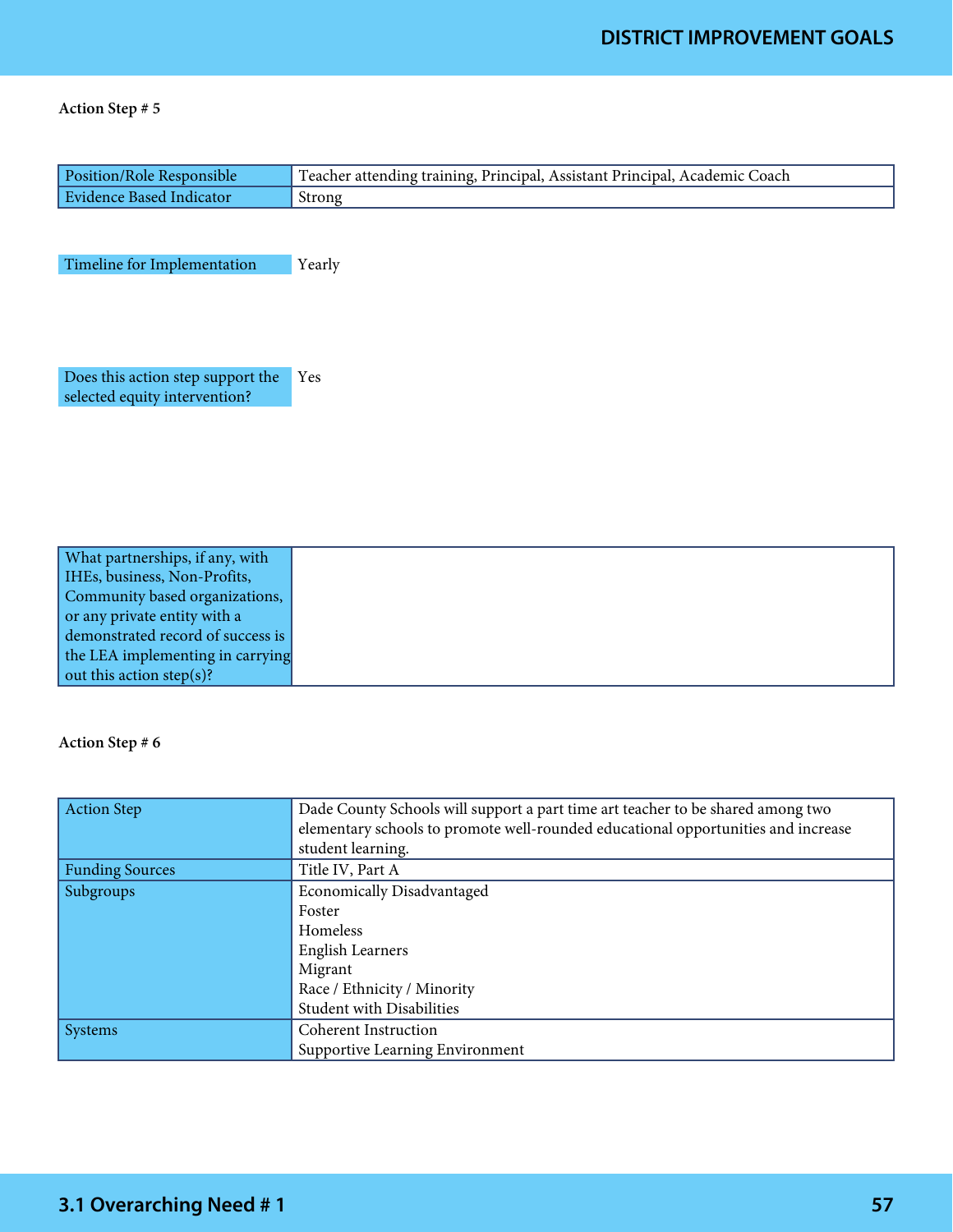| Method for Monitoring     | Instructional schedule     |
|---------------------------|----------------------------|
| Implementation            |                            |
| Method for Monitoring     | <b>TKES</b>                |
| <b>Effectiveness</b>      |                            |
| Position/Role Responsible | Dade Elementary Principal  |
|                           | Davis Elementary Principal |
| Evidence Based Indicator  | Strong                     |

Timeline for Implementation Yearly

Does this action step support the Yes selected equity intervention?

| What partnerships, if any, with   | Dade First Family Connection - Martha Baker |
|-----------------------------------|---------------------------------------------|
| HEs, business, Non-Profits,       |                                             |
| Community based organizations,    |                                             |
| or any private entity with a      |                                             |
| demonstrated record of success is |                                             |
| the LEA implementing in carrying  |                                             |
| out this action step(s)?          |                                             |

| <b>Action Step</b>     | DCS will provide professional development on the implementation of literacy strategies   |
|------------------------|------------------------------------------------------------------------------------------|
|                        | and establish a district wide literacy team to research, implement, and monitor evidence |
|                        | based literacy initiative aligned with the GA Standards of Excellence.                   |
| <b>Funding Sources</b> | Title I, Part A                                                                          |
|                        | Title II, Part A                                                                         |
|                        | Title IV, Part A                                                                         |
| Subgroups              | <b>Economically Disadvantaged</b>                                                        |
|                        | Foster                                                                                   |
|                        | Homeless                                                                                 |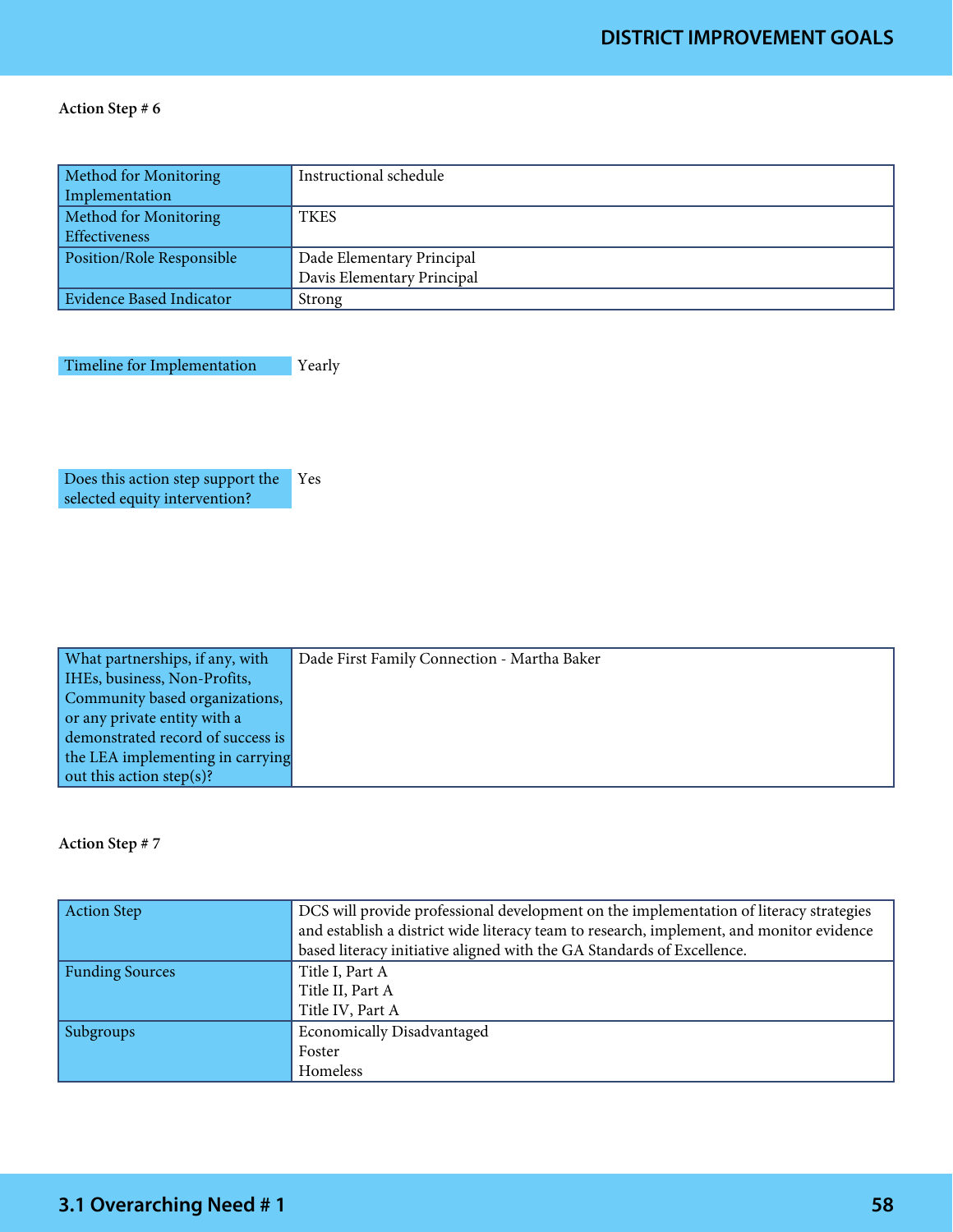| Subgroups                       | <b>English Learners</b>               |
|---------------------------------|---------------------------------------|
|                                 | Migrant                               |
|                                 | Race / Ethnicity / Minority           |
|                                 | <b>Student with Disabilities</b>      |
| Systems                         | <b>Coherent Instruction</b>           |
|                                 | Professional Capacity                 |
|                                 | Supportive Learning Environment       |
| <b>Method for Monitoring</b>    | Formative / Summative Assessment Data |
| Implementation                  | Curriculum Maps                       |
|                                 | Pacing Guides                         |
|                                 | Unit / Lesson Plans                   |
|                                 | PL Agenda / Sign in                   |
| Method for Monitoring           | Walk through                          |
| Effectiveness                   | TKES Standards 4, 5, 6                |
| Position/Role Responsible       | Director of Academics                 |
|                                 | Director of SWD                       |
|                                 | Principals / Assistant Principals     |
|                                 | Academic Coaches                      |
| <b>Evidence Based Indicator</b> | Strong                                |

Timeline for Implementation Yearly

Does this action step support the selected equity intervention? Yes

| What partnerships, if any, with   | Maria Barnhardt - Sonday System     |
|-----------------------------------|-------------------------------------|
| IHEs, business, Non-Profits,      | Marjorie Bottari - Haggerty Phonics |
| Community based organizations,    |                                     |
| or any private entity with a      |                                     |
| demonstrated record of success is |                                     |
| the LEA implementing in carrying  |                                     |
| out this action step(s)?          |                                     |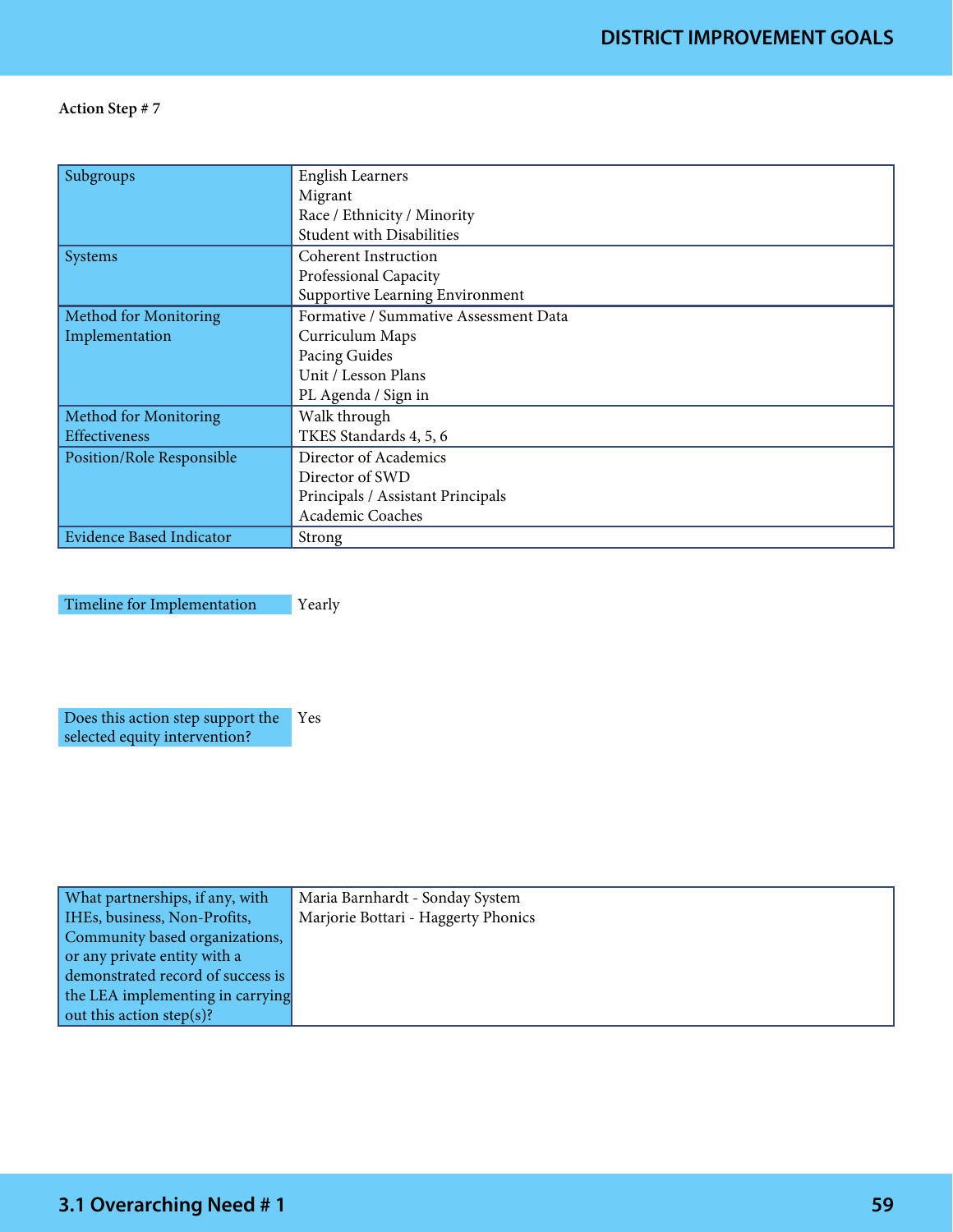| <b>Action Step</b>              | Utilize online learning platforms in the content areas of ELA, Math, Science, Social |
|---------------------------------|--------------------------------------------------------------------------------------|
|                                 | Studies, Reading, & Writing to support and monitor student learning.                 |
| <b>Funding Sources</b>          | Title I, Part A                                                                      |
| Subgroups                       | <b>Economically Disadvantaged</b>                                                    |
|                                 | Foster                                                                               |
|                                 | Homeless                                                                             |
|                                 | <b>English Learners</b>                                                              |
|                                 | Migrant                                                                              |
|                                 | Race / Ethnicity / Minority                                                          |
|                                 | <b>Student with Disabilities</b>                                                     |
| Systems                         | <b>Coherent Instruction</b>                                                          |
| Method for Monitoring           | Assessment reports                                                                   |
| Implementation                  | <b>Observations</b>                                                                  |
|                                 | <b>Implementation Reports</b>                                                        |
| Method for Monitoring           | <b>Observations</b>                                                                  |
| <b>Effectiveness</b>            | lesson plans                                                                         |
|                                 | formative / summative / diagnostic data                                              |
|                                 | student access data                                                                  |
| Position/Role Responsible       | Principals / Assistant Principals                                                    |
|                                 | Academic Coaches                                                                     |
| <b>Evidence Based Indicator</b> | Strong                                                                               |

Timeline for Implementation Pearly

Does this action step support the Yes selected equity intervention?

| What partnerships, if any, with   |
|-----------------------------------|
| IHEs, business, Non-Profits,      |
| Community based organizations,    |
| or any private entity with a      |
| demonstrated record of success is |
| the LEA implementing in carrying  |
| out this action step(s)?          |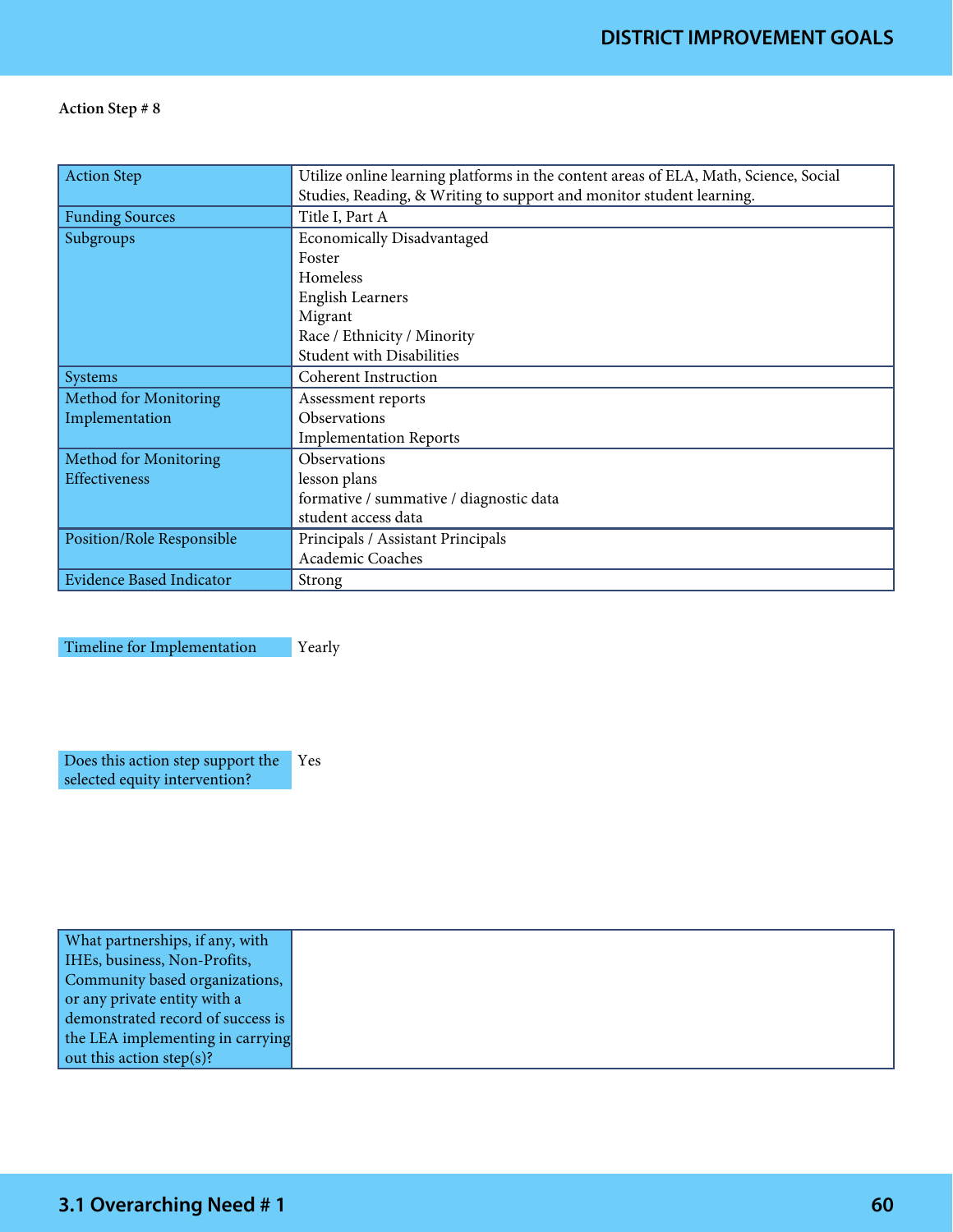| <b>Action Step</b>              | Build capacity among students and staff to increase the use of student led technology |
|---------------------------------|---------------------------------------------------------------------------------------|
|                                 | activities across all content areas to promote and support STEM / STEAM initiatives.  |
| <b>Funding Sources</b>          | Title I, Part A                                                                       |
|                                 | Title IV, Part A                                                                      |
| Subgroups                       | <b>Economically Disadvantaged</b>                                                     |
|                                 | Foster                                                                                |
|                                 | Homeless                                                                              |
|                                 | <b>English Learners</b>                                                               |
|                                 | Migrant                                                                               |
|                                 | Race / Ethnicity / Minority                                                           |
|                                 | <b>Student with Disabilities</b>                                                      |
| Systems                         | <b>Coherent Instruction</b>                                                           |
|                                 | Professional Capacity                                                                 |
|                                 | Supportive Learning Environment                                                       |
| Method for Monitoring           | <b>Lesson Plan Activities</b>                                                         |
| Implementation                  | Student work samples                                                                  |
| Method for Monitoring           | Survey Data                                                                           |
| Effectiveness                   | TKES Walk through                                                                     |
|                                 | Performance based projects                                                            |
| Position/Role Responsible       | Principals / Assistant Principals                                                     |
|                                 | Director of Innovative Technology                                                     |
|                                 | Academic Coaches                                                                      |
| <b>Evidence Based Indicator</b> | Strong                                                                                |

Timeline for Implementation Yearly

Does this action step support the selected equity intervention? Yes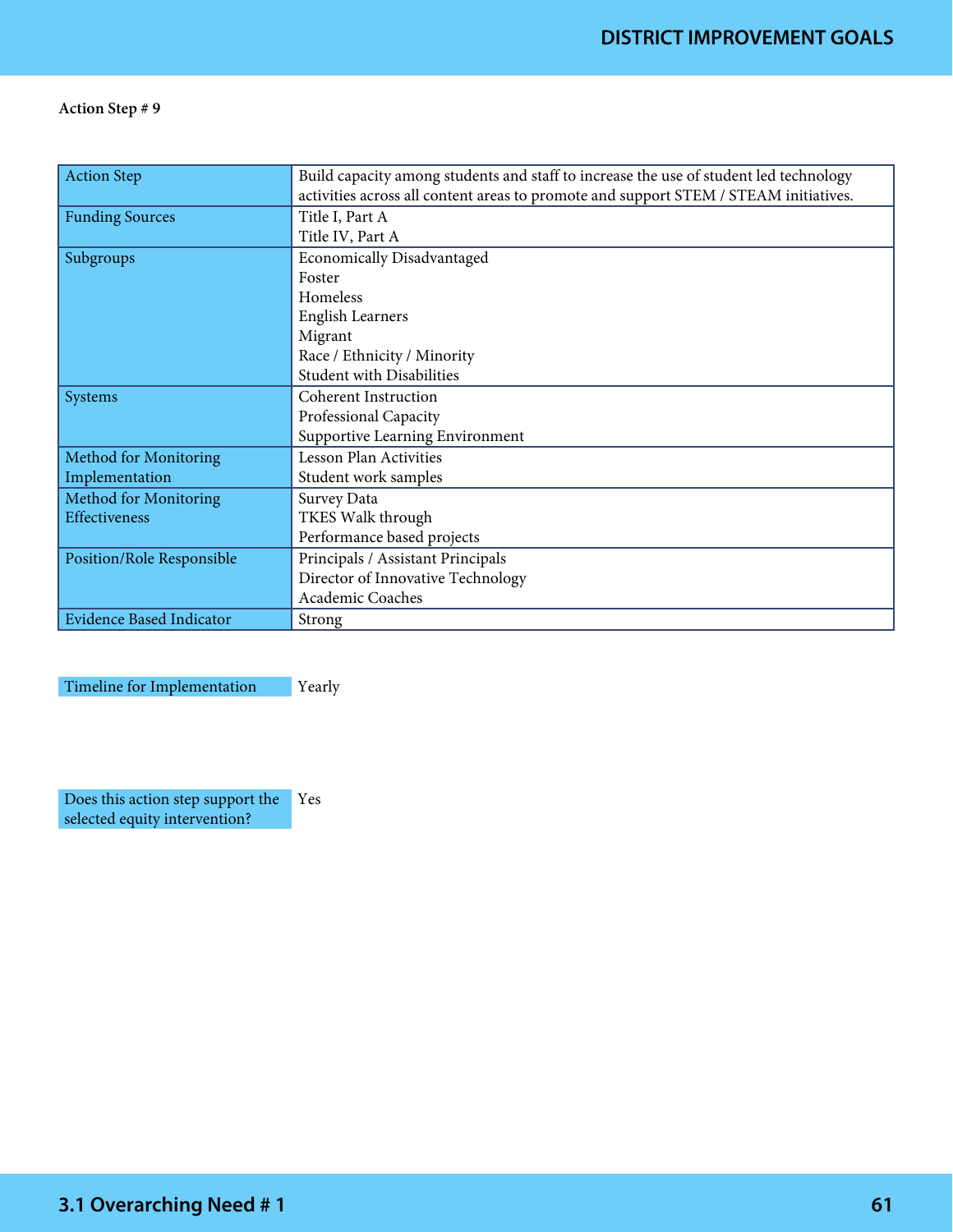| What partnerships, if any, with   | NASA Hunch  |
|-----------------------------------|-------------|
| IHEs, business, Non-Profits,      | <b>RESA</b> |
| Community based organizations,    |             |
| or any private entity with a      |             |
| demonstrated record of success is |             |
| the LEA implementing in carrying  |             |
| out this action step(s)?          |             |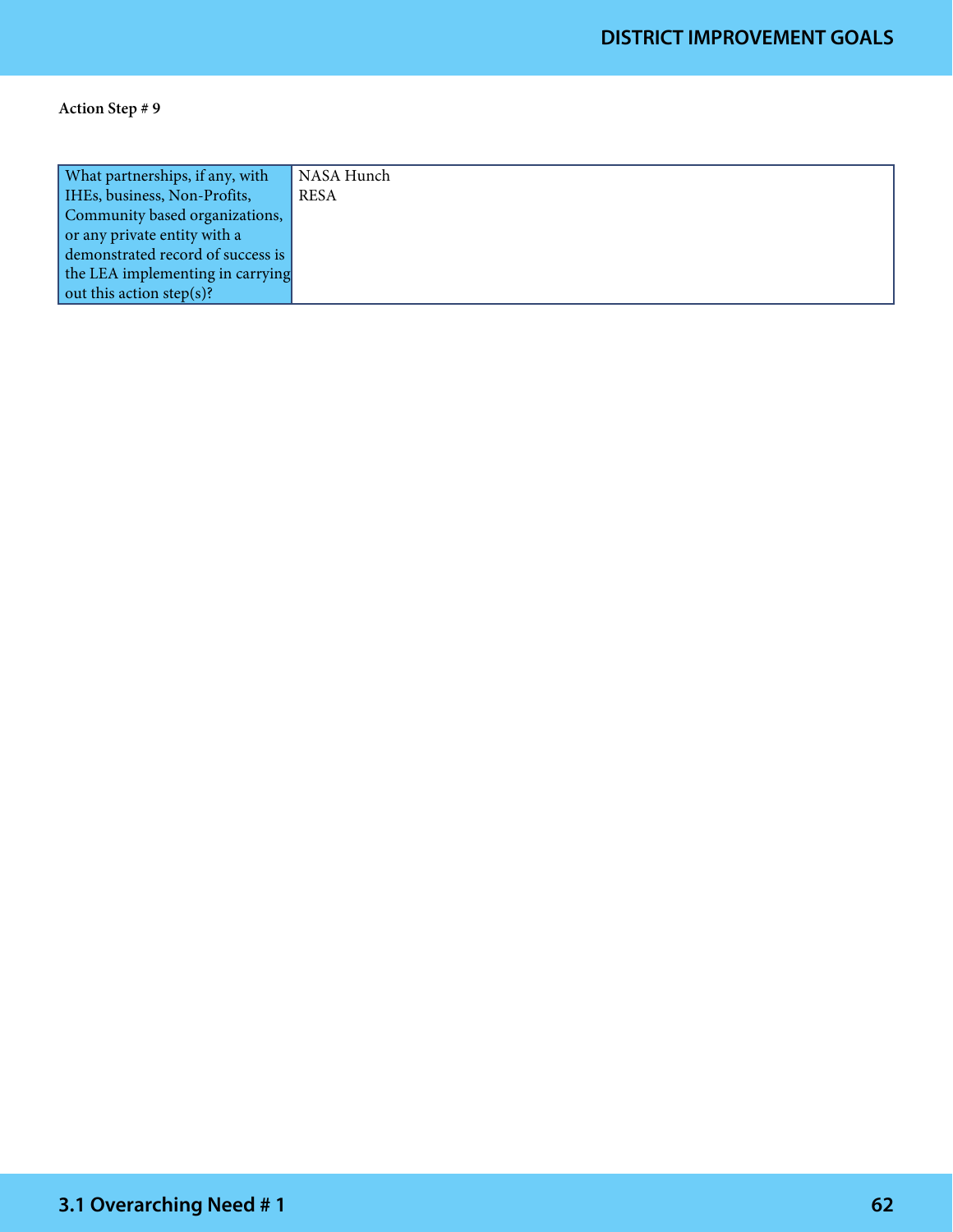### **3. DISTRICT IMPROVEMENT GOALS**

# **3.2 Overarching Need # 2**

#### Overarching Need

| Overarching Need as identified in | Job embedded professional learning that includes, but not limited to: Learning Focused         |
|-----------------------------------|------------------------------------------------------------------------------------------------|
| CNA Section 3.2                   | School (LFS) instructional model, MTSS leader and teacher training, Social / Emotional         |
|                                   | Learning and supports, PBIS, endorsements, etc.                                                |
| Is Need # 1 also an Equity Gap?   | Yes                                                                                            |
| Root Cause # 1                    | Teaching and learning strategies and interventions needed to assist Tier I, Tier II, Tier III, |
|                                   | and Tier IV instruction                                                                        |
| Root Cause # 2                    | Recruiting, retaining, and training teachers                                                   |
| Root Cause # 3                    | Use of assessment data to better understand students' current level and provide                |
|                                   | individualized instruction                                                                     |
| Goal                              | Improve classroom instruction by providing job embedded professional learning to               |
|                                   | increase achievement for all students.                                                         |

#### Equity Gap

| Equity<br>tan | Student achievement identify subgroups, grade level span and content area(s) |
|---------------|------------------------------------------------------------------------------|
|               |                                                                              |

| Content Area(s)     | $\operatorname{ELA}$     |
|---------------------|--------------------------|
|                     | Mathematics              |
|                     | Science                  |
|                     | Social Studies           |
|                     | Other: All Content Areas |
| Grade Level Span(s) | ${\bf K}$                |
|                     | 1                        |
|                     | $\boldsymbol{2}$         |
|                     | 3                        |
|                     | $\overline{4}$           |
|                     | 5                        |
|                     | 6                        |
|                     | 7                        |
|                     | $\,8\,$                  |
|                     | $\overline{9}$           |
|                     | $10\,$                   |
|                     | 11                       |
|                     | 12                       |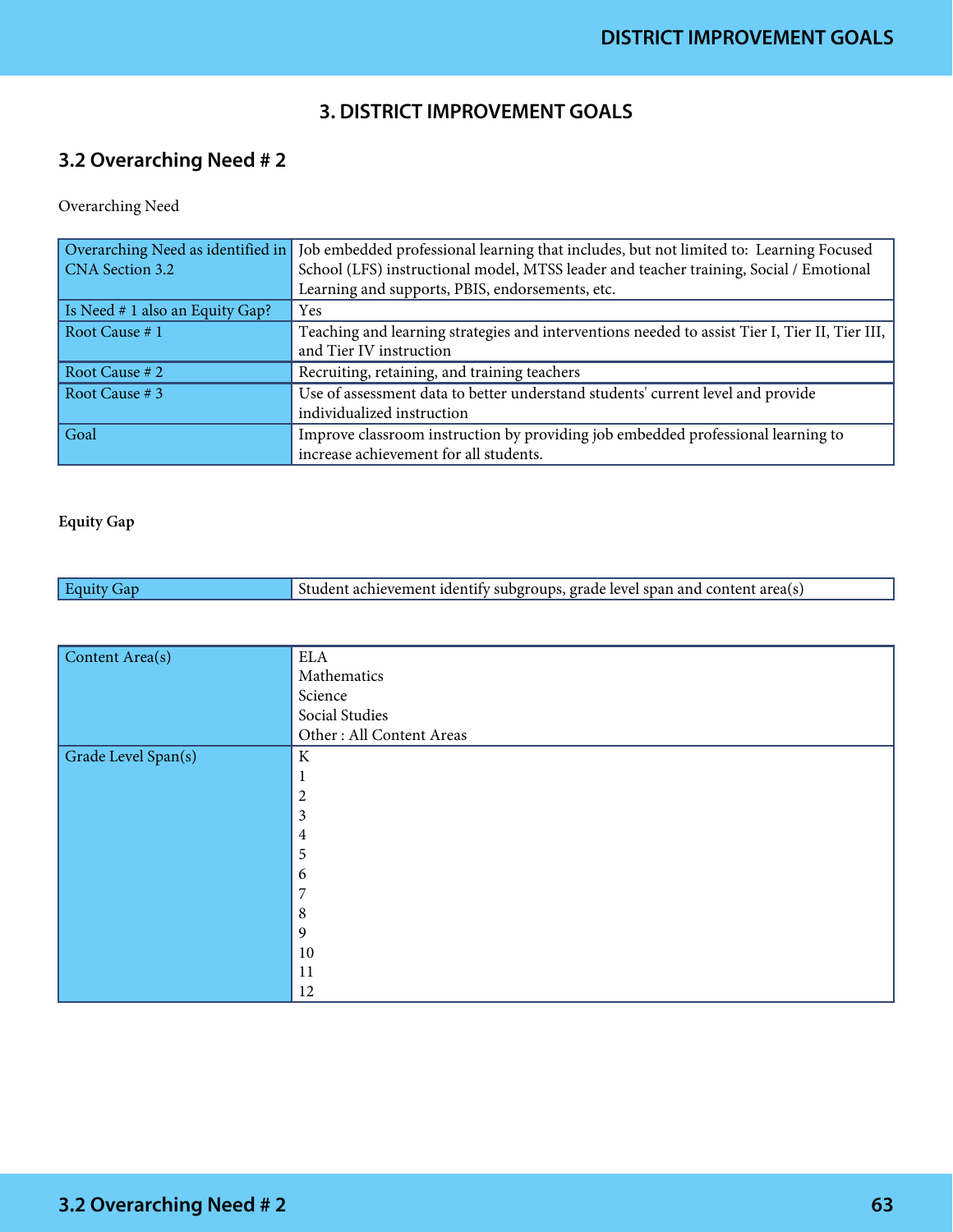#### Equity Gap

| $\sinh(\text{supp}(s))$ | <b>Economically Disadvantaged</b><br>Race / Ethnicity / Minority                                         |
|-------------------------|----------------------------------------------------------------------------------------------------------|
| Equity interventions    | EI-1 Provide targeted teacher development on content, pedagogy and student supports<br>and interventions |

#### Action Step # 1

| <b>Action Step</b>              | Leaders will provide training to school staff and provide parents information in the use of |
|---------------------------------|---------------------------------------------------------------------------------------------|
|                                 | the MTSS model and how the framework will assist meeting the needs of students due to       |
|                                 | learning loss.                                                                              |
| <b>Funding Sources</b>          | N/A                                                                                         |
| Subgroups                       | <b>Economically Disadvantaged</b>                                                           |
|                                 | Foster                                                                                      |
|                                 | Homeless                                                                                    |
|                                 | <b>English Learners</b>                                                                     |
|                                 | Migrant                                                                                     |
|                                 | Race / Ethnicity / Minority                                                                 |
|                                 | <b>Student with Disabilities</b>                                                            |
| <b>Systems</b>                  | <b>Coherent Instruction</b>                                                                 |
|                                 | <b>Effective Leadership</b>                                                                 |
|                                 | Professional Capacity                                                                       |
|                                 | Family and Community Engagement                                                             |
|                                 | Supportive Learning Environment                                                             |
| Method for Monitoring           | The MTSS school teams, lead by state coaches, will provide information during monthly       |
| Implementation                  | meetings.                                                                                   |
| Method for Monitoring           | agendas, sign in sheets, MTSS progress monitoring forms                                     |
| Effectiveness                   |                                                                                             |
| Position/Role Responsible       | Director of Academics, Director of Special Services, MTSS lead personnel, administrators    |
| <b>Evidence Based Indicator</b> | Strong                                                                                      |

Timeline for Implementation Monthly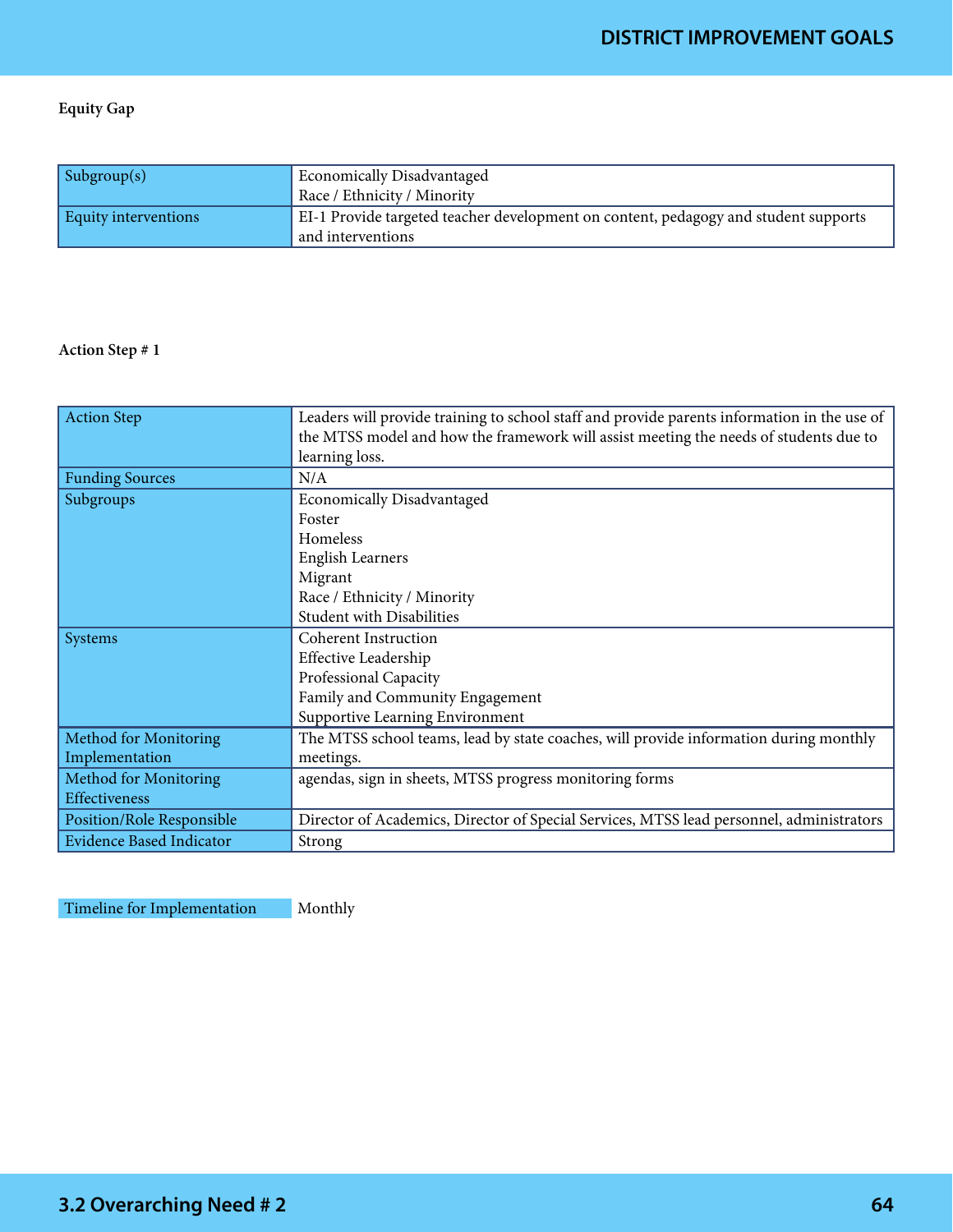| Does this action step support the Yes |  |
|---------------------------------------|--|
| selected equity intervention?         |  |

| What partnerships, if any, with   |  |
|-----------------------------------|--|
| IHEs, business, Non-Profits,      |  |
| Community based organizations,    |  |
| or any private entity with a      |  |
| demonstrated record of success is |  |
| the LEA implementing in carrying  |  |
| out this action step(s)?          |  |

| <b>Action Step</b>              | School personnel will attend various learning opportunities provided by GA's Tiered |
|---------------------------------|-------------------------------------------------------------------------------------|
|                                 | System of Supports.                                                                 |
| <b>Funding Sources</b>          | N/A                                                                                 |
| Subgroups                       | <b>Economically Disadvantaged</b>                                                   |
|                                 | Foster                                                                              |
|                                 | <b>Homeless</b>                                                                     |
|                                 | <b>English Learners</b>                                                             |
|                                 | Migrant                                                                             |
|                                 | Race / Ethnicity / Minority                                                         |
|                                 | <b>Student with Disabilities</b>                                                    |
| Systems                         | <b>Coherent Instruction</b>                                                         |
|                                 | Professional Capacity                                                               |
|                                 | Supportive Learning Environment                                                     |
| Method for Monitoring           | MTSS teams will document attendance for sessions each month.                        |
| Implementation                  |                                                                                     |
| Method for Monitoring           | MTSS minutes, student progress monitoring forms                                     |
| Effectiveness                   |                                                                                     |
| Position/Role Responsible       | Administrators and MTSS lead personnel                                              |
| <b>Evidence Based Indicator</b> | Strong                                                                              |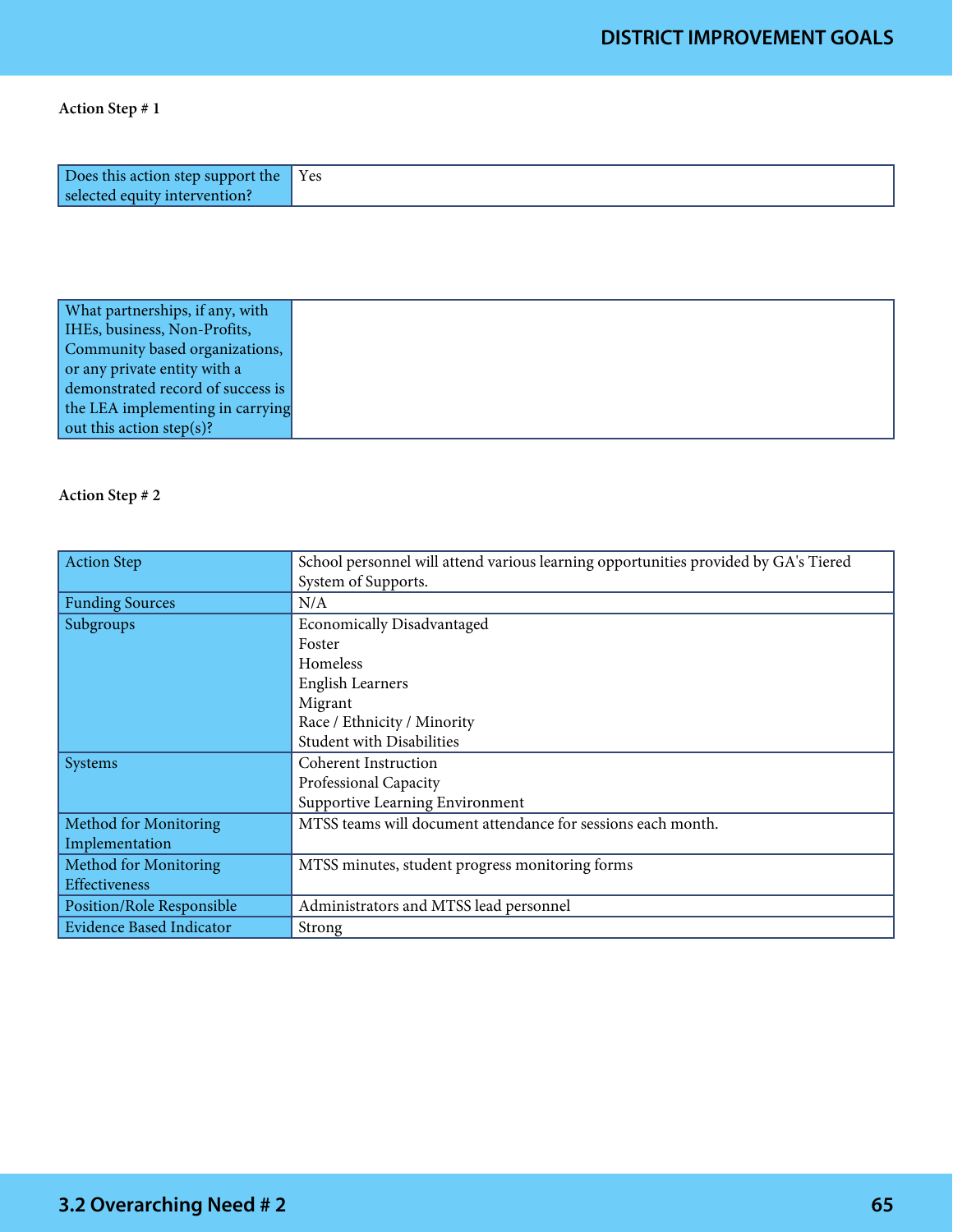| Timeline for Implementation                                        | Monthly |
|--------------------------------------------------------------------|---------|
|                                                                    |         |
| Does this action step support the<br>selected equity intervention? | Yes     |
|                                                                    |         |
|                                                                    |         |
|                                                                    |         |
|                                                                    |         |
| What partnerships, if any, with                                    |         |

| HEs, business, Non-Profits,       |
|-----------------------------------|
| Community based organizations,    |
| or any private entity with a      |
| demonstrated record of success is |
| the LEA implementing in carrying  |
| out this action step(s)?          |

| <b>Action Step</b>           | Provide job embedded professional learning on the implementation of a multi-tiered<br>system of support (MTSS) framework to support PBIS strategies and streamline the RTI<br>process. |
|------------------------------|----------------------------------------------------------------------------------------------------------------------------------------------------------------------------------------|
| <b>Funding Sources</b>       | Title I, Part A<br>Title II, Part A                                                                                                                                                    |
|                              | Title IV, Part A                                                                                                                                                                       |
|                              | <b>IDEA</b>                                                                                                                                                                            |
| Subgroups                    | <b>Economically Disadvantaged</b>                                                                                                                                                      |
|                              | Foster                                                                                                                                                                                 |
|                              | Homeless                                                                                                                                                                               |
|                              | <b>English Learners</b>                                                                                                                                                                |
|                              | Migrant                                                                                                                                                                                |
|                              | Race / Ethnicity / Minority                                                                                                                                                            |
|                              | <b>Student with Disabilities</b>                                                                                                                                                       |
| Systems                      | <b>Coherent Instruction</b>                                                                                                                                                            |
|                              | Professional Capacity                                                                                                                                                                  |
|                              | Supportive Learning Environment                                                                                                                                                        |
| <b>Method for Monitoring</b> | PL Agenda's and sign in sheets                                                                                                                                                         |
| Implementation               | Walk through and instructional rounds                                                                                                                                                  |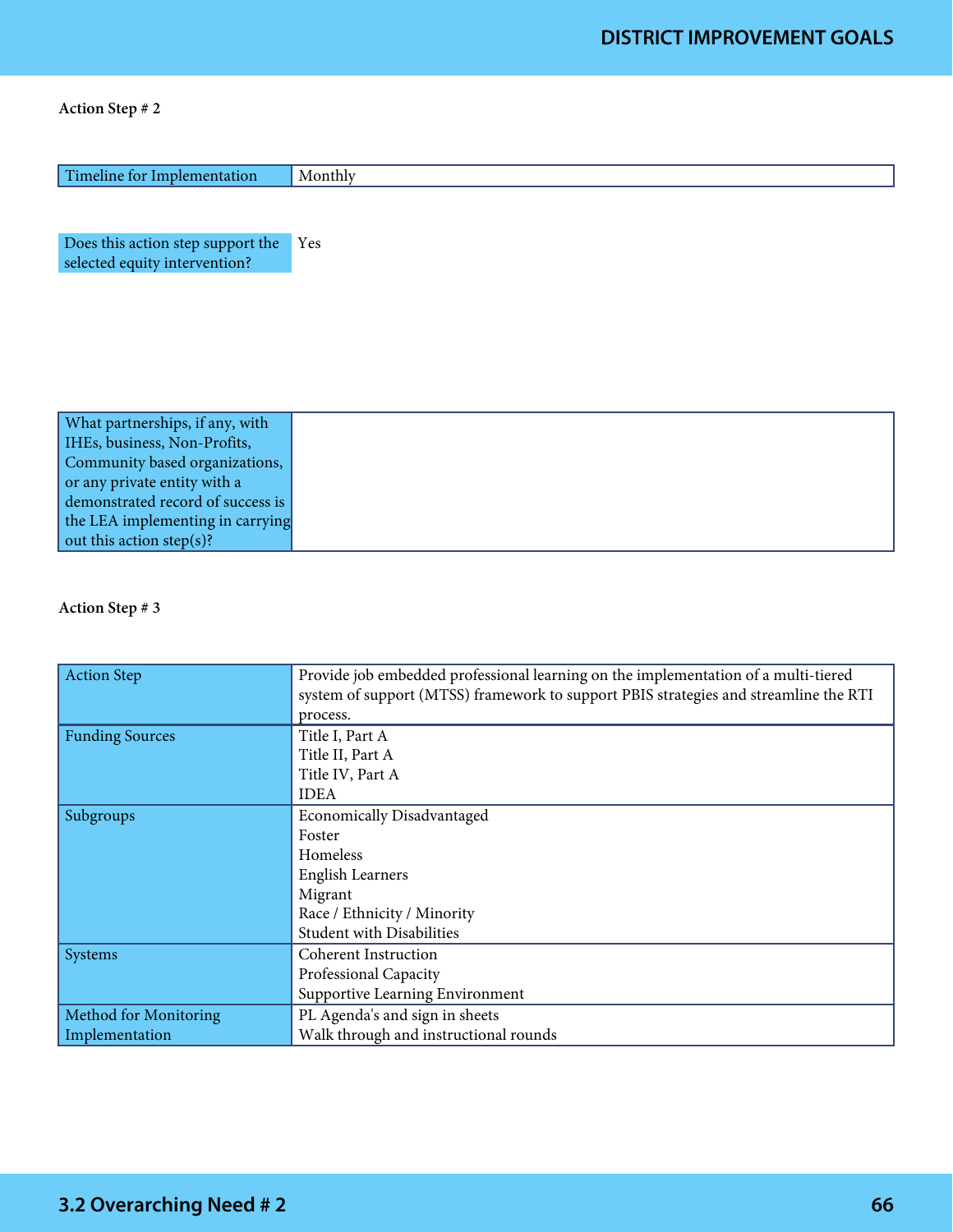| Method for Monitoring     | PL Feedback                           |
|---------------------------|---------------------------------------|
| Effectiveness             | Walk through and instructional rounds |
|                           | MAP assessment data                   |
| Position/Role Responsible | Director of Academics                 |
|                           | Principals / Assistant Principals     |
|                           | Academic Coaches                      |
| Evidence Based Indicator  | Strong                                |

Timeline for Implementation Pearly

Does this action step support the Yes selected equity intervention?

| What partnerships, if any, with   | NWGA RESA  |
|-----------------------------------|------------|
| HEs, business, Non-Profits,       | MTSS Teams |
| Community based organizations,    |            |
| or any private entity with a      |            |
| demonstrated record of success is |            |
| the LEA implementing in carrying  |            |
| out this action step(s)?          |            |

| <b>Action Step</b>     | Provide professional learning opportunities on the Learning Focused Schools (LFS)<br>instructional framework. This includes Train the Trainer, creating opportunities for peer<br>observations, vertical team planning sessions, additional PLCs to support the LFS model,<br>purchase of LFS supplies to improve teaching quality and effectiveness, and any other<br>professional learning opportunities provided by LFS. |
|------------------------|-----------------------------------------------------------------------------------------------------------------------------------------------------------------------------------------------------------------------------------------------------------------------------------------------------------------------------------------------------------------------------------------------------------------------------|
| <b>Funding Sources</b> | Title I, Part A<br>Title II, Part A<br>Title IV, Part A                                                                                                                                                                                                                                                                                                                                                                     |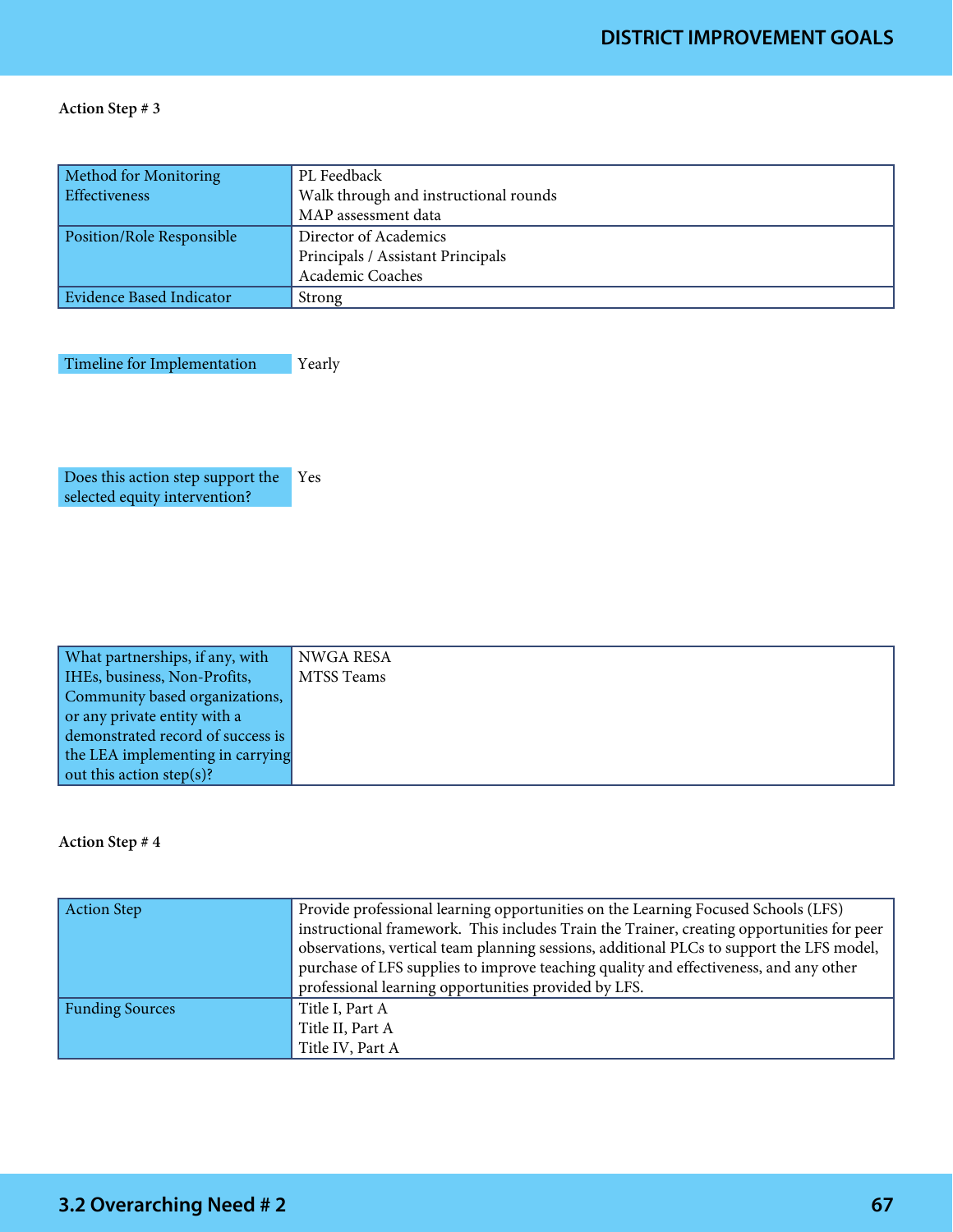| Subgroups                       | <b>Economically Disadvantaged</b>     |
|---------------------------------|---------------------------------------|
|                                 | Foster                                |
|                                 | Homeless                              |
|                                 | <b>English Learners</b>               |
|                                 | Migrant                               |
|                                 | Race / Ethnicity / Minority           |
|                                 | <b>Student with Disabilities</b>      |
| <b>Systems</b>                  | Coherent Instruction                  |
|                                 | <b>Effective Leadership</b>           |
|                                 | Professional Capacity                 |
| <b>Method for Monitoring</b>    | PL Agendas / Sign In                  |
| Implementation                  |                                       |
| Method for Monitoring           | Walk through / instructional rounds   |
| Effectiveness                   | formative / summative assessment data |
| Position/Role Responsible       | Principals / Assistant Principals     |
|                                 | Director of Academics                 |
|                                 | Academic Coaches                      |
| <b>Evidence Based Indicator</b> | Strong                                |

Timeline for Implementation Yearly

Does this action step support the Yes selected equity intervention?

| What partnerships, if any, with   | Don Marlet - Learning Focused Schools |
|-----------------------------------|---------------------------------------|
| IHEs, business, Non-Profits,      |                                       |
| Community based organizations,    |                                       |
| or any private entity with a      |                                       |
| demonstrated record of success is |                                       |
| the LEA implementing in carrying  |                                       |
| out this action step(s)?          |                                       |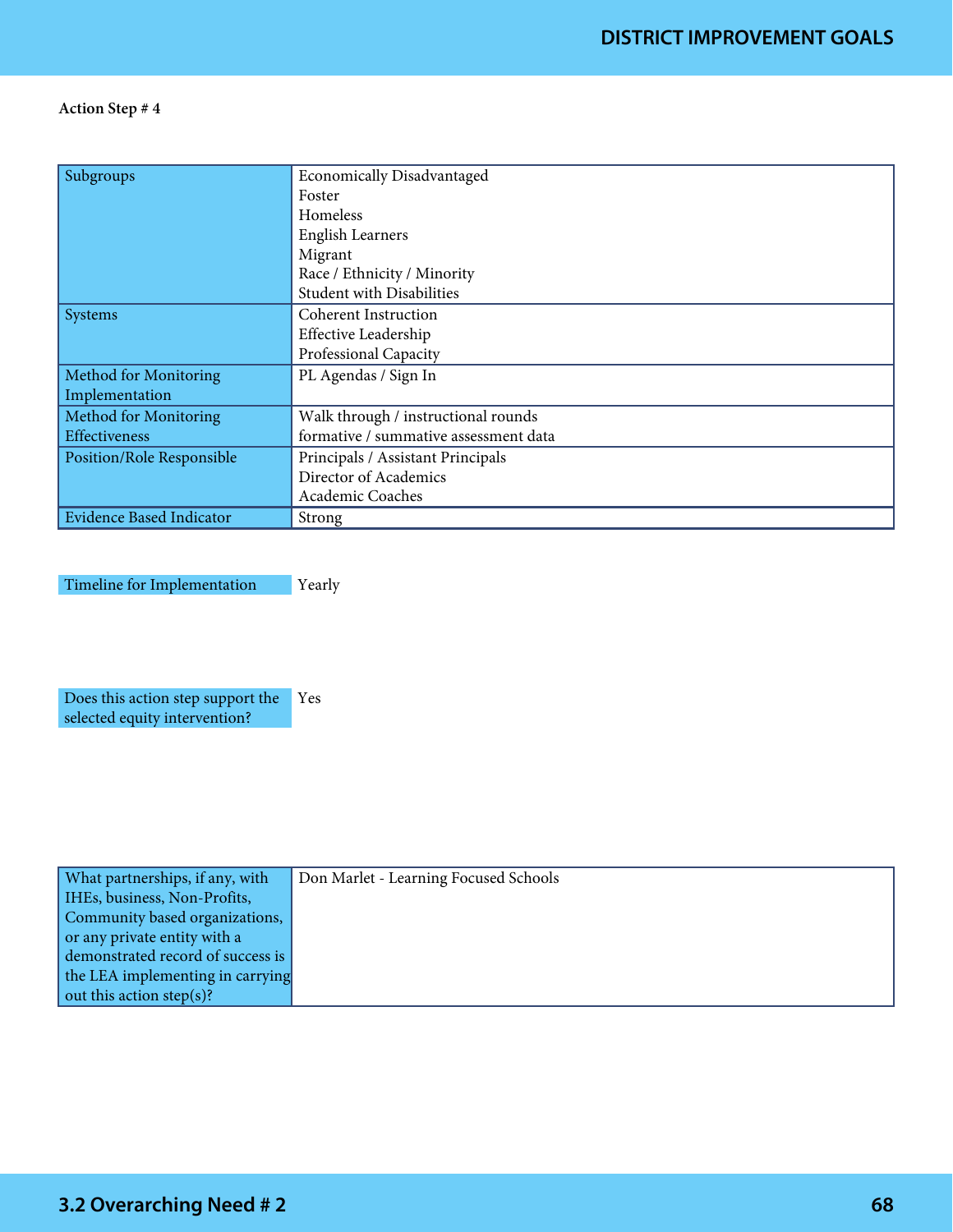| <b>Action Step</b>              | Dade County Schools will provide high quality professional learning through the    |
|---------------------------------|------------------------------------------------------------------------------------|
|                                 | implementation a mentor / mentee program to support new, induction-level teachers. |
| <b>Funding Sources</b>          | Title I, Part A                                                                    |
|                                 | Title II, Part A                                                                   |
| Subgroups                       | <b>Economically Disadvantaged</b>                                                  |
|                                 | Foster                                                                             |
|                                 | <b>Homeless</b>                                                                    |
|                                 | <b>English Learners</b>                                                            |
|                                 | Migrant                                                                            |
|                                 | Race / Ethnicity / Minority                                                        |
|                                 | <b>Student with Disabilities</b>                                                   |
| Systems                         | Professional Capacity                                                              |
| Method for Monitoring           | PL Agendas / Sign in                                                               |
| Implementation                  | Feedback from participants                                                         |
| Method for Monitoring           | Feedback from mentors                                                              |
| Effectiveness                   | Feedback from mentees                                                              |
|                                 | walk through / instructional rounds                                                |
| Position/Role Responsible       | Principals / Assistant Principals                                                  |
|                                 | Mentors                                                                            |
|                                 | Director of Academics                                                              |
|                                 | Academic Coaches                                                                   |
| <b>Evidence Based Indicator</b> | Strong                                                                             |

Timeline for Implementation Yearly

Does this action step support the Yes selected equity intervention?

| What partnerships, if any, with   |
|-----------------------------------|
| IHEs, business, Non-Profits,      |
| Community based organizations,    |
| or any private entity with a      |
| demonstrated record of success is |
| the LEA implementing in carrying  |
| out this action step(s)?          |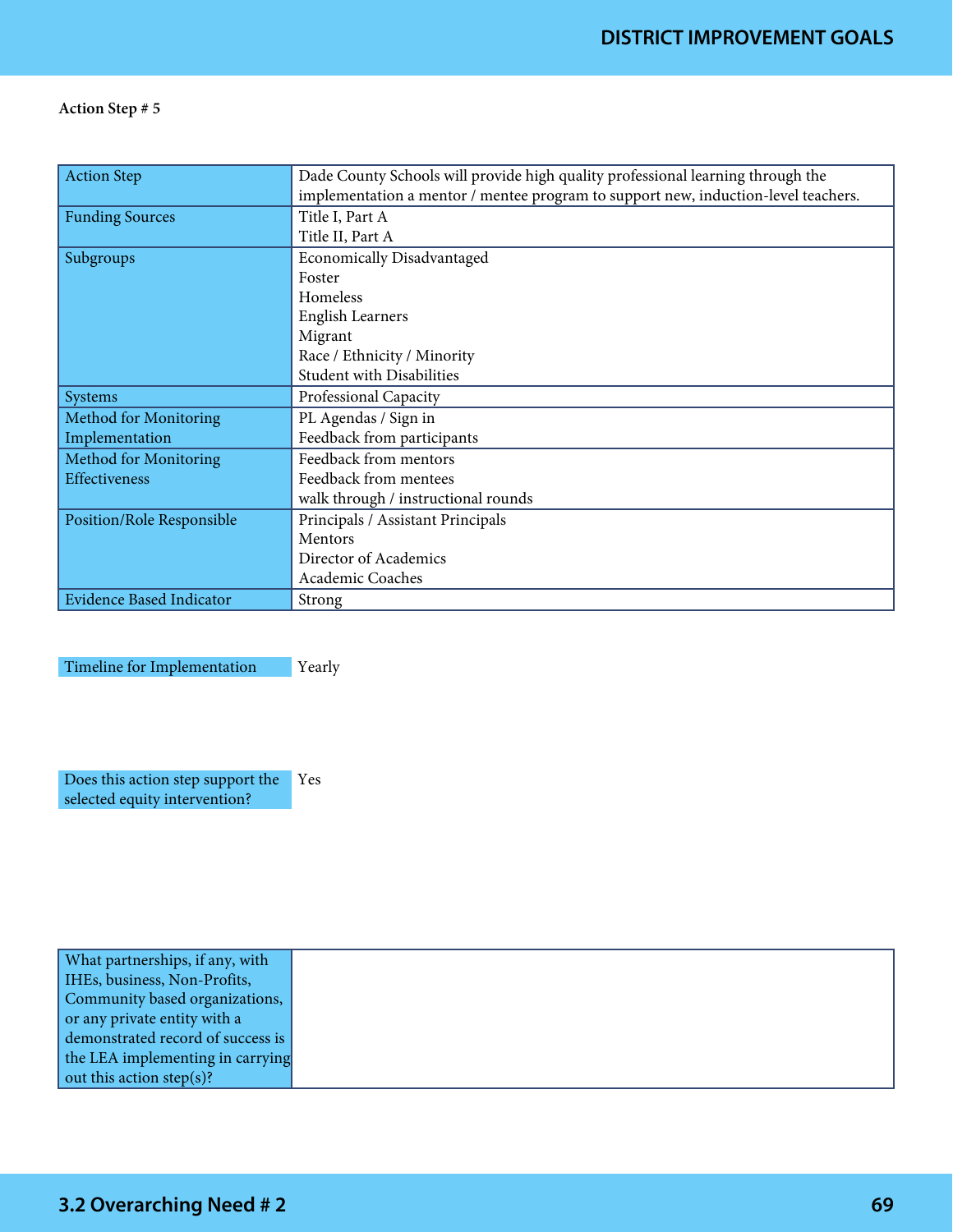| <b>Action Step</b>              | Provide professional learning opportunities that promote academic rigor will promote |
|---------------------------------|--------------------------------------------------------------------------------------|
|                                 | teachers to add endorsements to teaching certificiates.                              |
| <b>Funding Sources</b>          | Title I, Part A                                                                      |
|                                 | Title II, Part A                                                                     |
|                                 | Title IV, Part A                                                                     |
| Subgroups                       | <b>Economically Disadvantaged</b>                                                    |
|                                 | Foster                                                                               |
|                                 | Homeless                                                                             |
|                                 | English Learners                                                                     |
|                                 | Migrant                                                                              |
|                                 | Race / Ethnicity / Minority                                                          |
|                                 | <b>Student with Disabilities</b>                                                     |
| Systems                         | <b>Coherent Instruction</b>                                                          |
|                                 | Professional Capacity                                                                |
| Method for Monitoring           | Course schedules                                                                     |
| Implementation                  |                                                                                      |
| Method for Monitoring           | PL trainings                                                                         |
| Effectiveness                   | CPI Data                                                                             |
|                                 | Teacher certifications                                                               |
|                                 | <b>Endorsement applications</b>                                                      |
| Position/Role Responsible       | Principals / Assistant Principals                                                    |
|                                 | Director of Academics                                                                |
| <b>Evidence Based Indicator</b> | Strong                                                                               |

Timeline for Implementation Yearly

Does this action step support the selected equity intervention? Yes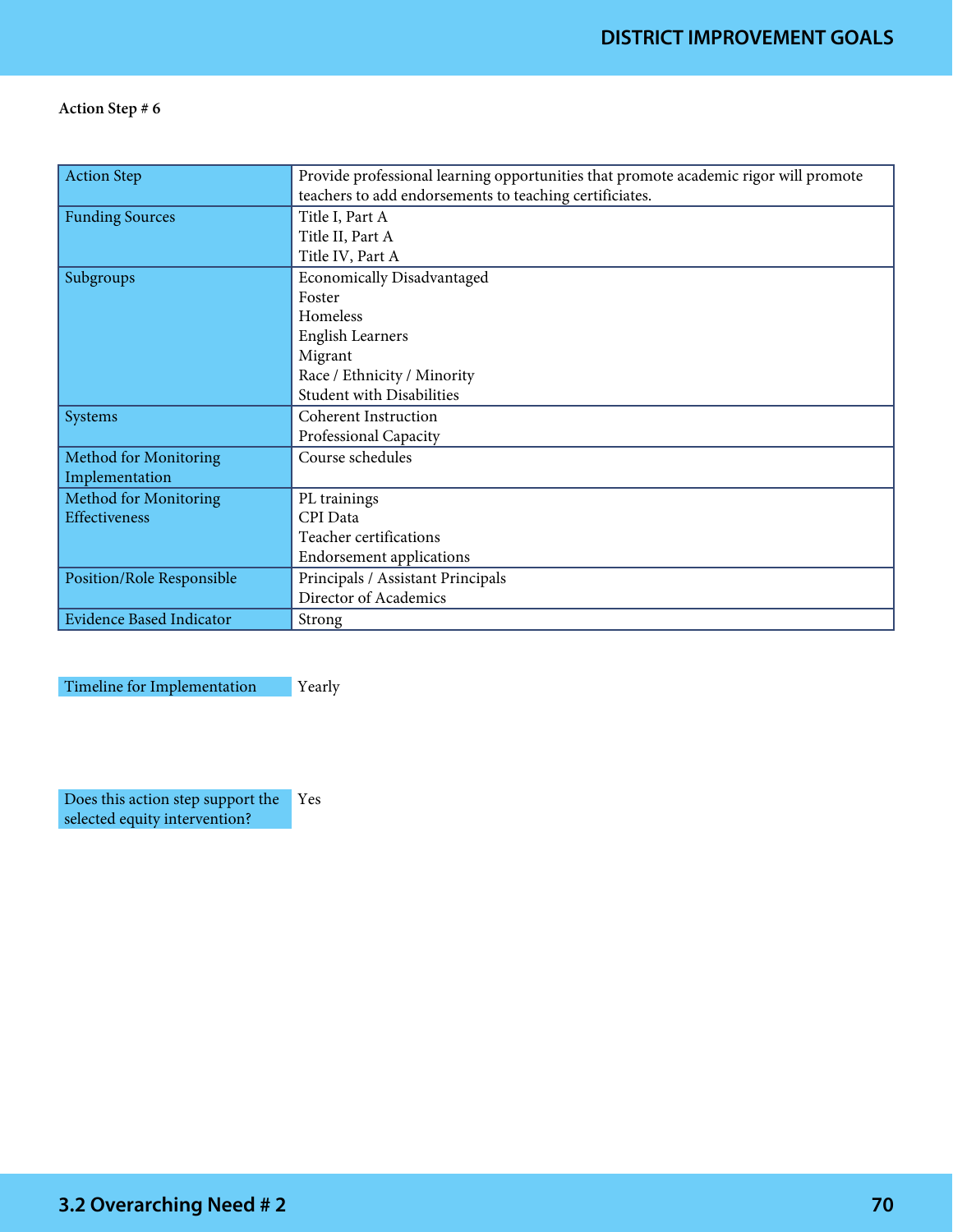| What partnerships, if any, with   | <b>RESA</b> |
|-----------------------------------|-------------|
| IHEs, business, Non-Profits,      |             |
| Community based organizations,    |             |
| or any private entity with a      |             |
| demonstrated record of success is |             |
| the LEA implementing in carrying  |             |
| out this action step(s)?          |             |

#### Action Step # 7

| <b>Action Step</b>              | Provide opportunities for school leaders and teacher leaders to participate in leadership |
|---------------------------------|-------------------------------------------------------------------------------------------|
|                                 | development professional learning to improve teaching quality and effectiveness.          |
| <b>Funding Sources</b>          | Title I, Part A                                                                           |
|                                 | Title II, Part A                                                                          |
| Subgroups                       | <b>Economically Disadvantaged</b>                                                         |
|                                 | Foster                                                                                    |
|                                 | <b>Homeless</b>                                                                           |
|                                 | <b>English Learners</b>                                                                   |
|                                 | Migrant                                                                                   |
|                                 | Race / Ethnicity / Minority                                                               |
|                                 | <b>Student with Disabilities</b>                                                          |
| Systems                         | Professional Capacity                                                                     |
| Method for Monitoring           | PL Course Training Agendas                                                                |
| Implementation                  | PL Course Schedules                                                                       |
| Method for Monitoring           | TKES / LKES                                                                               |
| <b>Effectiveness</b>            |                                                                                           |
| Position/Role Responsible       | Principals                                                                                |
|                                 | Directors                                                                                 |
| <b>Evidence Based Indicator</b> | Strong                                                                                    |

Timeline for Implementation Pearly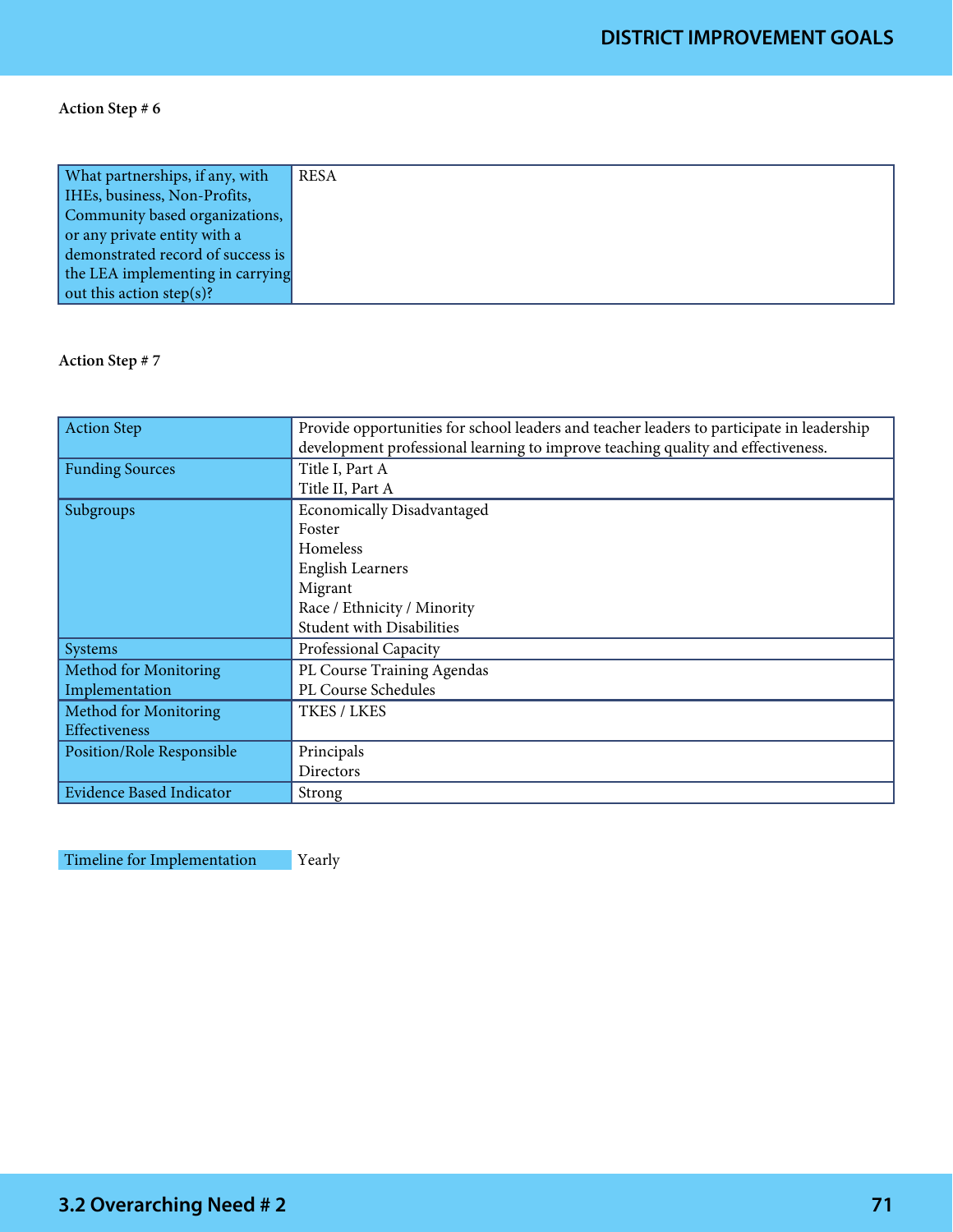| Does this action step support the Yes |  |
|---------------------------------------|--|
| selected equity intervention?         |  |

| What partnerships, if any, with   |
|-----------------------------------|
| IHEs, business, Non-Profits,      |
| Community based organizations,    |
| or any private entity with a      |
| demonstrated record of success is |
| the LEA implementing in carrying  |
| out this action step(s)?          |

| <b>Action Step</b>              | Build staff capacity that engages stakeholders through the use of technology and enhances |
|---------------------------------|-------------------------------------------------------------------------------------------|
|                                 | two-way communication through school-based or district-wide PL opportunities              |
| <b>Funding Sources</b>          | Title II, Part A                                                                          |
|                                 | Title IV, Part A                                                                          |
| Subgroups                       | <b>Economically Disadvantaged</b>                                                         |
|                                 | Foster                                                                                    |
|                                 | Homeless                                                                                  |
|                                 | <b>English Learners</b>                                                                   |
|                                 | Migrant                                                                                   |
|                                 | Race / Ethnicity / Minority                                                               |
|                                 | <b>Student with Disabilities</b>                                                          |
| Systems                         | Professional Capacity                                                                     |
|                                 | Supportive Learning Environment                                                           |
| Method for Monitoring           | PL Session agendas                                                                        |
| Implementation                  | PL schedules                                                                              |
| Method for Monitoring           | PL feedback                                                                               |
| Effectiveness                   |                                                                                           |
| Position/Role Responsible       | Principals / Assistant Principals                                                         |
|                                 | Director of Academics                                                                     |
| <b>Evidence Based Indicator</b> | Strong                                                                                    |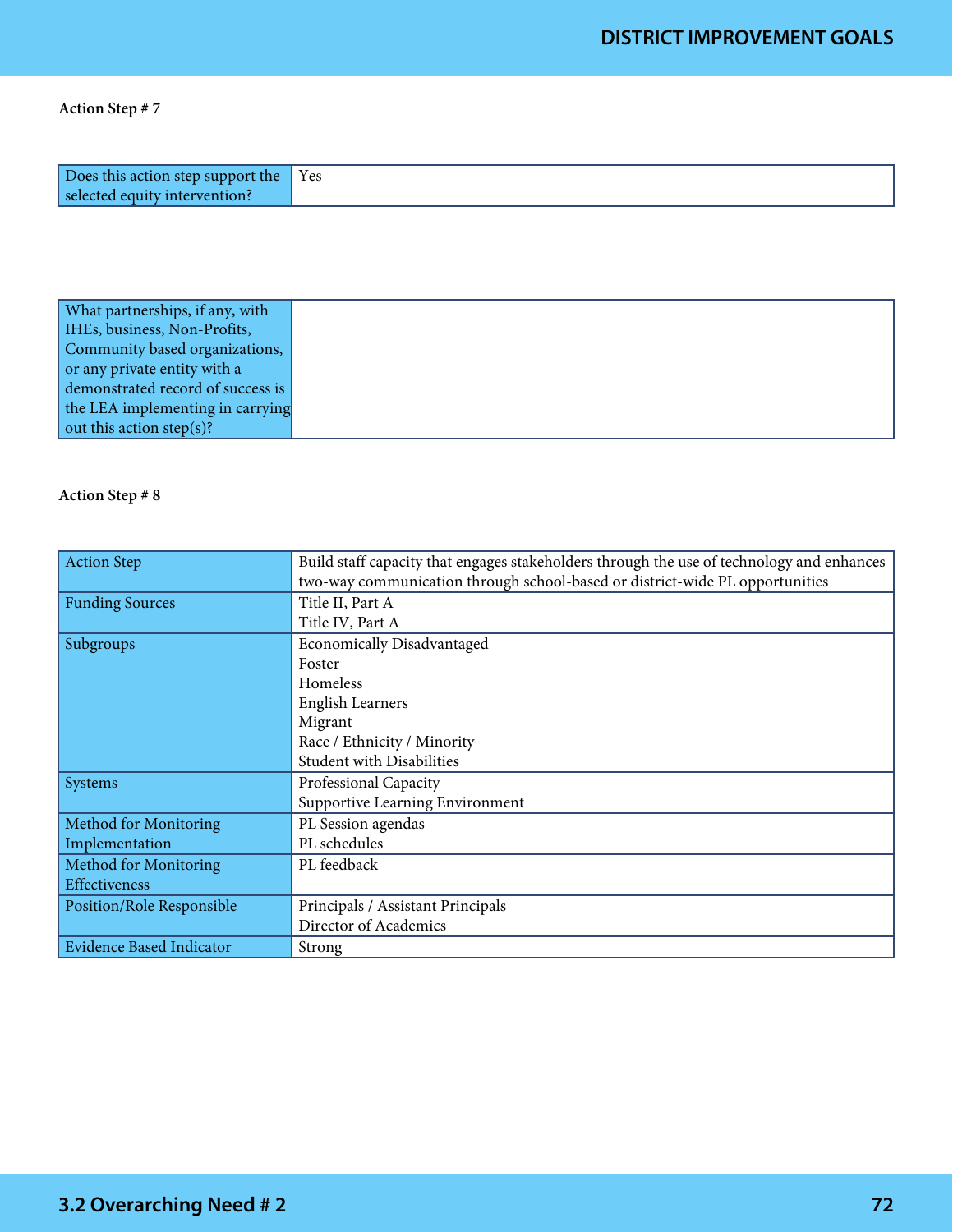| Timeline for Implementation                                        | Yearly          |
|--------------------------------------------------------------------|-----------------|
|                                                                    |                 |
| Does this action step support the<br>selected equity intervention? | Yes             |
|                                                                    |                 |
|                                                                    |                 |
|                                                                    |                 |
| What partnerships, if any, with                                    | Google Trainers |
| IHEs, business, Non-Profits,                                       | <b>RESA</b>     |
| Community based organizations,                                     |                 |
| or any private entity with a                                       |                 |
| demonstrated record of success is                                  |                 |
| the LEA implementing in carrying                                   |                 |
| out this action step(s)?                                           |                 |

| <b>Action Step</b>           | Provide professional learning on trauma and mental health through face-to-face or virtual |
|------------------------------|-------------------------------------------------------------------------------------------|
|                              | opportunities. This can be done through RESA and other local/state agencies for teachers, |
|                              | guidance counselors, social worker(s) administrators, and other relevant staff members.   |
| <b>Funding Sources</b>       | Title IV, Part A                                                                          |
| Subgroups                    | <b>Economically Disadvantaged</b>                                                         |
|                              | Foster                                                                                    |
|                              | Homeless                                                                                  |
|                              | <b>English Learners</b>                                                                   |
|                              | Migrant                                                                                   |
|                              | Race / Ethnicity / Minority                                                               |
|                              | <b>Student with Disabilities</b>                                                          |
| Systems                      | Professional Capacity                                                                     |
|                              | Supportive Learning Environment                                                           |
| <b>Method for Monitoring</b> | PL Agendas / Sign in                                                                      |
| Implementation               | Presentations                                                                             |
| Method for Monitoring        | Feedback                                                                                  |
| <b>Effectiveness</b>         | Redelivery of trinings                                                                    |
| Position/Role Responsible    | <b>Guidance Counselors</b>                                                                |
|                              | Social Worker                                                                             |
|                              | <b>Trained Teachers</b>                                                                   |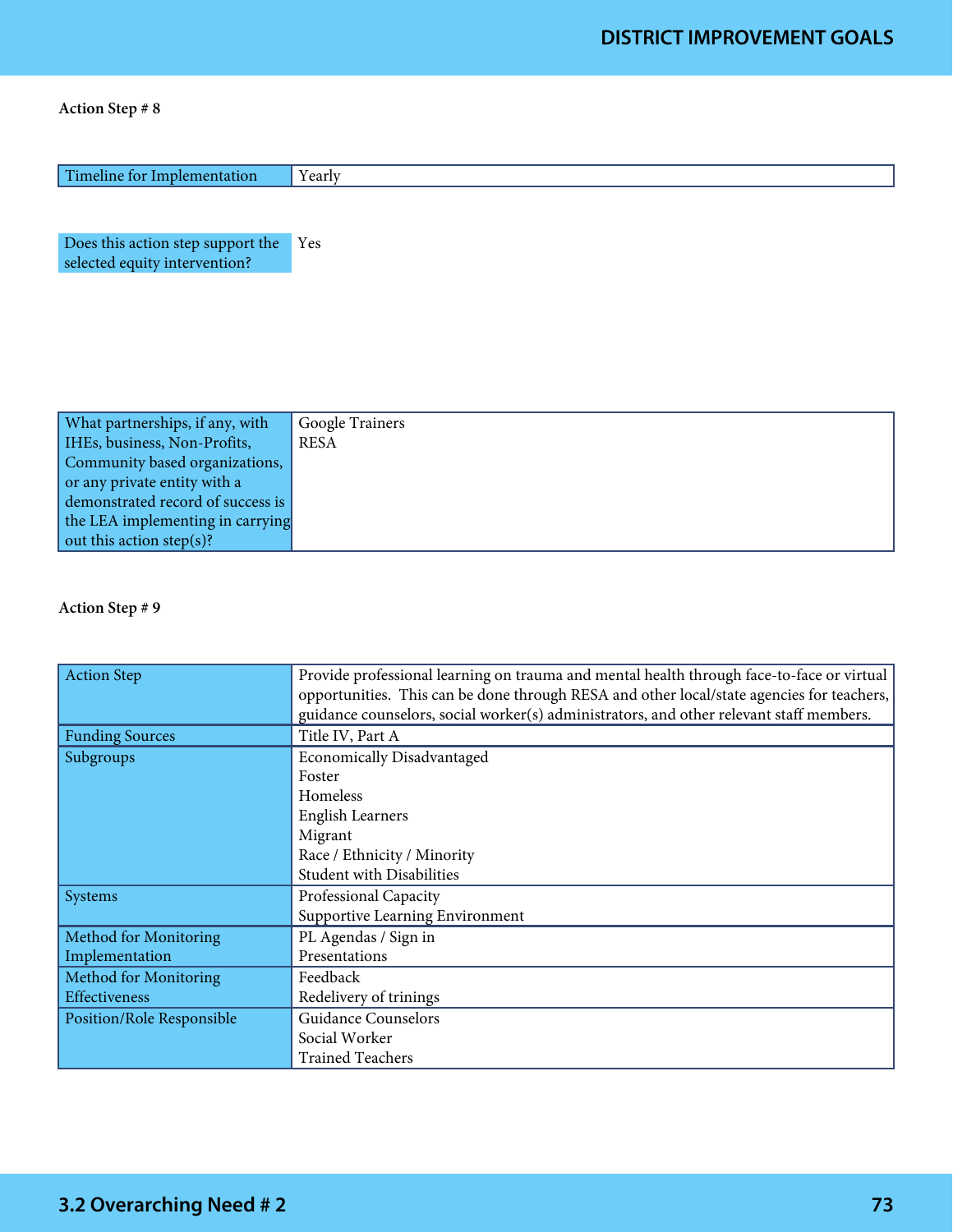| <b>Evidence Based Indicator</b>                                    | Strong                              |
|--------------------------------------------------------------------|-------------------------------------|
| Timeline for Implementation                                        | Yearly                              |
| Does this action step support the<br>selected equity intervention? | Yes                                 |
|                                                                    |                                     |
|                                                                    |                                     |
| What partnerships, if any, with                                    | Dade First Family Connection        |
| IHEs, business, Non-Profits,                                       | <b>RESA</b>                         |
| Community based organizations,                                     | Ga HOPE                             |
| or any private entity with a                                       | Lookout Mountain Community Services |

| What partnerships, if any, with        | Dade First Family Connection        |
|----------------------------------------|-------------------------------------|
| HEs, business, Non-Profits,            | <b>RESA</b>                         |
| Community based organizations, Ga HOPE |                                     |
| or any private entity with a           | Lookout Mountain Community Services |
| demonstrated record of success is      | <b>DFACS</b>                        |
| the LEA implementing in carrying       |                                     |
| out this action step(s)?               |                                     |

| <b>Action Step</b>           | Continue to support the one to one technology initiative and help provide internet<br>connectivity solutions ot engage students virtually / remotely in the event of quarantine<br>and/or isolation. |
|------------------------------|------------------------------------------------------------------------------------------------------------------------------------------------------------------------------------------------------|
| <b>Funding Sources</b>       | Title IV, Part A                                                                                                                                                                                     |
| Subgroups                    | <b>Economically Disadvantaged</b>                                                                                                                                                                    |
|                              | Foster                                                                                                                                                                                               |
|                              | Homeless                                                                                                                                                                                             |
|                              | <b>English Learners</b>                                                                                                                                                                              |
|                              | Migrant                                                                                                                                                                                              |
|                              | Race / Ethnicity / Minority                                                                                                                                                                          |
|                              | <b>Student with Disabilities</b>                                                                                                                                                                     |
| Systems                      | <b>Coherent Instruction</b>                                                                                                                                                                          |
|                              | Supportive Learning Environment                                                                                                                                                                      |
| <b>Method for Monitoring</b> | <b>Internet Hot Spots</b>                                                                                                                                                                            |
| Implementation               |                                                                                                                                                                                                      |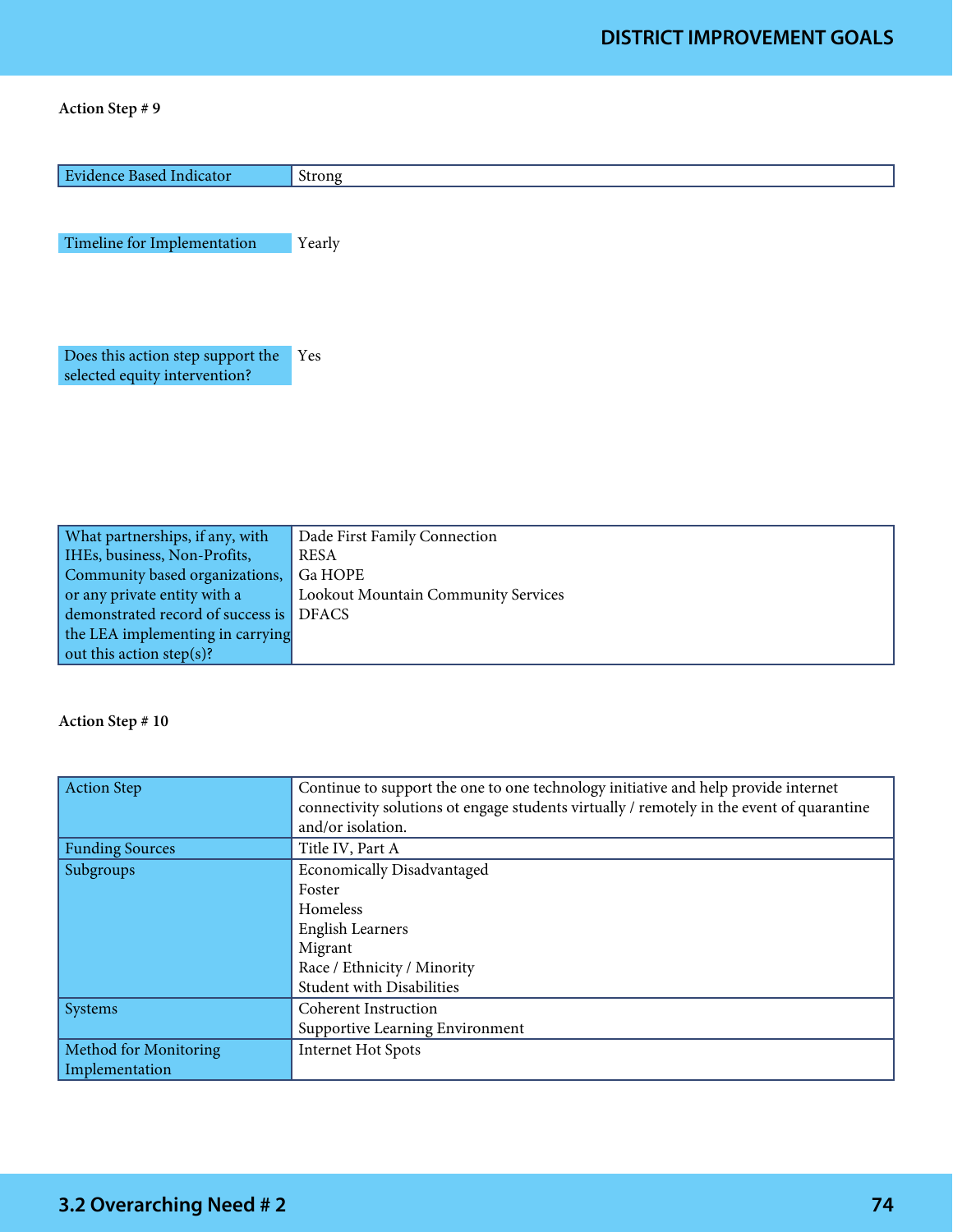| Method for Monitoring<br>Effectiveness | Number of devices connected |
|----------------------------------------|-----------------------------|
| <b>Position/Role Responsible</b>       | Information Technology      |
| Evidence Based Indicator               | Strong                      |

Timeline for Implementation Yearly

Does this action step support the No selected equity intervention?

| What partnerships, if any, with   | Verizon Wireless |
|-----------------------------------|------------------|
| IHEs, business, Non-Profits,      |                  |
| Community based organizations,    |                  |
| or any private entity with a      |                  |
| demonstrated record of success is |                  |
| the LEA implementing in carrying  |                  |
| out this action step(s)?          |                  |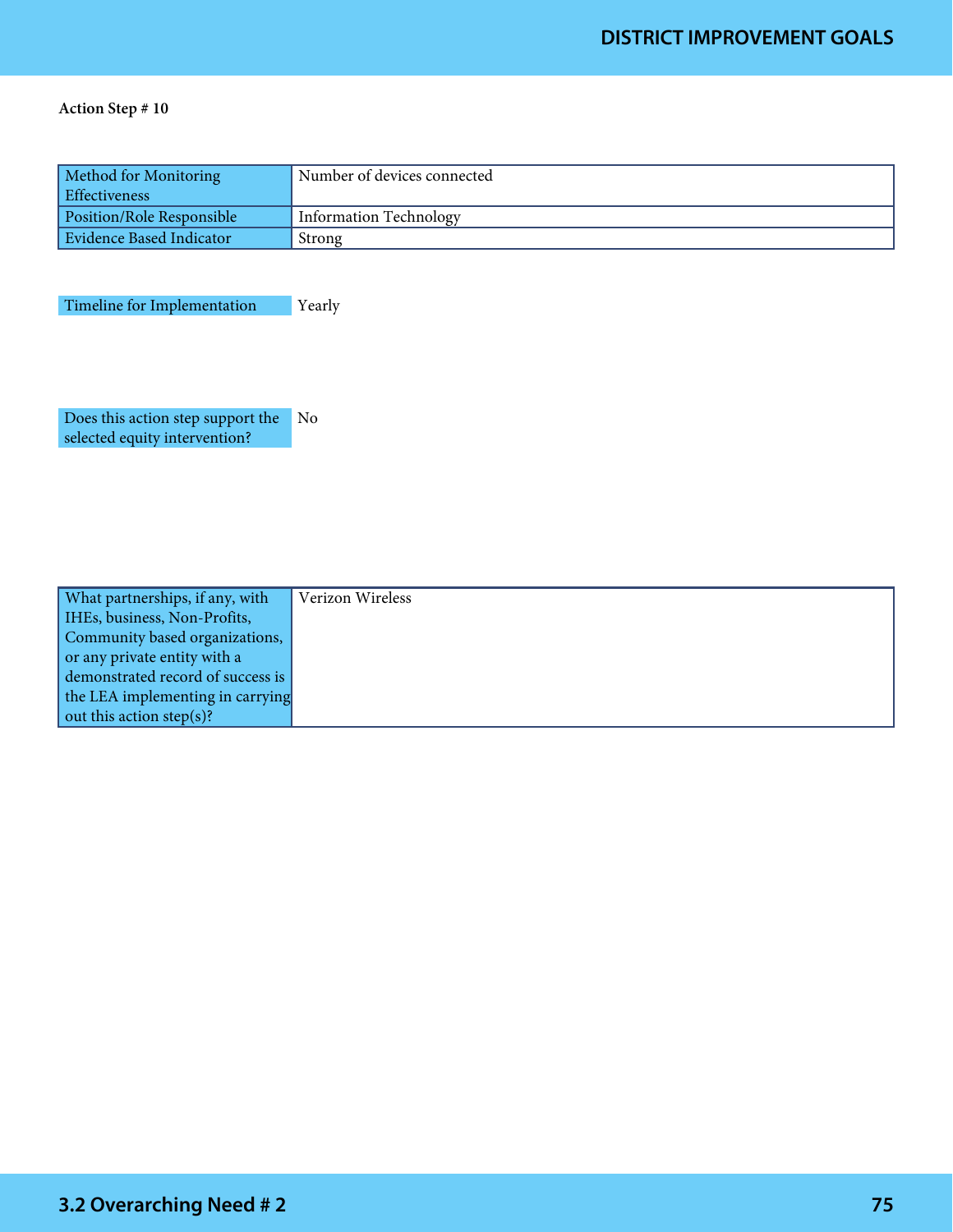### **4. REQUIRED QUESTIONS**

# **4.1 Stakeholders, Serving Children, PQ**

Required Questions

Coordination of Activities

| Describe how the LEA ensures ongoing and           | The Director of Federal Programs for Dade County Schools worked with the          |
|----------------------------------------------------|-----------------------------------------------------------------------------------|
| continuous coordination of services,               | District Leadership Team to plan and organize Stakeholder Meetings to be          |
| supports, agency/community partnerships,           | held throughout the school year. Stakeholders include community members,          |
| and transition services for children served        | parents, students, school staff, and district staff. In addition, representatives |
| across its federal programs (Title I, Part A;      | from Higher Education (Georgia Northwestern Technical College and                 |
| Title I, Part A Children in Foster Care; Title     | Covenant College) are included for stakeholder feedback. Throughout the           |
| I, Part A Family School Partnerships; Title I,     | year surveys are distributed to collect perception data. These survey's           |
| Part C; Title II, Part A; Title III, Part A; Title | included: (1) Parent Surveys at all four schools, (2) Needs Assessment survey     |
| IV, Part A; Title IV, Part B).                     | was offered to: administrators, teachers, media specialists, counselors,          |
|                                                    | specialized support personnel, paraprofessionals, administrative assistants,      |
|                                                    | parents, and community members, (3) Climate surveys for parents, staff, and       |
|                                                    | students.                                                                         |

#### Serving Low Income and Minority Children

| Describe how the district will ensure that<br>With only two elementary schools, one middle school and one high school,<br>low-income and minority children enrolled<br>DCS ensures that there is no disproportionate rate of ineffective, out-of-field,<br>or inexperienced teachers through improved hiring procedures and practices<br>in Title I schools and/or programs are not<br>and scheduling of balanced classes. The only Title I schools are Dade<br>served at disproportionate rates by:1.<br>Elementary and Davis Elementary. Comparability is calculated using the data<br>ineffective teachers<br>for both schools and DCS has always met those requirements. Our student<br>2. out-of-field teachers<br>demographics is 94% white, 2.3% Hispanic, 2% Multi-racial, and 0.7% or less<br>3. inexperienced teachers<br>for other ethnic groups. The free and reduced lunch levels between the four<br>(Please specifically address all three<br>schools range from 53% - 68%.<br>variables)<br>The Dade County School District will educate principals and assistant<br>principals on the importance of ensuring that students who are at-risk<br>academically are scheduled with highly effective, in-field, and experienced<br>teachers. Administrators and Instructional Coaches will identify at-risk |
|------------------------------------------------------------------------------------------------------------------------------------------------------------------------------------------------------------------------------------------------------------------------------------------------------------------------------------------------------------------------------------------------------------------------------------------------------------------------------------------------------------------------------------------------------------------------------------------------------------------------------------------------------------------------------------------------------------------------------------------------------------------------------------------------------------------------------------------------------------------------------------------------------------------------------------------------------------------------------------------------------------------------------------------------------------------------------------------------------------------------------------------------------------------------------------------------------------------------------------------------------------------------------------------------------------------------|
|                                                                                                                                                                                                                                                                                                                                                                                                                                                                                                                                                                                                                                                                                                                                                                                                                                                                                                                                                                                                                                                                                                                                                                                                                                                                                                                        |
|                                                                                                                                                                                                                                                                                                                                                                                                                                                                                                                                                                                                                                                                                                                                                                                                                                                                                                                                                                                                                                                                                                                                                                                                                                                                                                                        |
|                                                                                                                                                                                                                                                                                                                                                                                                                                                                                                                                                                                                                                                                                                                                                                                                                                                                                                                                                                                                                                                                                                                                                                                                                                                                                                                        |
|                                                                                                                                                                                                                                                                                                                                                                                                                                                                                                                                                                                                                                                                                                                                                                                                                                                                                                                                                                                                                                                                                                                                                                                                                                                                                                                        |
|                                                                                                                                                                                                                                                                                                                                                                                                                                                                                                                                                                                                                                                                                                                                                                                                                                                                                                                                                                                                                                                                                                                                                                                                                                                                                                                        |
|                                                                                                                                                                                                                                                                                                                                                                                                                                                                                                                                                                                                                                                                                                                                                                                                                                                                                                                                                                                                                                                                                                                                                                                                                                                                                                                        |
|                                                                                                                                                                                                                                                                                                                                                                                                                                                                                                                                                                                                                                                                                                                                                                                                                                                                                                                                                                                                                                                                                                                                                                                                                                                                                                                        |
|                                                                                                                                                                                                                                                                                                                                                                                                                                                                                                                                                                                                                                                                                                                                                                                                                                                                                                                                                                                                                                                                                                                                                                                                                                                                                                                        |
|                                                                                                                                                                                                                                                                                                                                                                                                                                                                                                                                                                                                                                                                                                                                                                                                                                                                                                                                                                                                                                                                                                                                                                                                                                                                                                                        |
|                                                                                                                                                                                                                                                                                                                                                                                                                                                                                                                                                                                                                                                                                                                                                                                                                                                                                                                                                                                                                                                                                                                                                                                                                                                                                                                        |
|                                                                                                                                                                                                                                                                                                                                                                                                                                                                                                                                                                                                                                                                                                                                                                                                                                                                                                                                                                                                                                                                                                                                                                                                                                                                                                                        |
|                                                                                                                                                                                                                                                                                                                                                                                                                                                                                                                                                                                                                                                                                                                                                                                                                                                                                                                                                                                                                                                                                                                                                                                                                                                                                                                        |
|                                                                                                                                                                                                                                                                                                                                                                                                                                                                                                                                                                                                                                                                                                                                                                                                                                                                                                                                                                                                                                                                                                                                                                                                                                                                                                                        |
| students and assign them to teachers who will effectively address their needs.                                                                                                                                                                                                                                                                                                                                                                                                                                                                                                                                                                                                                                                                                                                                                                                                                                                                                                                                                                                                                                                                                                                                                                                                                                         |
| The Dade County School District consistently monitors the balance between                                                                                                                                                                                                                                                                                                                                                                                                                                                                                                                                                                                                                                                                                                                                                                                                                                                                                                                                                                                                                                                                                                                                                                                                                                              |
| veteran, mid-level career, and new teachers. In addition, the district promotes                                                                                                                                                                                                                                                                                                                                                                                                                                                                                                                                                                                                                                                                                                                                                                                                                                                                                                                                                                                                                                                                                                                                                                                                                                        |
| the attainment of level 5, 6, and 7 professional certificates. Ineffective and                                                                                                                                                                                                                                                                                                                                                                                                                                                                                                                                                                                                                                                                                                                                                                                                                                                                                                                                                                                                                                                                                                                                                                                                                                         |
| inexperienced teachers are provided additional support from instructional                                                                                                                                                                                                                                                                                                                                                                                                                                                                                                                                                                                                                                                                                                                                                                                                                                                                                                                                                                                                                                                                                                                                                                                                                                              |
| coaches and school leaders are monitored through the TKES / LKES platform.                                                                                                                                                                                                                                                                                                                                                                                                                                                                                                                                                                                                                                                                                                                                                                                                                                                                                                                                                                                                                                                                                                                                                                                                                                             |
| Action is taken to improve or remove under-performing teachers as outlined                                                                                                                                                                                                                                                                                                                                                                                                                                                                                                                                                                                                                                                                                                                                                                                                                                                                                                                                                                                                                                                                                                                                                                                                                                             |
| by the Georgia Professional Standards Commission. In the event we have                                                                                                                                                                                                                                                                                                                                                                                                                                                                                                                                                                                                                                                                                                                                                                                                                                                                                                                                                                                                                                                                                                                                                                                                                                                 |
| out-of-field teachers, direct guidance and support from the HR director and                                                                                                                                                                                                                                                                                                                                                                                                                                                                                                                                                                                                                                                                                                                                                                                                                                                                                                                                                                                                                                                                                                                                                                                                                                            |
| PSC will be provided in an effort to train and have the teachers become                                                                                                                                                                                                                                                                                                                                                                                                                                                                                                                                                                                                                                                                                                                                                                                                                                                                                                                                                                                                                                                                                                                                                                                                                                                |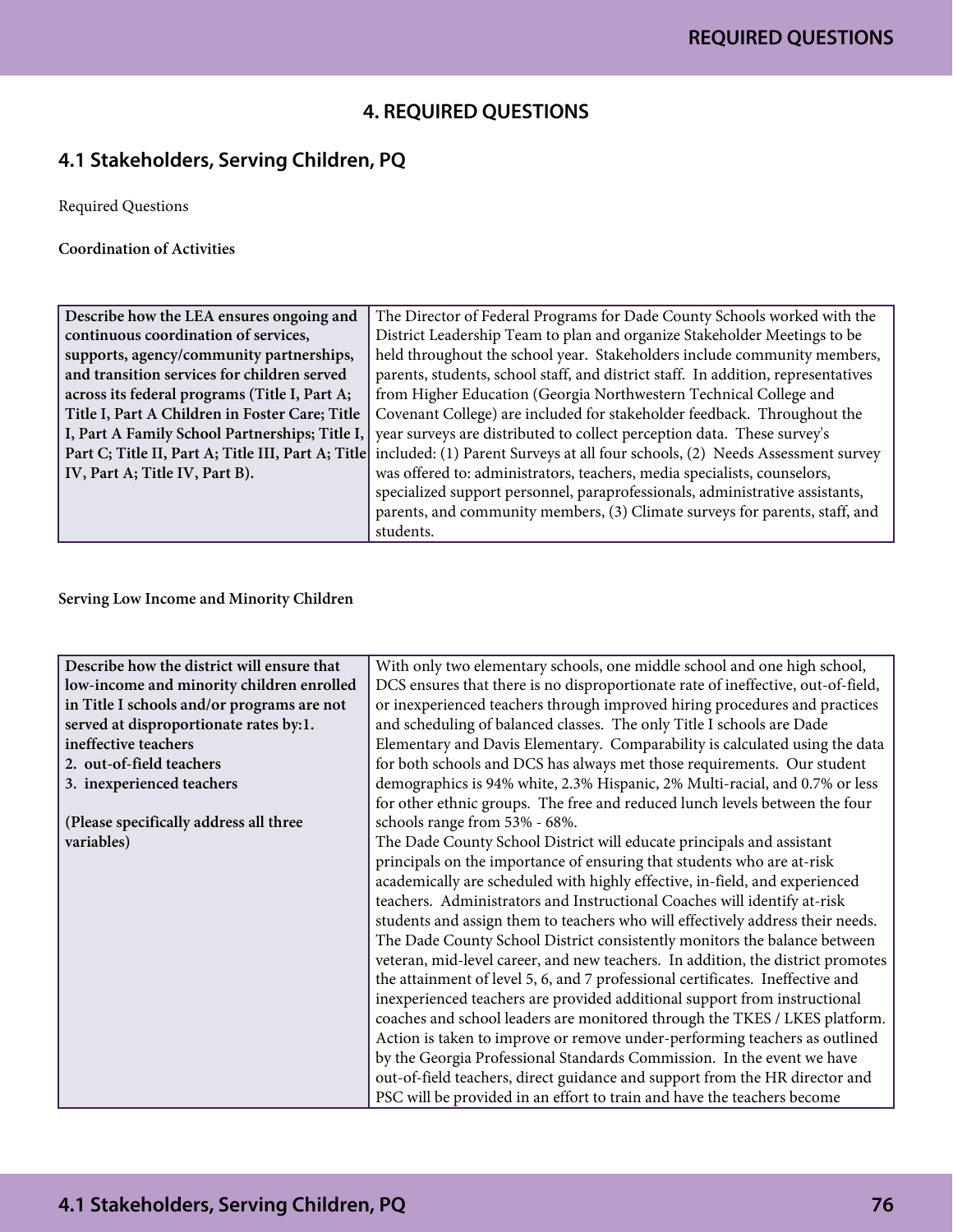#### Serving Low Income and Minority Children

certified, in-field as quickly as possible.

Professional Growth Systems

| Describe the district's systems of            | The district uses the Strategic Plan, CCRPI, TKES data, stakeholder input          |
|-----------------------------------------------|------------------------------------------------------------------------------------|
| professional growth and improvement (for      | during meetings and perception data through a Professional Learning/Title          |
| serving both the district and individual      | II-A survey to identify teacher and student needs to inform professional           |
| schools). The description might include:      | learning opportunities and strategies.                                             |
| how the district uses data and other evidence | The district also provides time by utilizing teacher in-service days,              |
| to identify teacher and student needs and to  | pre-planning days, post-planning days, stipends during off-contract days,          |
| inform professional development               | substitutes for professional leave days, and after school time to provide          |
| strategy;how district policies provide        | training to teacher leaders, core content teachers, teachers of SWD, and           |
| sufficient time and resources to ensure       | teachers of gifted populations, support personnel, and paraprofessionals. The      |
| professional development is sustained,        | district provides training for principals, assistant principals, and academic      |
| ongoing, and job-embedded; how the district   | coaches at designated meeting times during the school year.                        |
| builds the requisite leadership capacity for  | The district provides professional learning to leaders (principals, assistant      |
| those who facilitate professional             | principals, academic coaches, SWD leaders, and teacher leaders) by setting         |
| development (and sustains them over           | regularly scheduled meetings and prioritizing training according to identified     |
| time); how the district is moving toward      | needs. Training is threaded through meetings during the school year so that        |
| evidence-based professional development       | training sessions are not isolated events but building blocks toward               |
| that aligns with ESSA's new definition of     | professional learning goals. The district supports designated personnel in         |
| professional development; andwhat             | developing capacity to lead professional learning communities by promoting         |
| measures will be used to determine whether    | opportunities for out-of-district training, collaboration within the district, and |
| district and school efforts are resting in    | training/mentoring for those who will be providing training.                       |
| improvements in teaching and student          | Per ESSA, the term professional development means activities that are              |
| outcomes.                                     | "sustained (not stand-alone, 1-day, or short term workshops), intensive,           |
|                                               | collaborative, job-embedded, data-driven, and classroom-focused". The district     |
|                                               | utilizes academic coaches to provide job-embedded training for teachers            |
|                                               | through grade level and department meetings and through modeling best              |
|                                               | practices and having observation/feedback sessions with teachers. During the       |
|                                               | FY20 school year, teacher leaders will lead professional learning communities      |
|                                               | to provide collaborative, classroom-focused professional learning focused on       |
|                                               | Multi-tiered Support Systems. Those who participate in conferences or              |
|                                               | out-of-district training are expected to participate in correlating PLCs to        |
|                                               | ensure that that work is sustained, on-going, and classroom-focused.               |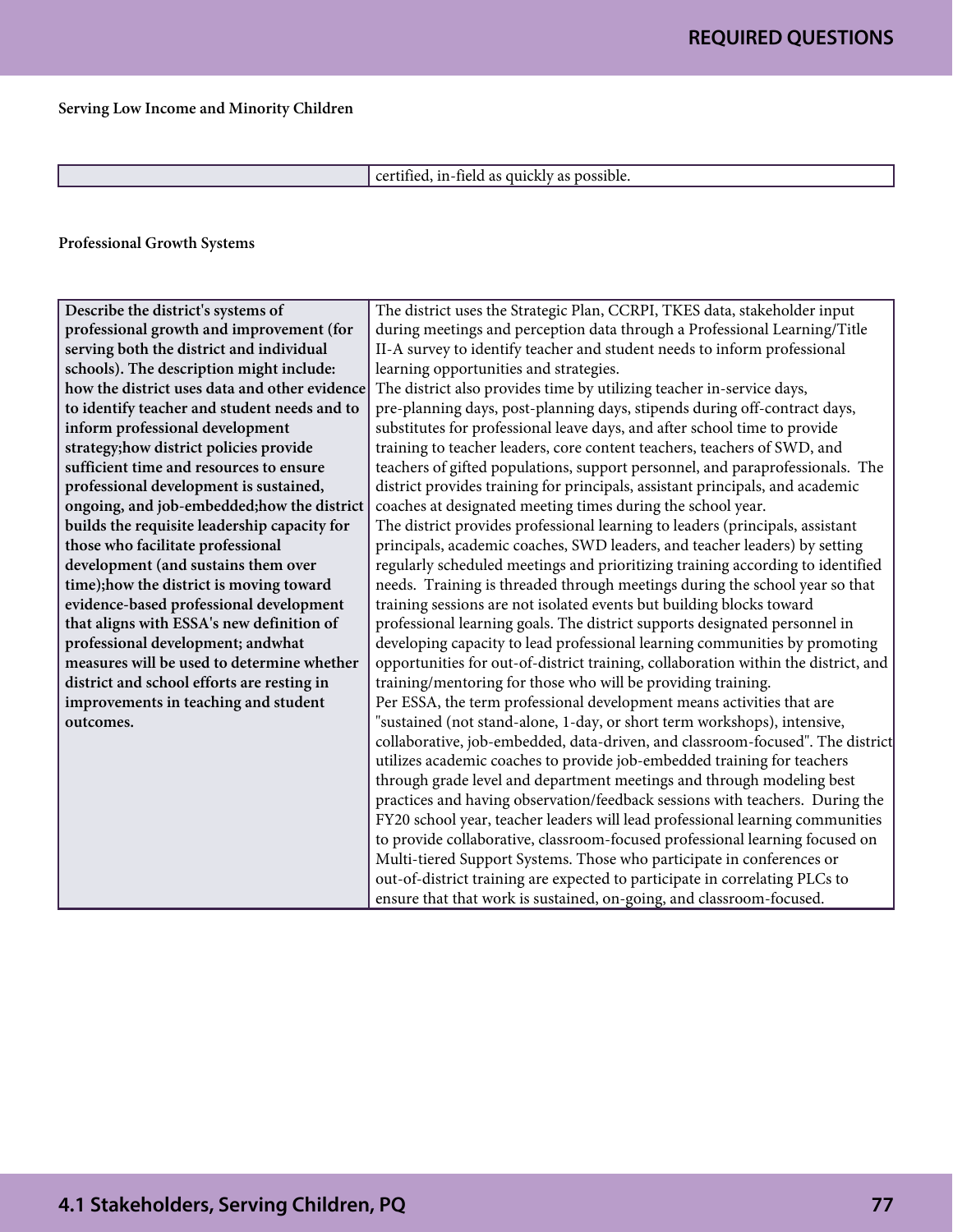#### PQ – Intent to Waive Certification

| For the current fiscal year, using the flexibility Yes |  |
|--------------------------------------------------------|--|
| granted under Georgia charter law (OCGA                |  |
| 20-2-2065) or State Board Rule - Strategic             |  |
| Waivers $(160-5-1-.33)$ , does the district            |  |
| intend to waive teacher certification? [ESSA]          |  |
| Sec. $1112(e)(1)(B)(ii)$                               |  |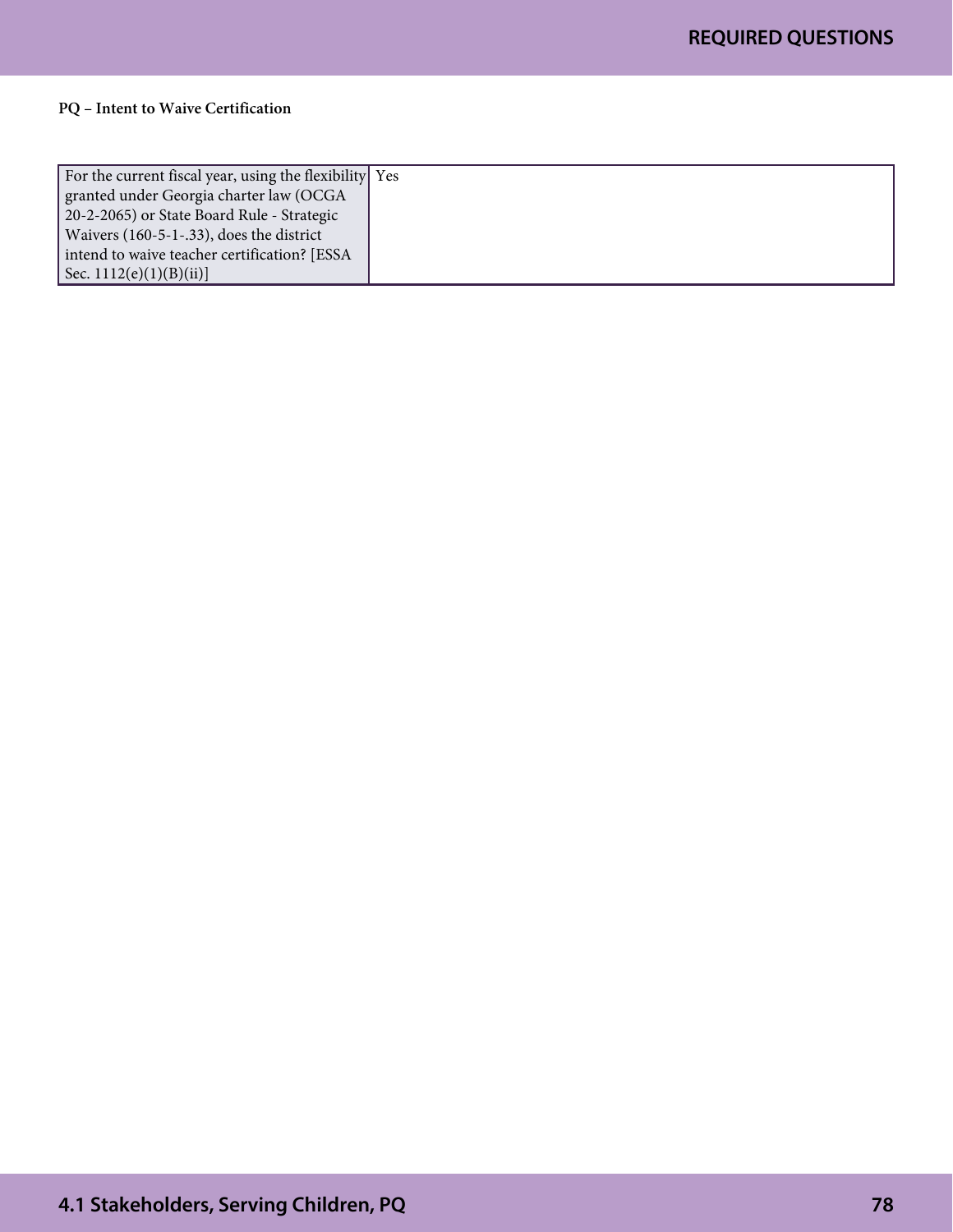### **4. REQUIRED QUESTIONS**

## **4.2 PQ, Federally Identified Schools, CTAE, Discipline**

Required Questions

#### PQ – Waiver Recipients

| If the LEA waives certification, specify      | The LEA intends to waive certification for all teachers except those not allowed |
|-----------------------------------------------|----------------------------------------------------------------------------------|
| whether or not, in the current fiscal year,   | under Georgia State law.                                                         |
| certification is waived:                      |                                                                                  |
| 1. for all teachers (except Special Education |                                                                                  |
| service areas in alignment with the student's |                                                                                  |
| IEP), or                                      |                                                                                  |
| 2. for a select group of teachers. If waived  |                                                                                  |
| for a select group of teachers, the response  |                                                                                  |
| must address content fields and grade level   |                                                                                  |
| bands (P-5, 4-8, 6-12, P-12).                 |                                                                                  |
|                                               |                                                                                  |
| [All educators must hold a GaPSC issued       |                                                                                  |
| Clearance Certificate. [O.C.G.A. 20-2-211.1,  |                                                                                  |
| SBOE 160-4-9-.05, ESSA Sec.                   |                                                                                  |
| 1112(e)(1)(B)(ii)                             |                                                                                  |

#### PQ – Minimum Qualification

| If the district waives certification, state the | At minimum, Dade County Schools will require a Clearance Certificate. |
|-------------------------------------------------|-----------------------------------------------------------------------|
| minimum professional qualifications             |                                                                       |
| required for employment of teachers for         |                                                                       |
| whom certification is waived (example:          |                                                                       |
| Bachelor's Degree, Content Assessment,          |                                                                       |
| Coursework, Field Experience etc.). If no       |                                                                       |
| requirements exist beyond a Clearance           |                                                                       |
| Certificate, please explicitly state so. [Sec.] |                                                                       |
| 1112(e)(1)(B)(ii)                               |                                                                       |

State and Federally Identified Schools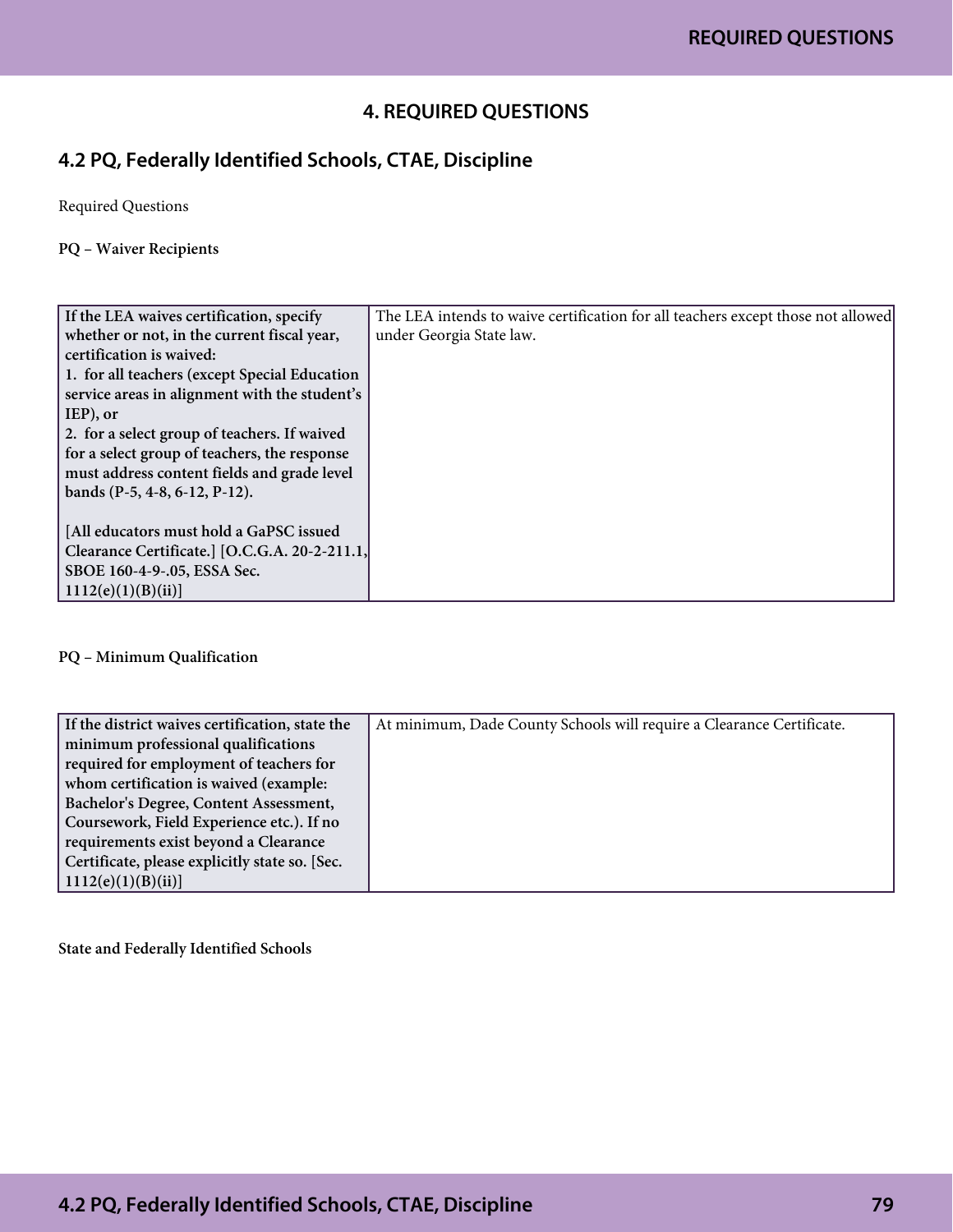#### State and Federally Identified Schools

| Describe the actions the district will        | There are no state or federally-identified schools in DCS that need support. In |
|-----------------------------------------------|---------------------------------------------------------------------------------|
| implement for its state and/or federally      | the event DCS has a school identified for school improvement, a flexible        |
| identified schools (CSI/TSI) needing          | learning plan will be established and will follow the criteria for such schools |
| support. Include a statement of $(1)$ whether | established by the Georgia Department of Education, Federal Programs            |
| or not the LEA currently has identified       | Division.                                                                       |
| schools needing support and (2) how the       |                                                                                 |
| district will support current or future       |                                                                                 |
| identified schools through prioritization of  |                                                                                 |
| funds.                                        |                                                                                 |

#### CTAE Coordination

| Describe how the district will support       | Career inventories are given to students beginning in elementary school and       |
|----------------------------------------------|-----------------------------------------------------------------------------------|
| programs that coordinate and integrate       | curriculum is provided at all levels to aid students in choosing career pathways. |
| academic and career and technical education  | Dade and Davis Elementary Schools partner with the Dade County 4-H                |
| content through:                             | program which exposes students to different career possibilities. In addition,    |
| coordinated instructional strategies, that   | both elementary school received audio / video broadcasting equipment to           |
| may incorporate experiential learning        | begin introducing those skills prior to transitioning to middle school. Dade      |
| opportunities and promote skills attainment  | Middle School offers an Introduction to Engineering class, an audio / video       |
| important to in-demand occupations or        | broadcasting class, and a Business and Career Interest Class. These classes       |
| industries; andwork-based learning           | generate interest for students interested in pursuing the CTAE arena during       |
| opportunities that provide students in-depth | high school. Dade County Schools officers the following college and career        |
| interaction with industry professionals and, | pathways for students:                                                            |
| if appropriate, academic credit.             | • Agriscience Pathway                                                             |
|                                              | • Audio Video Technology and Communications                                       |
|                                              | • Business and Technology                                                         |
|                                              | • Construction Pathway (Carpentry)                                                |
|                                              | • Construction Pathway (Electrical)                                               |
|                                              | • Manufacturing Mechatronics Pathway                                              |
|                                              | • Metal Technology Pathway                                                        |
|                                              | • Nutrition and Food Science Pathway                                              |
|                                              | • Therapeutic Services - Allied Health and Medicine                               |
|                                              | • Work-Based Learning                                                             |
|                                              |                                                                                   |
|                                              | Dade County Schools has established a partnership with Georgia                    |
|                                              | Northwestern to provide dual enrollment options for students wanting to           |
|                                              | pursue post-secondary education opportunities and to offer transition             |
|                                              | programs for DCS students from high school to the post-secondary level of         |
|                                              | training and certification.                                                       |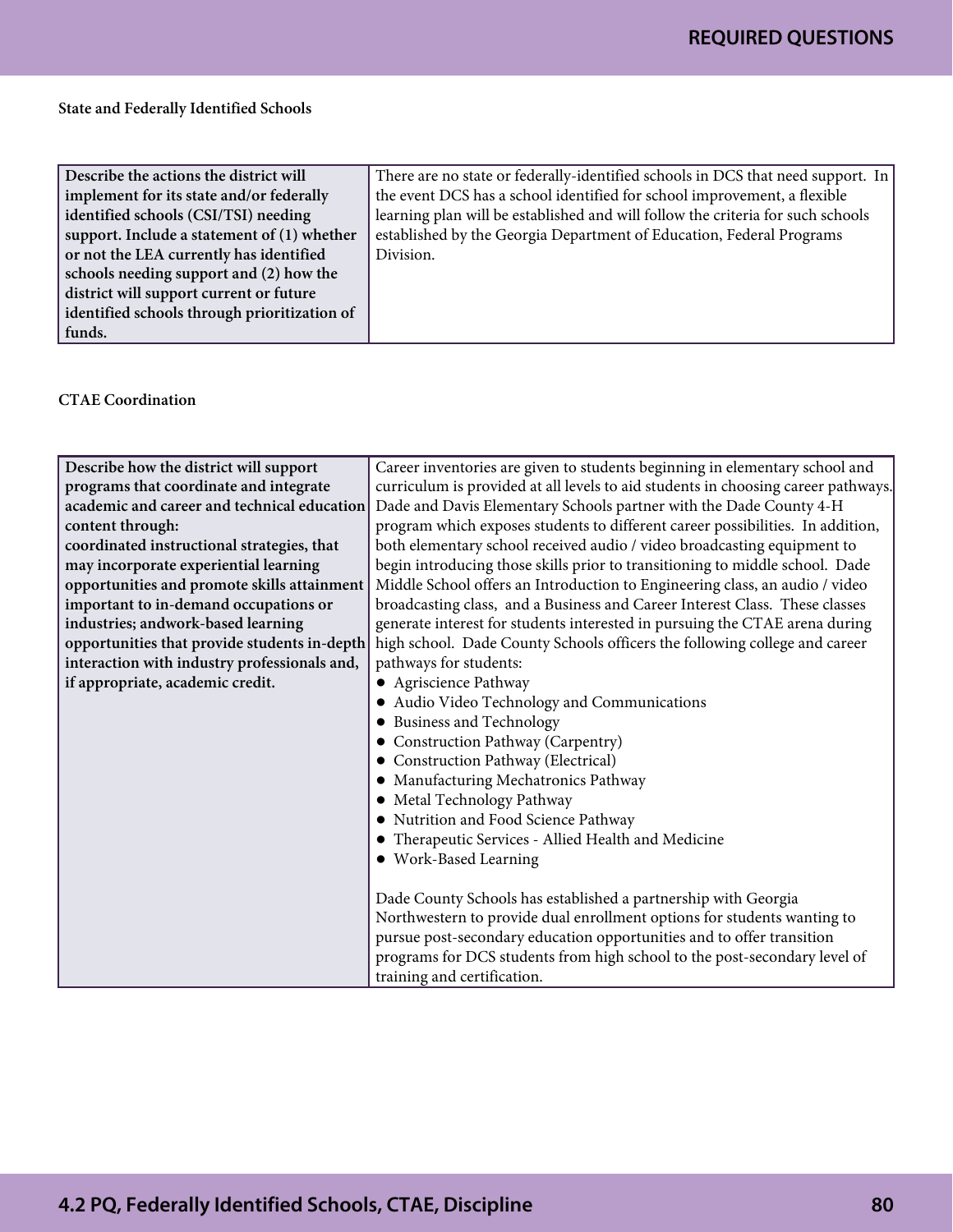#### Efforts to Reduce Overuse of Discipline Practices that Remove Students from the Classroom

|                                               | Describe how the district will support efforts The Dade County School District is fully implementing Positive Behavior |
|-----------------------------------------------|------------------------------------------------------------------------------------------------------------------------|
| to reduce the overuse of discipline practices | Intervention Supports (PBIS) in all four schools. The goal is to keep students                                         |
| that remove students from the classroom,      | in their classrooms as much as possible. Dade County Schools has established                                           |
| which may include identifying and             | a progressive discipline protocol, therefore, ISS and OSS are utilized as the last                                     |
| supporting schools with high rates of         | resort for possible consequences.                                                                                      |
| discipline, disaggregated by each of the      | A process is in place to ensure students with disabilities served through IDEA                                         |
| subgroups of students.                        | or Section 504 are not disciplined for acts that have a significant relationship to                                    |
|                                               | their disability. When students begin to accumulate disciplinary office                                                |
|                                               | referrals, the guidance counselors reach out to parents to discuss different                                           |
|                                               | strategies to change negative behaviors.                                                                               |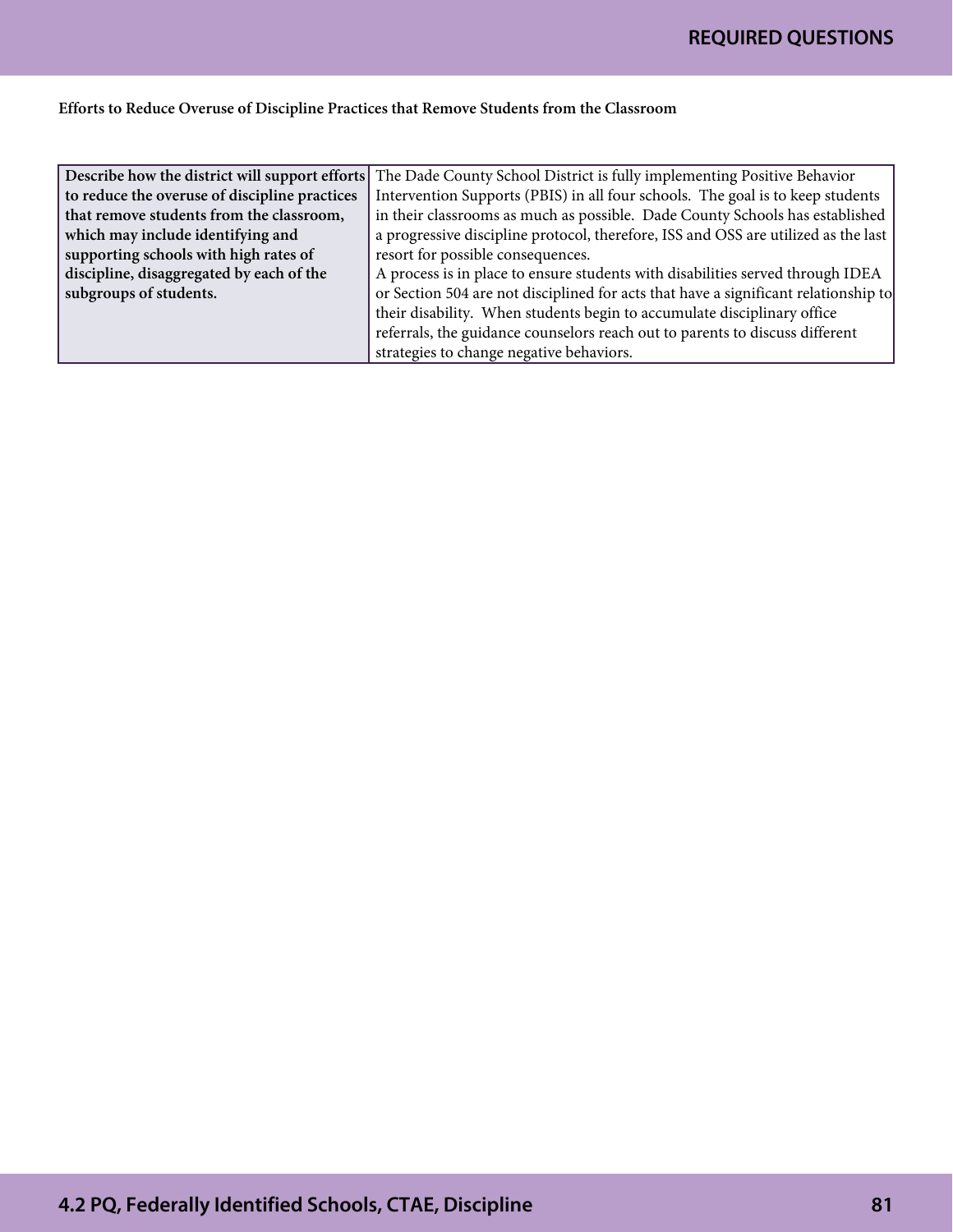### **4. REQUIRED QUESTIONS**

# **4.3 Title I A: Transitions, TA Schools, Instructional Program**

Required Questions

Middle and High School Transition Plans

| Describe how the district will implement       | Transition programs are coordinated between the elementary schools and          |
|------------------------------------------------|---------------------------------------------------------------------------------|
| strategies to facilitate effective transitions | middle school, and the middle school and high school. Student success is the    |
| for students from middle grades to high        | focus of the transition initiatives for DCS. Due to COVID-19, many of these     |
| school and from high school to                 | initiatives were put on hold last year but we are looking forward to beginning  |
| postsecondary education including:             | with them again. The following strategies are in place to facilitate effective  |
| coordination with institutions of higher       | transitions for students:                                                       |
| education, employers and local partners;       | • Project Christopher: a peer mentoring focus where high school students are    |
| andincreased student access to early college   | paired with middle school students to help them with issues and concerns that   |
| high school or dual or concurrent              | they themselves had in transitioning to high school. These students meet with   |
| enrollment opportunities or career             | their assigned mentee groups quarterly to dialogue concerning social issues,    |
| counseling to identify student interests and   | course choices, CTAE Pathways, the high school culture, extracurricular         |
| skills.                                        | opportunities, planning for college or career paths, and academic focus         |
|                                                | • Transition Day: all middle school students are provided an on-campus,         |
|                                                | up-front view of the high school facility and meet the administrative staff,    |
|                                                | teachers, and visit classrooms. Student ambassadors provide these students      |
|                                                | with transitioning helpful hints                                                |
|                                                | • Roll-Up Day: the DES and Davis fifth grade students are provided an           |
|                                                | on-campus, up-front view of the middle school facility and meet the             |
|                                                | administrative staff, sixth grade teachers, visit connection course classrooms. |
|                                                | Student leaders from seventh and/or eighth grade provide the rising sixth       |
|                                                | grade students with transitioning helpful hints                                 |
|                                                | • College Visits: coordinated by the guidance counselor(s) and provided to      |
|                                                | juniors and seniors who are contemplating post-secondary education; select      |
|                                                | SWD students are also provided college visit opportunities for work training    |
|                                                | observations                                                                    |
|                                                | • FAFSA / HOPE Meeting: provided by high school counselors for parents          |
|                                                | and students and facilitated with community volunteers, board members,          |
|                                                | teachers, and employees who can help in accessing completing the applications   |
|                                                | for financial aid                                                               |
|                                                | · GNTC (Georgia Northwestern Technical College) Partnership: provides for       |
|                                                | dual enrollment opportunities in English, math, and psychology. Will also       |
|                                                | provide opportunities for adult education classes                               |
|                                                | • College Fairs: In October of each year, Dade County High School has has       |
|                                                | hosted a Probe Fair where college recruiters from the South East set up         |
|                                                | information booths in the gym and provide opportunities for juniors and         |
|                                                | seniors to gather information during the school day. In addition, college       |
|                                                | recruiters set up information booths for solicitation of DCS students during    |
|                                                | lunch throughout the school year                                                |
|                                                | • Career Fair: DCS is working with Alliance For Dade (Chamber of                |
|                                                | Commerce) to host a Career Fair each spring. This will involve local business   |
|                                                | and industry providing our students with information that they have to offer    |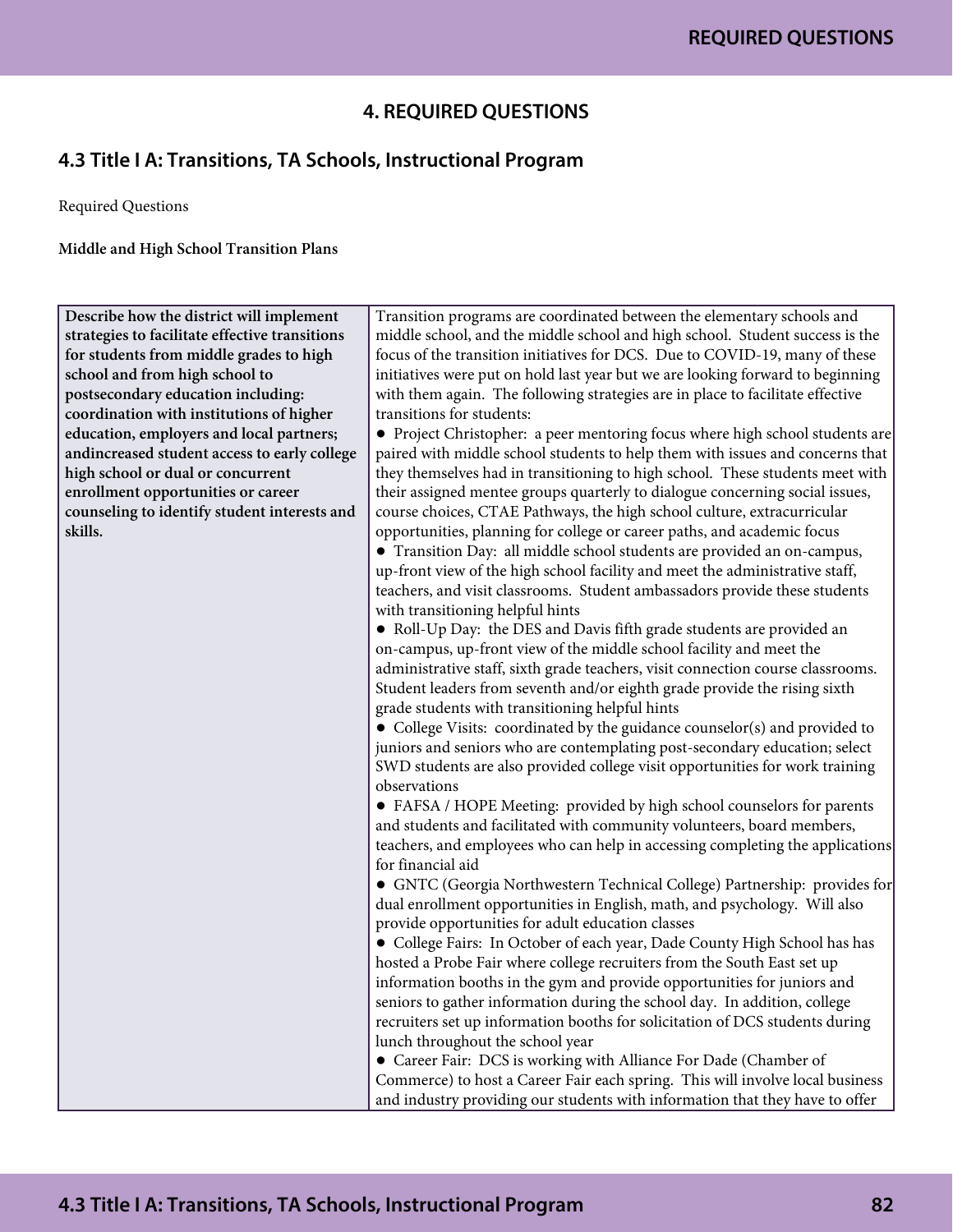Middle and High School Transition Plans

#### Preschool Transition Plans

| Describe how the district will support,       | Headstart provides a program within the Dade County School District for          |
|-----------------------------------------------|----------------------------------------------------------------------------------|
| coordinate, and integrate services with early | infants through 4 year olds. A partnership between Dade County Schools and       |
| childhood programs at the district or school  | the federally funded Headstart program was established with the goal of          |
| level, including plans for transition of      | transitioning students from Headstart directly to the Dade or Davis              |
| participants in such programs to local        | Elementary PreK programs. DCS and the local Headstart also partner to            |
| elementary school programs.                   | provide needed services and interventions appropriate for children having        |
|                                               | difficulties with physical, social, or cognitive development. DCS speech         |
|                                               | therapists work with Headstart students and therefore are ambassadors to aid     |
|                                               | these students in their transition to DCS elementary schools. Early registration |
|                                               | for both elementary schools for preschool and pre-kindergarten students is       |
|                                               | held in early spring of each school year. The Babies Can't Wait program also     |
|                                               | provides transition for children into the education setting closing              |
|                                               | developmental gaps for learning before entering a preschool program. Child       |
|                                               | Find for Special Education is used in securing referrals from anyone knowing     |
|                                               | of a special needs situation and in need of early interventions.                 |

#### Title I, Part A - Targeted Assisted Schools Description

| If applicable, provide a description of how     | Dade County Schools District does not have any schools with target assisted |
|-------------------------------------------------|-----------------------------------------------------------------------------|
| teachers, in constation with parents,           | schools.                                                                    |
| administrators, and pupil services personnel,   |                                                                             |
| will identify the eligible children most in     |                                                                             |
| need of services in Title I targeted assistance |                                                                             |
| schools. The description must include the       |                                                                             |
| mti-criteria selection to be used to identify   |                                                                             |
| the students to be served.                      |                                                                             |

Title I, Part A – Instructional Programs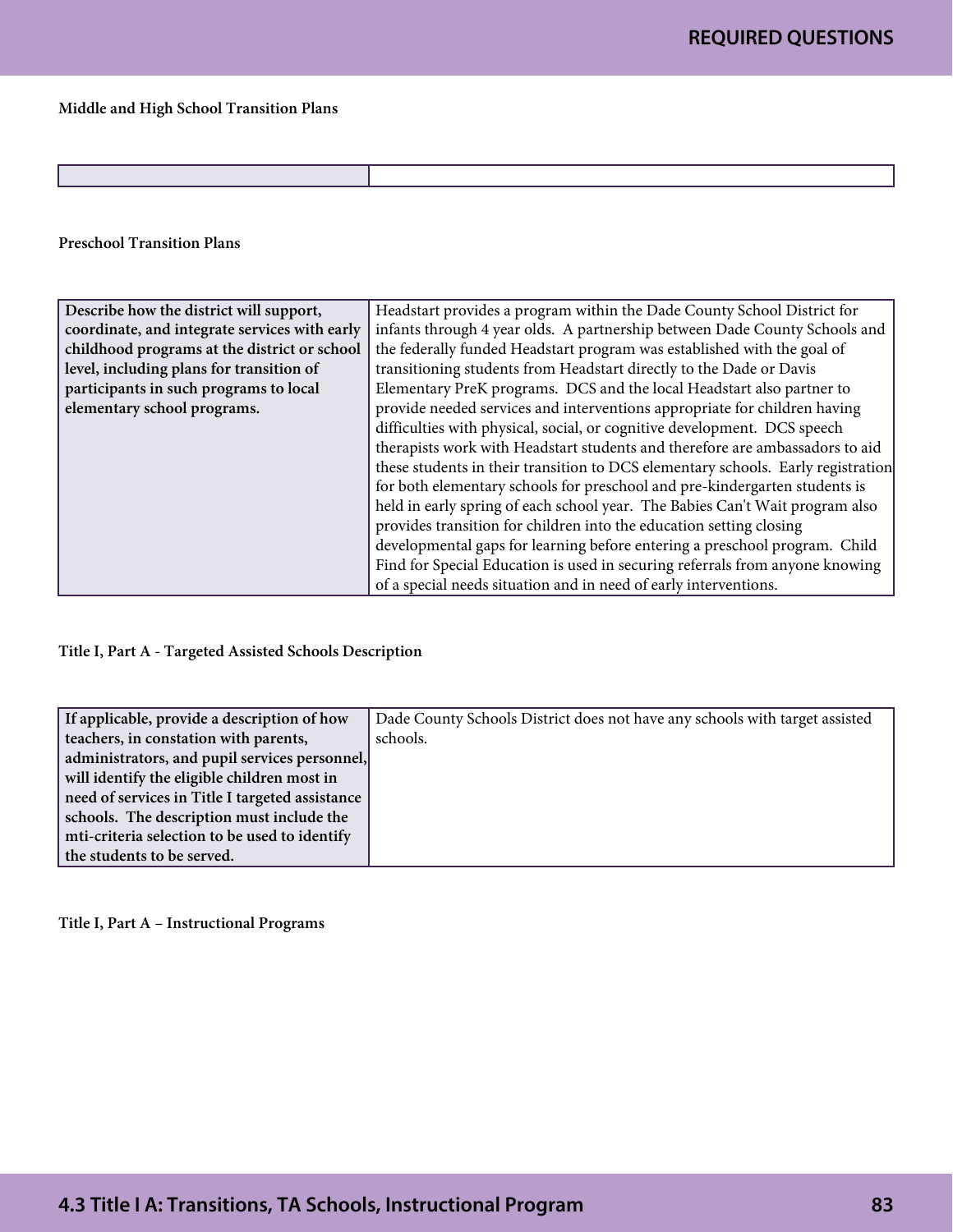### Title I, Part A – Instructional Programs

| Provide a general description of the          | The Dade County School District does not have any Targeted Assistance              |
|-----------------------------------------------|------------------------------------------------------------------------------------|
| instructional program in the following:       | Schools, nor does it have any Neglected or Delinquent Facilites located within     |
| Title I schoolwide schools; Targeted          | its geographical boundaries.                                                       |
| Assistance Schools; andschools for children   | Dade County has four schools, two elementary schools, one middle school, and       |
| living in local institutions for neglected or | one high school. The two elementary schools are both Title I school-wide           |
| delinquent children.                          | schools. Title I money is used to implement evidence-based interventions           |
|                                               | based on each school's comprehensive needs assessment and school                   |
|                                               | improvement plan. Strategies and programs that are selected by schools must        |
|                                               | be evidence-based interventions following the Non-Regulatory Guidance for          |
|                                               | Using Evidence to Strengthen Education Investments (strong, moderate, or           |
|                                               | promising). Academic coaches are employed at each of the elementary schools        |
|                                               | to provide job-embedded professional learning and to work with students on         |
|                                               | closing achievement gaps. Additional instructional personnel or contracted         |
|                                               | services are used to provide supplemental instructional support through small      |
|                                               | group push-in and pull-out activities in the academic content areas.               |
|                                               | Remediation strategies is offered at both Title I schools through flexible         |
|                                               | scheduling activities to provide needs based interventions and support. Dade       |
|                                               | Elementary School has a self-sustained after school program in which               |
|                                               | additional tutoring opportunities are provided for students that may struggle      |
|                                               | academically. Computer software will be purchased to support instruction in        |
|                                               | the four content areas which will be accessible before, during and after school,   |
|                                               | during intervention time, small groups activities, personalized learning time,     |
|                                               | and to extend the core curriculum. Technology, supplies, and materials will be     |
|                                               | purchased to support activities that coordinate with evidence-based                |
|                                               | interventions. Parent Involvement funds are used for family engagement             |
|                                               | activities that support the Title I goals and instructional programs at each Title |
|                                               | I school. Funds may be used to pay to purchase supplies for the parent             |
|                                               | resource center and to coordinate parent involvement activities.                   |
|                                               | The Dade County School District does not have any Targeted Assistance              |
|                                               | Schools but should any school become targeted assistance, all monies will be       |
|                                               | spent in compliance with ESSA regulations governing such school status.            |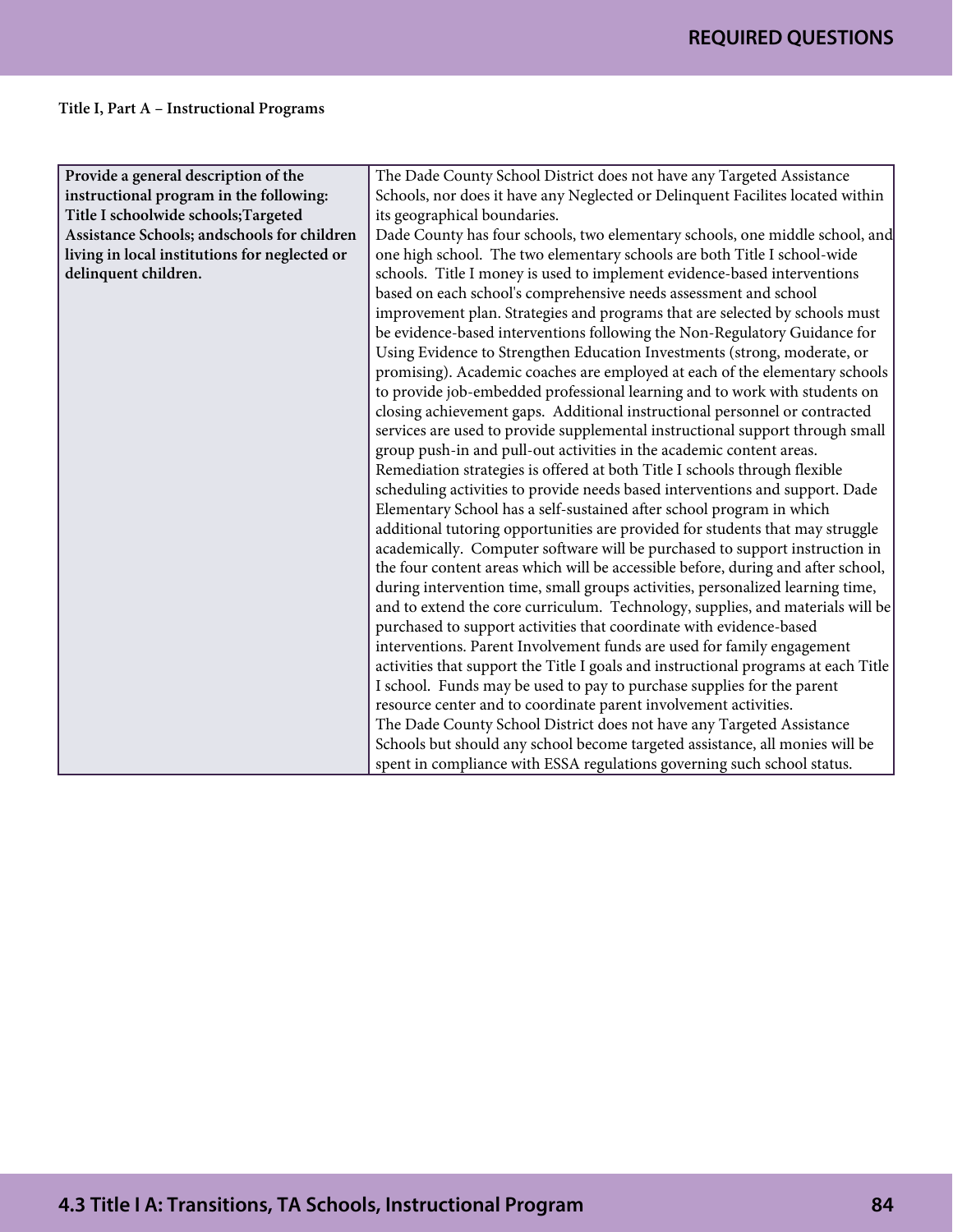### **4. REQUIRED QUESTIONS**

### **4.4 Title I Part C**

Required Questions

Title I, Part C – Migrant Intrastate and Interstate Coordination

| Describe how the district (Direct Funded         | The Dade County School District uses the Occupational Survey provided by         |
|--------------------------------------------------|----------------------------------------------------------------------------------|
| and Consortium) will promote interstate          | the MEP to identify migrant students. This survey is provided to parents of all  |
| and intrastate coordination of services and      | students at the beginning of the school year and to students who enroll later in |
| educational continuity through: the use of       | the year.                                                                        |
| the Title I, Part C Occupational Survey          | In the event there are migratory students identified, they are referred to the   |
| during new student registration and back to      | designated MEP office for contact and assessment of need. Migrant students       |
| school registration for all students; the timely | are evaluated academically like other students in the school system to           |
| transfer of pertinent school records,            | determine academic needs. Parents of migrant students are invited to be          |
| including information on health, when            | involved in school parent activities and the student services department works   |
| children move from one school to another;        | with migrant families when referred by the school. Translation of language       |
| andhow the district will use the Migrant         | needs would be met through language consultants. The MEP Coordinator /           |
| Student Information Exchange (MSIX).             | Title II Director will organize the Parent Advisory Council and engage           |
|                                                  | activities to ensure communication of all school programs and services. In       |
|                                                  | addition to local resources, the district will coordinate through the MEP        |
|                                                  | Consortium to provide services to eligible migrant participants.                 |

Title I, Part C – Migrant Supplemental Support Services

| 1. Describe how the district will ensure the | Currently, the Dade County School System has no identified migratory            |
|----------------------------------------------|---------------------------------------------------------------------------------|
| local delivery of academic instructional     | students. However the school district will plan to collaborate with the MEP     |
| support services to its unenrolled migratory | Consortium to ensure that services are provided to all eligible migratory       |
| preschool children, dropouts, and            | participants to include participants who are enrolled in school, preschool age, |
| out-of-school youth during both the school   | and out-of-school youth.                                                        |
| year and summer periods. (A consortium       | The Dade County School System holds informational sessions throughout the       |
| member LEA shod describe how it facilitates  | school year and summer terms to provide information and resources with          |
| collaboration with ABAC consortium staff     | students and parents including how to access content standards, student         |
| to ensure that these vnerable popations      | performance data regarding their child, health, nutrition, and social services. |
| receive appropriate instructional support    | Teachers and administrators will also work with families and students on an as  |
| services.)                                   | needed basis to provide relevant information about their children as it relates |
| 2. Describe how the district will ensure the | to education, health, nutrition, performance data, social services, etc. In     |
| local delivery of non-academic support       | addition, the Dade County School District will consider having these meetings   |
| services, i.e., health services, nutrition   | through an online platform to accommodate parents that might not be able to     |
| programs, and social services to migrant     | attend.                                                                         |
| families, preschool children, dropouts, and  |                                                                                 |
| out-of-school youth during both the school   |                                                                                 |
| year and summer periods. (A consortium       |                                                                                 |
| member LEA shod describe how it facilitates  |                                                                                 |
| collaboration with ABAC consortium staff     |                                                                                 |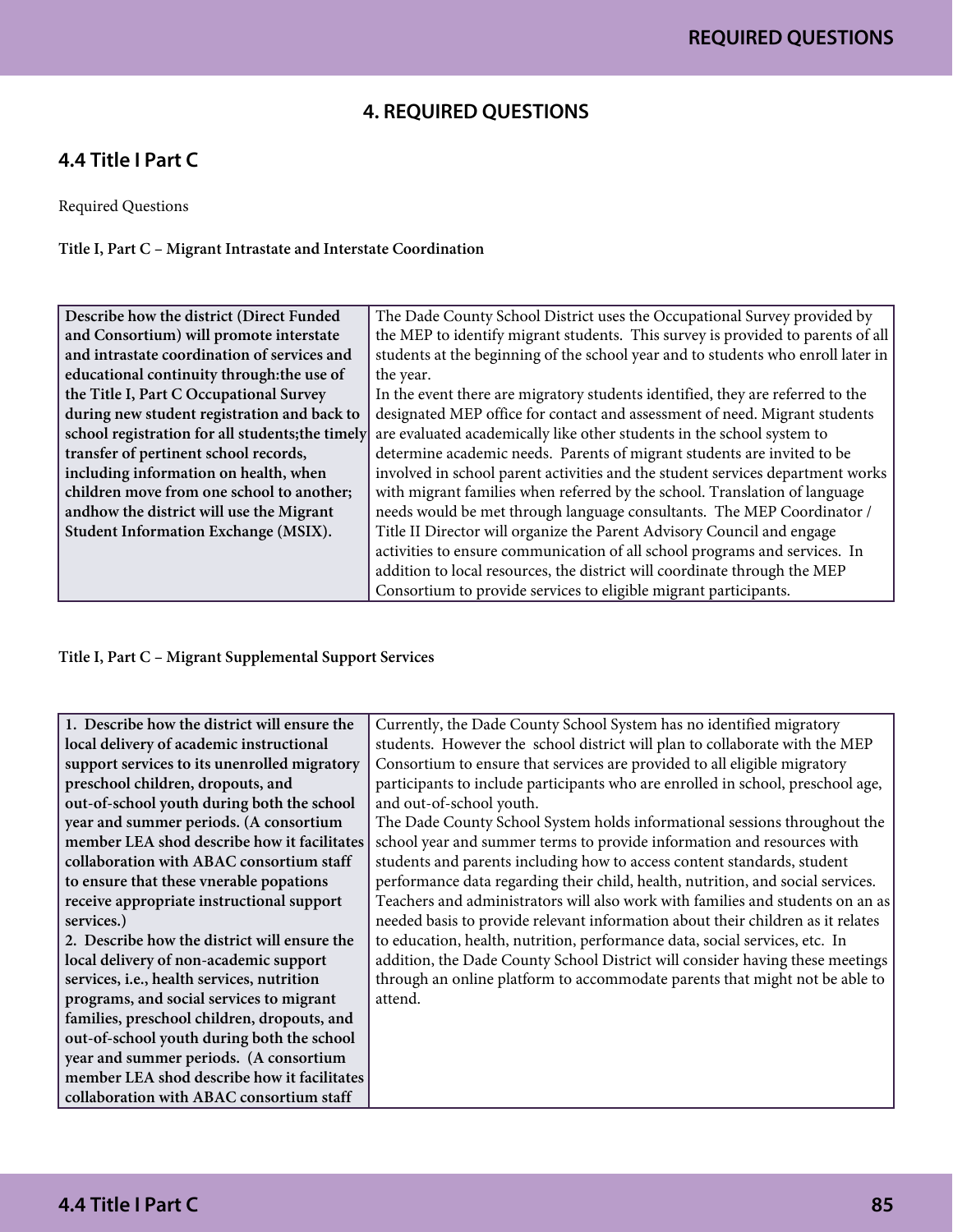#### Title I, Part C – Migrant Supplemental Support Services

| to ensure that these vnerable popations  |  |
|------------------------------------------|--|
| receive appropriate non-academic support |  |
| services.)                               |  |
|                                          |  |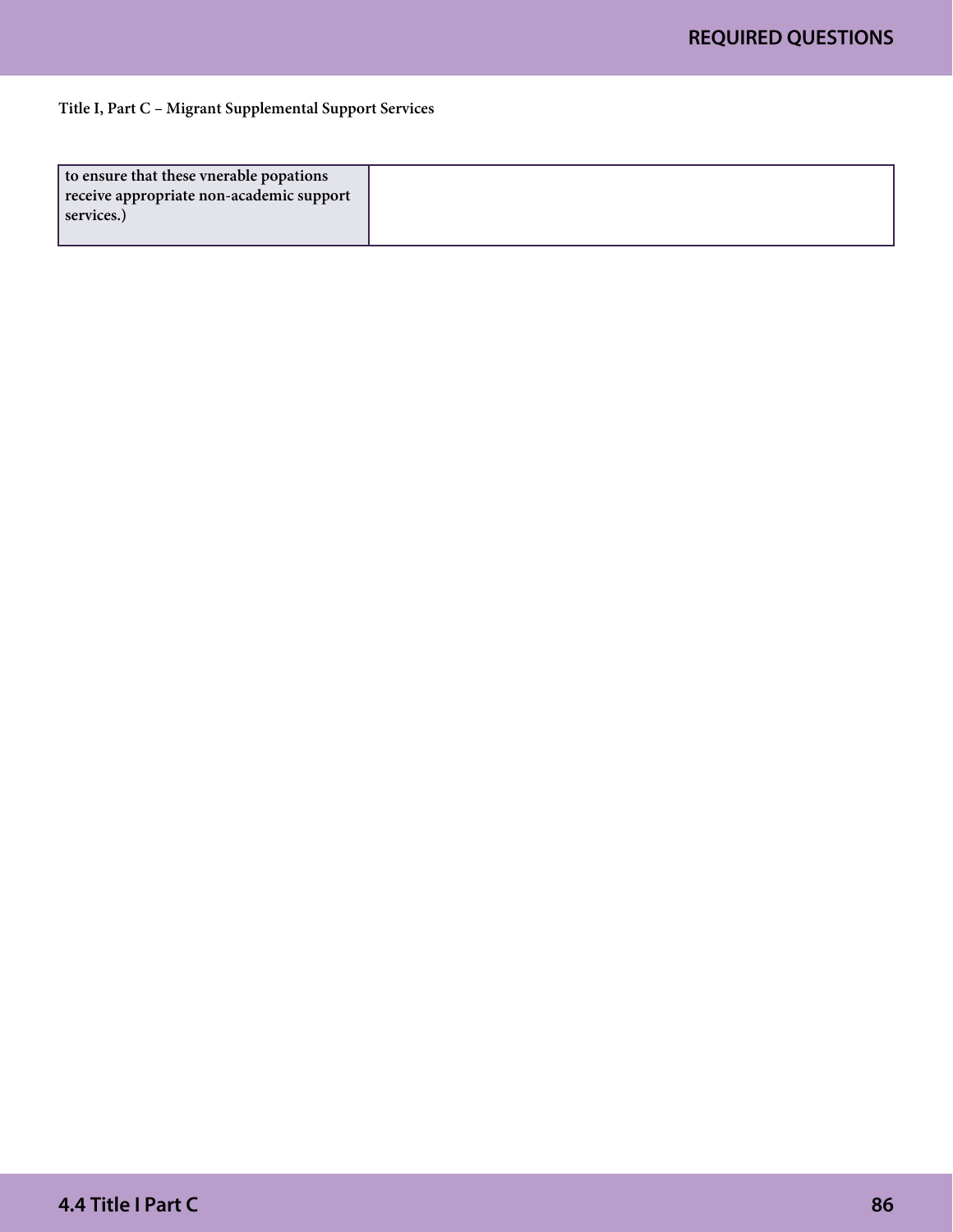### **4. REQUIRED QUESTIONS**

### **4.5 IDEA**

Required Questions

IDEA Performance Goals:

Describe how the district will meet the following IDEA performance goals: **IDEA Performance Goal 1: Improve graduation rate outcomes for students with disabilities.**

What specific post-secondary outcome activities (school completion, school age transition, and post-secondary transition) are you implementing in your LEA to improve graduation rates? Include:Description of your district's proceduresSpecific professional learning activitiesPlan to monitor implementation with fidelity

Dade County Schools will utilize the ASPIRE curriculum to educate Students with Disabilities on their specific disability and its impact on their performance and to promote self-advocacy skills. Students with Disabilities will actively participate in their IEP meetings to the extent appropriate for each student.

Prior to the development of initial transition plans when students turn 14 years old or enter the 8thgrade, a transition interview will be conducted by IEP case managers with students with disabilities and their parents. Students' elective courses in high school will be aligned with their interests and aptitudes. Dade County Schools will continue to utilize the Practical Assessment Exploration System (PAES) lab at the high school, middle school and elementary levels. Students will be taught job-specific technical skills and soft skills related to work in general. Additionally, all functional specialized program teachers and some interrelated special education teachers will receive training on the program. Labs will be available to students in the Functional Curriculum GAA Program and to students receiving Interrelated Pull-Out instruction. PAES data will be incorporated into student IEP's and transition plans. PAES lab open houses will be scheduled twice per year to include community employers, who will be interviewed to determine their employment needs and job skills necessary for employment in their companies.

All 11thand 12thgrade students will be referred to Georgia Vocational Rehabilitation Agency for services. Dade County Schools staff will work closely with GVRA to help transition students with disabilities from school to work through job training and placement or transition to Cave Spring Center or Roosevelt Warm Springs Institute to continue education in employment and life skills. GVRA counselor will attend IEP meetings for 11thand 12thgraders and younger students if requested either in person or virtually.

Dade County Schools will work with the Georgia High School High Tech Program to provide access to industries and post-secondary programs in the local area, including more urban areas. Students with Disabilities enrolled in 11thand 12thgrades will be given the opportunity to participate in in-school and community training and on-site visits.

Dade County students and their parents will be provided opportunity to attend a yearly Transition Fair that is organized through collaboration of multiple North Georgia school systems at the Northwest Georgia Technical College in Rock Spring, Georgia. Post-secondary institutions and employers provide information to students and their parents. The Director of Special Programs and the Parent Mentor will provide information to high school teachers and administration regarding dates and times and will secure bus transportation for students to the transition fair.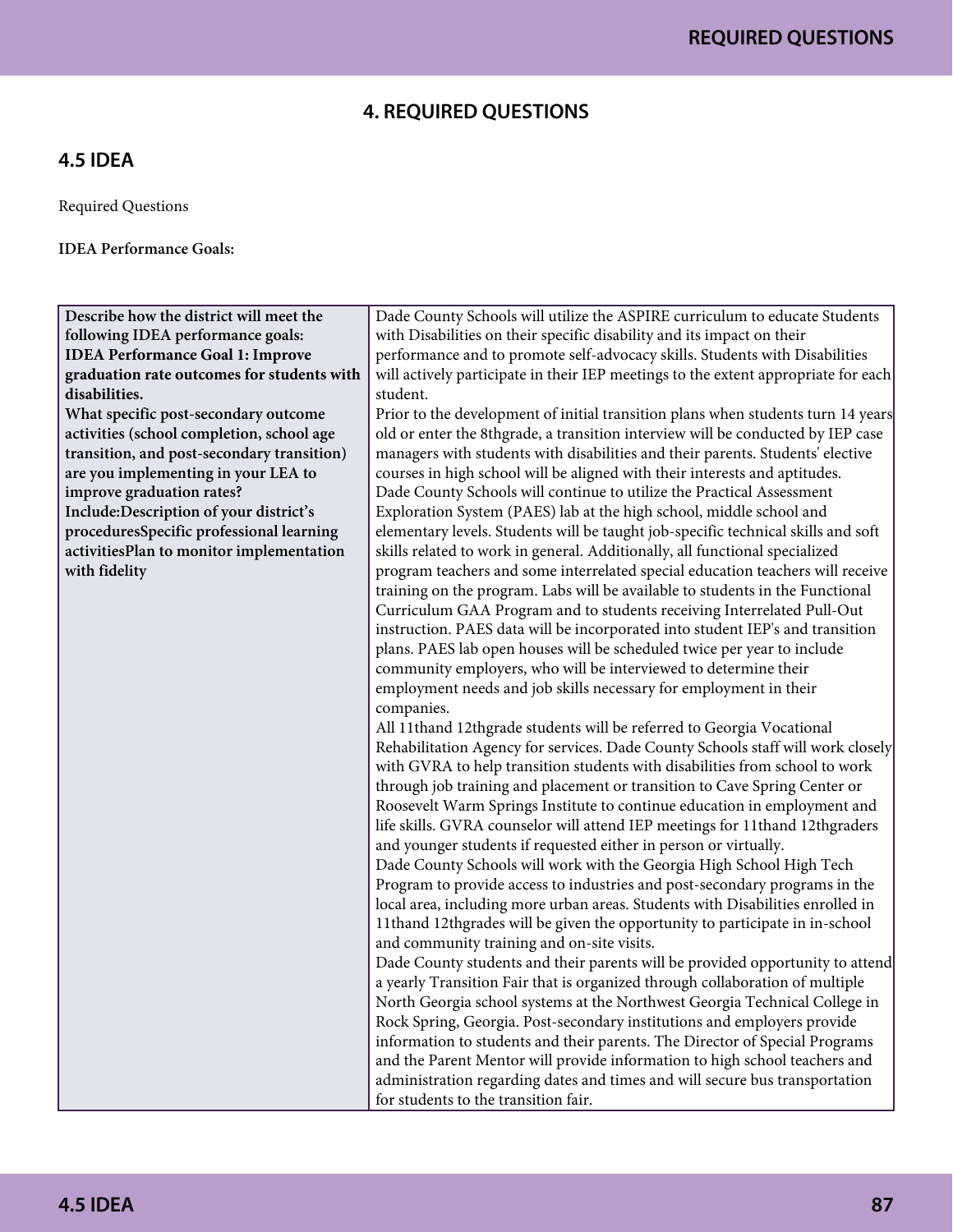#### IDEA Performance Goals:

| Dade County Special Education Program will work with community                   |
|----------------------------------------------------------------------------------|
| businesses and vendors to implement a Community-Based Instruction                |
| Program for middle and high school students in the Functional Specialized        |
| Program. Transportation and job coaching will be provided by program staff.      |
| Students will have opportunities to perform job tasks in various local           |
| businesses.                                                                      |
| The Dade County Schools Assistive Technology Team will continue to work          |
| with special education teachers to analyze specific student needs and provide    |
| resources to meet those needs. The AT Team will include one teacher from         |
| each school, a Speech and Language Pathologist and an Occupational               |
| Therapist. Assistive Technology needs will be considered at each annual          |
| review. Students determined to possibly need AT services and/or devices will     |
| be referred to the AT Team for screening.                                        |
| Dade County Schools will continue to utilize credit recovery opportunities for   |
| students with disabilities who need to retake classes in which they do not earn  |
| a passing grade. Specifically, a computer-based instruction called Apex          |
| Learningwill be used. Students will be allowed to work at a pace that is         |
| appropriate for their specific needs. Students can access the program at school, |
| home or any place that has internet connection. Credit recovery will occur on    |
| an on-going and as-needed basis and will be documented in students' IEP's.       |

| Describe how the district will meet the          | Dade County Schools will collaborate with Babies Can't Wait Program to             |
|--------------------------------------------------|------------------------------------------------------------------------------------|
| following IDEA performance goals:                | ensure children being served by them are evaluated and eligibility                 |
| <b>IDEA Performance Goal 2: Improve services</b> | determination meetings are held before the child's third birthday. Upon receipt    |
| for young children (3-5) with disabilities.      | of referrals on students, the Director of Special Programs will attend transition  |
| What specific young children activities          | meetings that include parents/guardians and BCW Coordinator.                       |
| (environment, outcomes, and transition) are      | Dade County Schools will engage in Child Find activities that include              |
| you implementing in your LEA to improve          | collaboration with area Day Cares, Head Start Program, Children First, DFCS,       |
| services for young children (ages 3-5)?          | therapists, medical providers and other agencies in an effort to identify          |
| Include:LEA proceduresServices that are          | children ages 3 to 5 that may be in need of special education services. Child      |
| offered and provided within your district as     | Find information will be provided to local providers and will be made              |
| well as where the service options are located.   | accessible on the district website and will include Early Screening Project        |
| (e.g. local daycares, Head Start, homes,         | materials and checklists and Strength and Difficulties Questionnaire. The          |
| community-based classrooms, PreK                 | Director of Special Programs will serve as the point of contact for Child Find.    |
| classrooms) Staff that will be designated to     | Both Dade and Davis Elementary Schools have Bright from the Start Pre K            |
| support the 3-5 popationCollaboration with       | classes. Staff will make referrals as appropriate when learning, speech &          |
| outside agencies, including any trainings        | language and/or social/emotional/behavioral concerns arise. One of the             |
| conducted by the LEAParent trainings             | elementary schools will continue to serve three and four-year old students who     |
|                                                  | have been deemed eligible for special education and who need services outside      |
|                                                  | of the general education environment. The school will also continue to serve       |
|                                                  | four year olds who have been deemed eligible for special education in a            |
|                                                  | coteaching/supportive instruction model in a Bright From the Start Pre-K           |
|                                                  | inclusion class. IEP compliance will be monitored by the Director of Special       |
|                                                  | Programs on an on-going basis.                                                     |
|                                                  | All special education staff providing services in Pre-K classes will attend Bright |
|                                                  | from the Start Lead or Assistant Teacher Training and will be certified through    |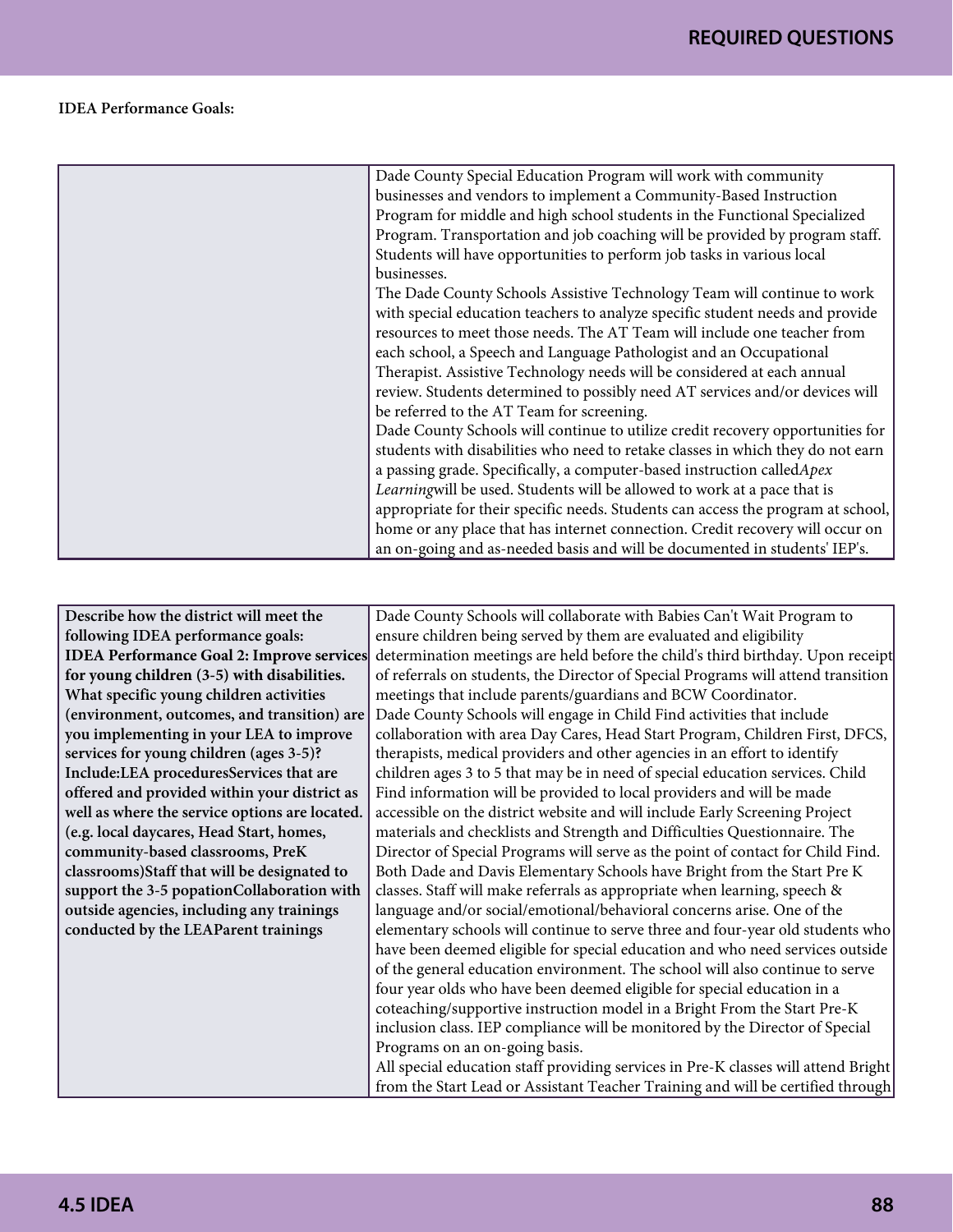#### IDEA Performance Goals:

| Georgia Professional Standards Commission with professional goals in the<br>TKES platform. |
|--------------------------------------------------------------------------------------------|
|                                                                                            |

| Describe how the district will meet the      | All current special education teachers have been trained on IEP and eligibility  |
|----------------------------------------------|----------------------------------------------------------------------------------|
| following IDEA performance goals:            | procedures including timeline requirements, data collection and due process      |
| <b>IDEA Performance Goal 3: Improve the</b>  | using the Georgia Online IEP platform. Newly hired special education teachers    |
| provision of a free and appropriate public   | will receive training and will be assigned a mentor who will participate in the  |
| education to students with disabilities.     | development and implementation of IEP processes and paperwork. All special       |
| What specific activities align with how you  | education teachers will receive ongoing training during pre-planning with        |
| are providing FAPE to children with          | additional updates provided through the Special Education Program                |
| disabilities?                                | Leadership Team, which meets once per month and is comprised of Lead             |
| Include: How teachers are trained on         | Teachers from each school, Lead SLP, School Psychologist, Administrative         |
| IEP/eligibility procedures and instructional | Assistant to the Director of Special Programs, Parent Mentor and the Director    |
| practicesHow LRE is ensuredThe continuum     | of Special Programs.                                                             |
| of service options for all SWDsHow IEP       | At each annual review, the IEP committee will consider all service options that  |
| accommodations/modifications are shared      | might be appropriate for students with disabilities. Each school provides        |
| with teachers who are working with           | services that include direct and indirect consultation in general education,     |
| SWDsSupervision and monitoring               | supported instruction (paraprofessional) in general education, co-teaching in    |
| procedures that are being implemented to     | general education, pull out (resource) classes outside of general education, and |
| ensure that FAPE is being provided           | specialized instruction classes. Additionally, Speech & Language and other       |
|                                              | related services are provided both inside and outside of general education as    |
|                                              | determined necessary by the IEP committee. General education with supports       |
|                                              | is the first option considered by IEP committees.                                |
|                                              | Ongoing training on FAPE will be provided using training materials and           |
|                                              | modules provided on the GaDOE website.                                           |
|                                              | Case managers for each student will share IEP information including              |
|                                              | accommodations and modifications to all teachers who will work with each         |
|                                              | student by updating the Team Members in the Georgia Online IEP platform.         |
|                                              | The Director of Special Programs will conduct regular audits of IEP's to         |
|                                              | determine if services option consideration is evident in IEP meeting notes.      |
|                                              | FAPE requirements will be discussed at each monthly Special Education            |
|                                              | Leadership Team meeting.                                                         |
|                                              | Dade County Schools Director of Special Programs will conduct a                  |
|                                              | Proportionate Share meeting once per year that will include parents of           |
|                                              | students on the DCS home school list and who have been identified as a           |
|                                              | student with a disability or who are suspected of having a disability. The       |
|                                              | meeting will be advertised in the local paper, on the local radio and television |
|                                              | stations and posted on the Dade County Schools website at least two weeks in     |
|                                              | advance of the meeting.                                                          |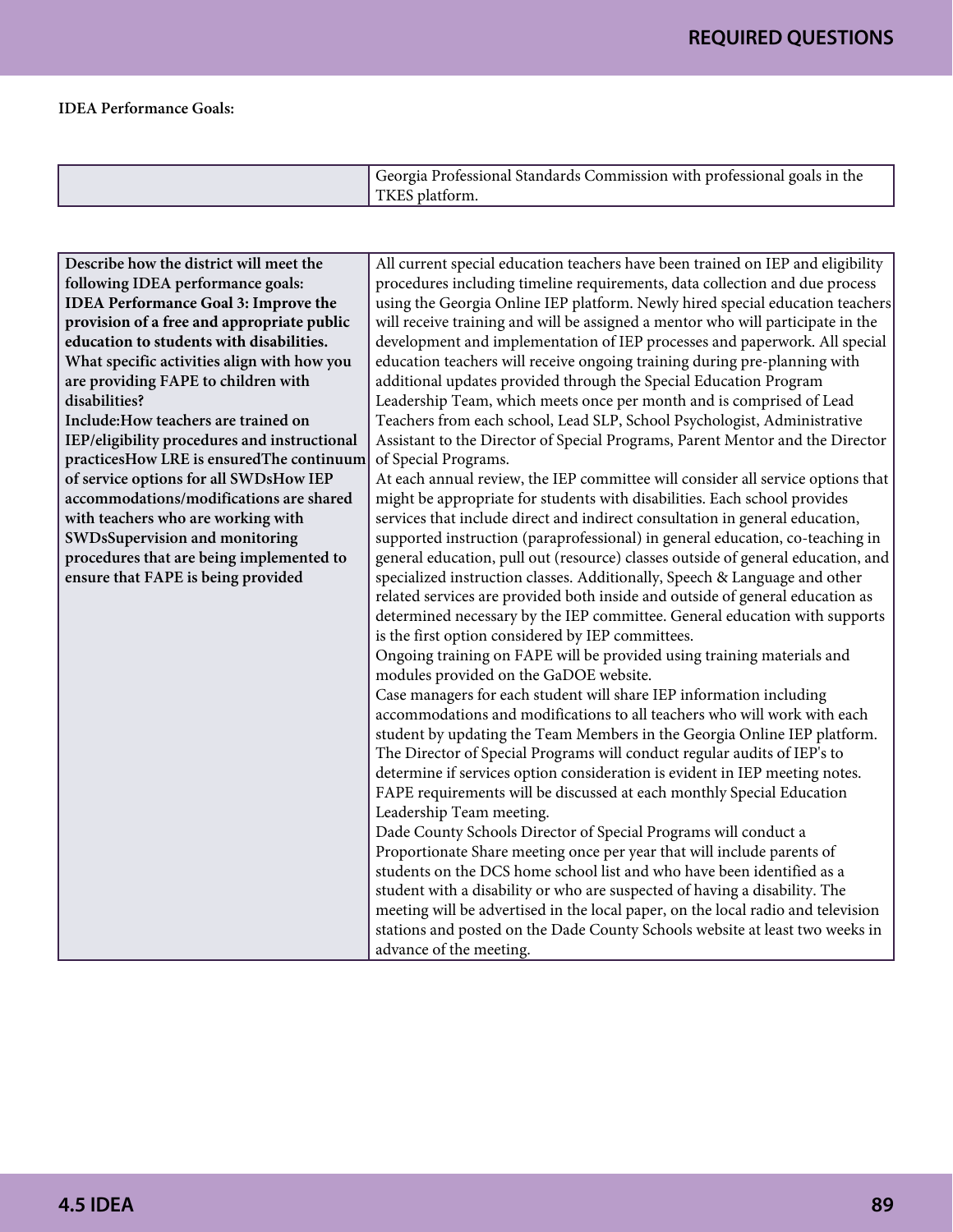### **REQUIRED QUESTIONS**

#### IDEA Performance Goals:

Describe how the district will meet the following IDEA performance goals: **IDEA Performance Goal 4: Improve compliance with state and federal laws and regations.**

How procedures and practices are implemented in your district to ensure overall compliance? Include:LEA procedures to address timely and accurate data submissionLEA procedures to address correction of noncompliance (IEPs, Transition Plans)Specific PL offered for overall compliance, timely & accurate data submission, and correction of noncomplianceSupervision and monitoring procedures that are being implemented to ensure compliance

Dade County Schools Special Education Department uses the Georgia Online IEP platform for eligibility and IEP development. The program monitors timeline compliance through a dashboard. IEP casemanagers can view information on their caseload students, and individuals with administrator access can view all students. The Director of Special Programs and School Psychologist will monitor the GO IEP dashboard weekly for event completion timelines to ensure compliance.

All special education teachers have been trained on the GO IEP system and newly hired teachers will be trained when hired and will be paired with a mentor teacher for coaching. In addition, the five IEP development modules on the GaDOE website will be used for training.

IEP casemanagers will use the GO IEP review checklist when developing IEP's and conducting meetings. The checklist was developed from the GaDOE modules with GO IEP staff guidance and will increase the likelihood of compliant IEP's.

The Director of Special Programs will conduct monthly IEP audits throughout the year to ensure compliance. Additional training will be provided to casemanagers for whom it is determined necessary. Available resources include a "Help" feature in GO IEP that includes video tutorials and screenshots of program components, GaDOE IEP modules and the Dade County Schools Special Education manual.

The Dade County Schools Special Education Department has an online manual that outlines Confidentiality and Compliance, Job Descriptions, Identification Process for children ages 3-21, Eligibility Process,

Redetermination/Reevaluation Process; IEP Development Process, Progress Monitoring requirements, Attendance and Discipline of SWD's, document samples and other information to ensure that casemanagers and leaders provide opportunity for academic, behavioral, and social/emotional growth for students with disabilities. The manual was developed and is updated as needed by the Special Education Leadership Team using the Georgia Department of Education Special Education manual as a guide.

To receive updates on state and federal rules, regulations and policies, the Director of Special Programs will attend state level conferences, such as Federal Programs Conference, Data Conference, G-CASE fall and spring conferences, and GAEL Summer Leadership Conference. Additionally, the Director will attend monthly Special Education Administrator Consortia meetings led by the Northwest Georgia Regional GLRS and participate in monthly Directors' Webinars presented by the State Director of Special Education. Upon receipt of the weekly email blast from the State Director of Special Education, the Director of Special Programs will view all information and disseminate to the Special Education Leadership Team and other appropriate district personnel.

The Dade County Schools Special Education Leadership Team consists of the Lead Special Education Teacher from each school, the Lead Speech & Language Pathologist, the School Psychologist, the Administrative Assistant to the Director of Special Programs, the Parent Mentor and the Director of Special Programs. The team will meet monthly during the school year and during summer break as needed. The lead teachers and SLP will disseminate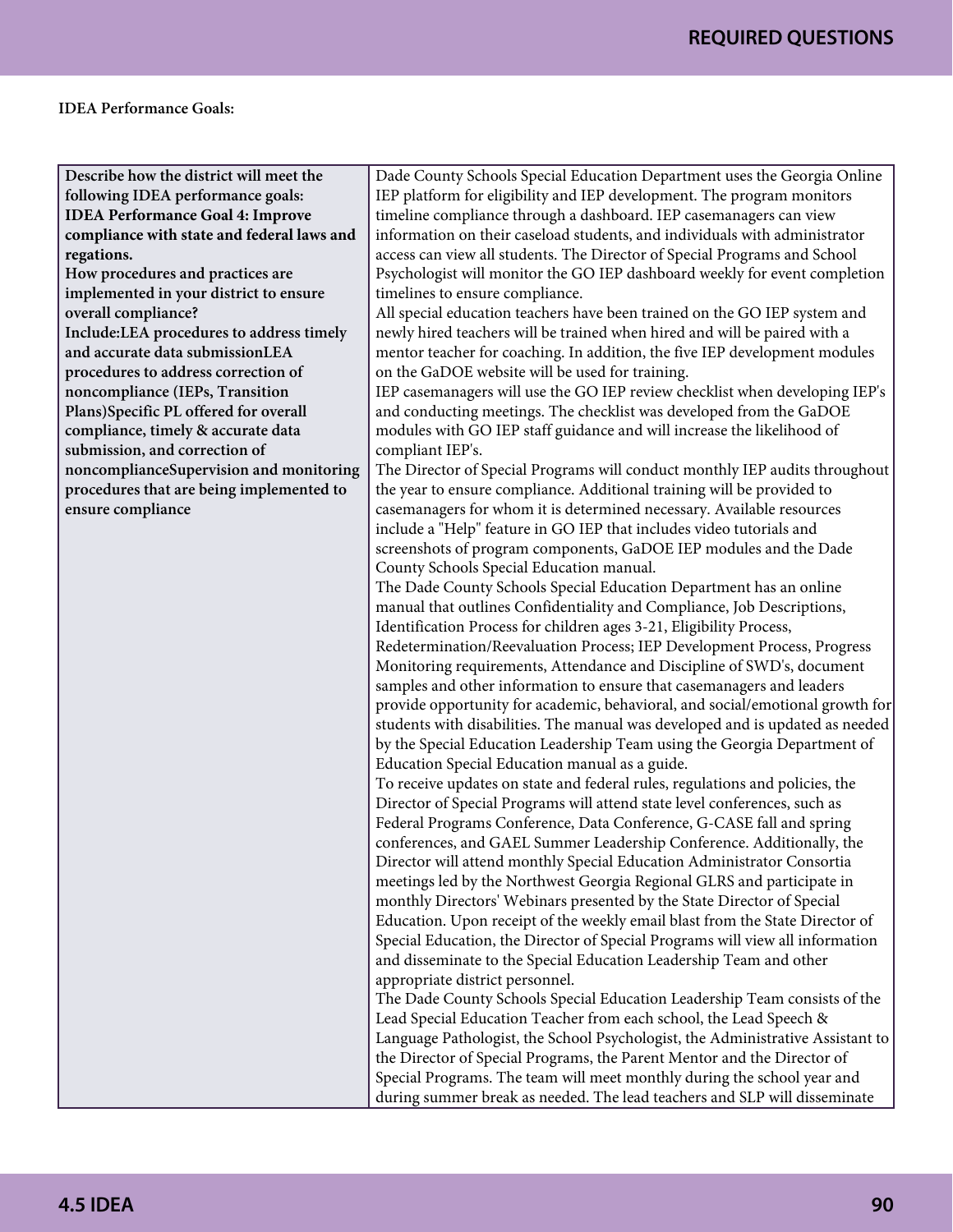#### IDEA Performance Goals:

| information to their school-based teams and will share questions and concerns  |
|--------------------------------------------------------------------------------|
| from their teams with the leadership team. Monthly school-based special        |
| education team meetings will be conducted by lead teachers. The Director of    |
| Special Programs will attend monthly District Administration meetings and      |
| will deliver information and updates to the Superintendent, Program Directors  |
| and Principals.                                                                |
| Dade County Schools will renew subscription to LRP Special Education           |
| Connections. This is a publication of federal and state Special Education laws |
| and regulations provided by attorneys who specialize in Special Education      |
| litigation. Information will be made available to all Dade County Schools      |
| employees.                                                                     |
| Parents/guardians who have concerns/complaints regarding FAPE for their        |
| child will be provided information on dispute resolution included on the       |
| GaDOE website if the concern/complaint cannot be mitigated at the school       |
| and/or district level.                                                         |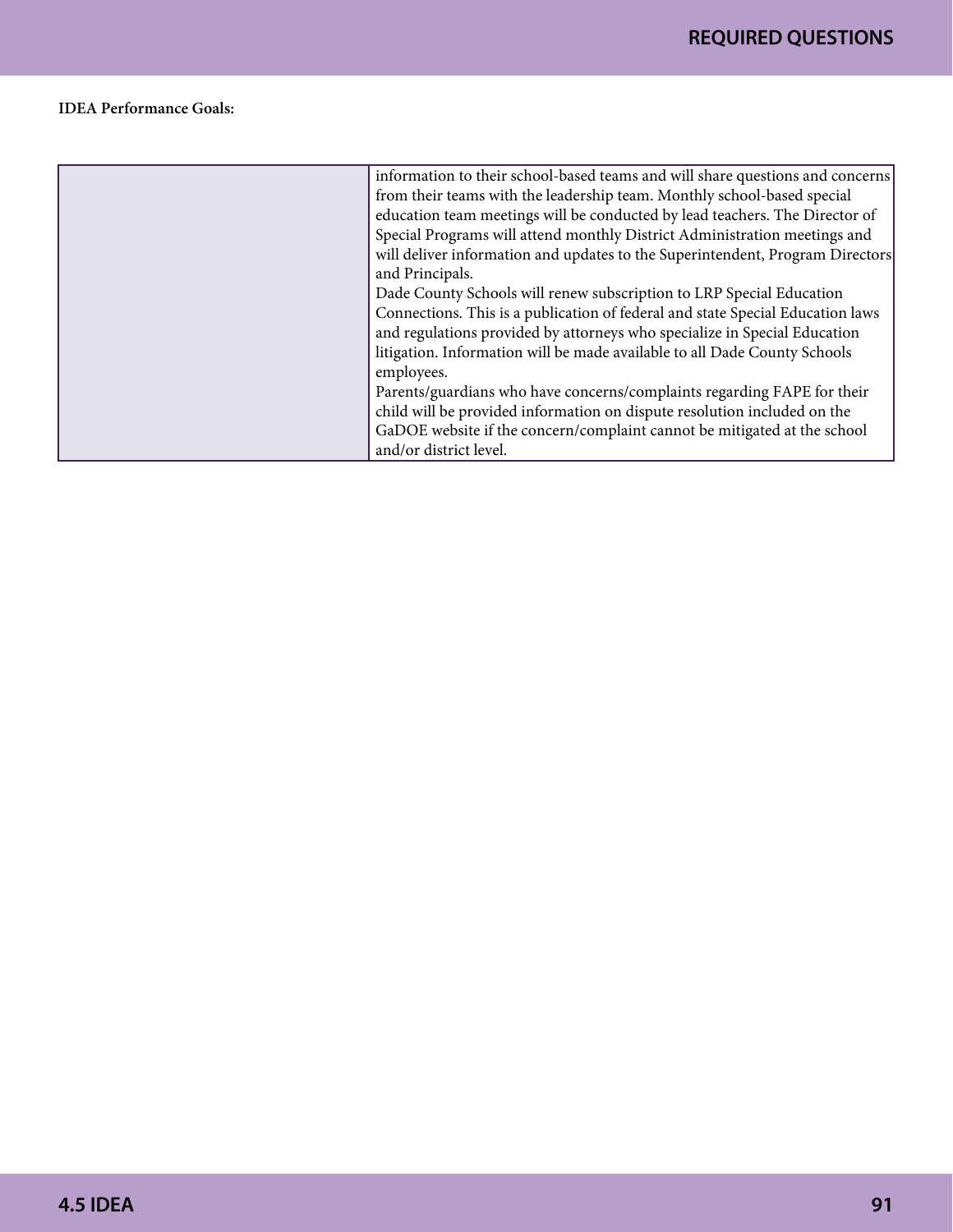### **4. REQUIRED QUESTIONS**

### **4.6 Title IV Part A**

Required Questions

Title IV, Part A – Activities and Programming

| Provide a description of the Title IV, Part A  | Well-rounded educational opportunities:                                            |
|------------------------------------------------|------------------------------------------------------------------------------------|
| needs-based activities and programming         | The Dade County School District intends to use funds to pay opportunities          |
| intended to improve students' academic         | and/or activities that include the following: pay for half-time art teacher to     |
| achievement the LEA will implement:            | serve elementary grade students at both elementary schools, provide job            |
| 1. In support of well-rounded educational      | embedded professional learning on differentiated instructional strategies,         |
| opportunities, if applicablebr                 | provide support for the New Teacher Induction Program (mentor / mentee             |
| 2. Include measurable objective and/or         | teachers), provide professional learning opportunities to support teacher          |
| intended outcome specific to activity;         | endorsements for overall instructional improvements, and provide                   |
| indicate if this is a new or continuing        | enrichment opportunities through summer camps to increase student                  |
| activity; reference the overarching need and   | readiness skills through summer reading, math, science, and/or STEM /              |
| action step                                    | STEAM activities. The activities identified are designed to increase academic      |
| 3. In support of safe and healthy students, if | rigor by educating the "whole child" as aligned with Georgia's System of           |
| applicable                                     | Continuous Improvement. The intended outcome is that we will build staff           |
|                                                | capacity across the Dade County School District and strengthen Professional        |
| 4. Include measurable objective and/or         | Learning Communities (PLCs) in ALL schools, engage students, families, the         |
| intended outcome specific to activity;         | community, and/or other partners, in concert with increasing academic rigor        |
| indicate if this is a new or continuing        | for the students of Dade County.                                                   |
| activity; reference the overarching need and   |                                                                                    |
| action step                                    | Safe and healthy students:                                                         |
| 5. In support of the effective use of          |                                                                                    |
| technology, if applicable                      | The Dade County School District intends to use the funds to pay for                |
|                                                | professional learning opportunities in the areas of trauma and mental health       |
| 6. Include measurable objective and/or         | needs through face-to-face and/or online training provided by RESA and other       |
| intended outcome specific to activity;         | local/state agencies, provide professional learning opportunities for the district |
| indicate if this is a new or continuing        | PBIS director, school level PBIS coaches, and/or additional PBIS team              |
| activity; reference the overarching need and   | members, in addition to purchasing materials, supplies, and/or curricula to        |
| action step                                    | promote school readiness, proper nutrition, and healthy lifestyle activities,      |
|                                                | among our students to promote academic success. The intended outcome of            |
|                                                | these district-wide initiatives will be to ensure that our students and staff      |
|                                                | across the Dade County School District are safe and healthy learning               |
|                                                | environments and that the climate ratings among our schools will yield             |
|                                                | positive gains.                                                                    |
|                                                |                                                                                    |
|                                                | Effective Use of Technology:                                                       |
|                                                |                                                                                    |
|                                                | The Dade County School District intends to utilize the funds to pay for district   |
|                                                | level staff, school-level staff and/or administrators, academic coaches, media     |
|                                                | specialists, guidance counselors, and/or teachers to participate in professional   |
|                                                | learning focused on technology. For the past two years, this has been done         |
|                                                | through summer PL (EdTech Cam) and/or by supporting teachers to add                |
|                                                | levels of Google certifications. The activities listed here will support the       |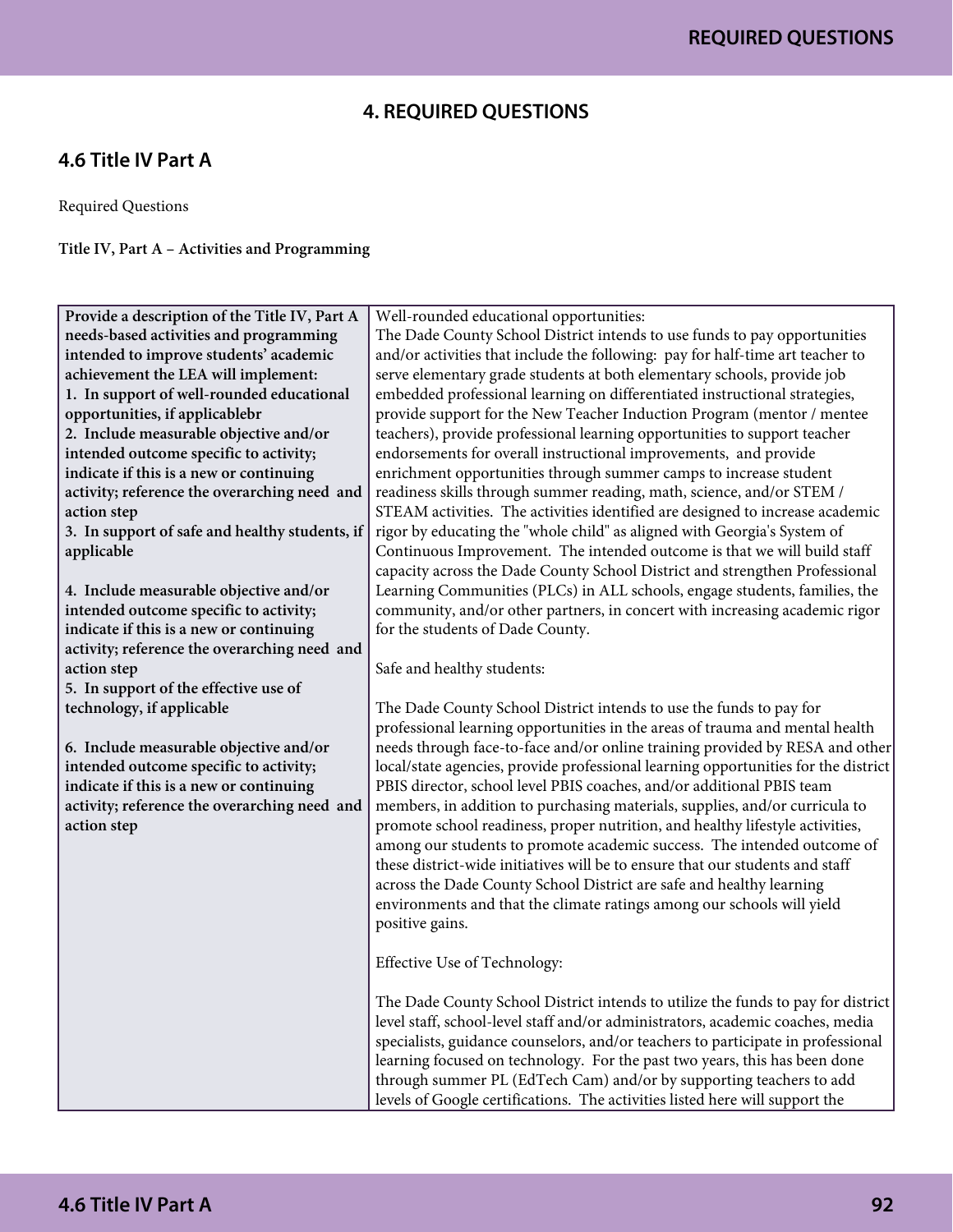#### Title IV, Part A – Activities and Programming

| district-wide 1:1 initiative – A Computer for Everyone (ACE) and will<br>encourage students and staff to "think outside the box" when engaging<br>families. The intended outcome is that instructional technology will be<br>utilized to support student achievement while engaging students, staff, and<br>families. |
|-----------------------------------------------------------------------------------------------------------------------------------------------------------------------------------------------------------------------------------------------------------------------------------------------------------------------|
|                                                                                                                                                                                                                                                                                                                       |

#### Title IV, Part A – Ongoing Consultation and Progress Monitoring

| Describe how and when the LEA will const      | The Dade County School system with engage the stakeholders throughout the    |
|-----------------------------------------------|------------------------------------------------------------------------------|
| any stakeholders/community-based partners     | year to collect feedback on the effectiveness of the programs designed to    |
| in the systematic progress monitoring of      | support:                                                                     |
| Title IV, Part A supported activities for the | • well-rounded educational opportunities                                     |
| purposes of implementation improvement        | • safe and healthy learning environment                                      |
| and effectiveness measurements.               | • effective use of instructional technology                                  |
|                                               |                                                                              |
|                                               | In addition, Dade County Schools will work collaboratively with Northwest    |
|                                               | GA RESA, Institutions of Higher Ed, the local Board of Education (Strategic  |
|                                               | Planning / Governance Team) and local business and industry to help evaluate |
|                                               | the effectiveness of our programs.                                           |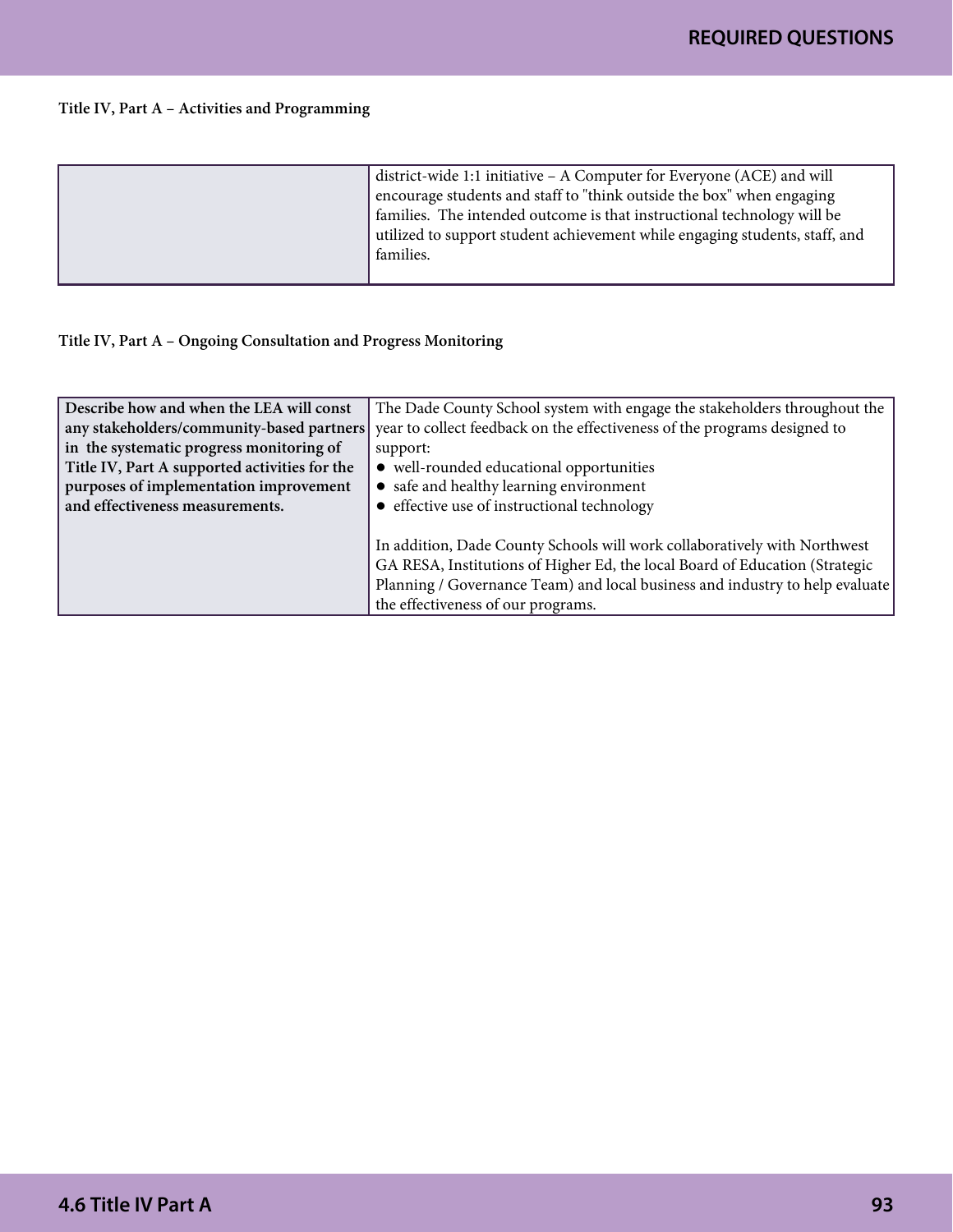### **4. REQUIRED QUESTIONS**

### **4.7 Reducing Equity Gaps**

Required Questions

Reducing Equity Gaps: Reflect on the previous year's LEA Equity Action Plan

| Equity Gap 1 Was the LEA Equity Action          | Intervention Not Effective - Adjust Activities / Strategies |
|-------------------------------------------------|-------------------------------------------------------------|
| Plan effective in reducing the equity gap       |                                                             |
| selected for the year? Intervention Effective - |                                                             |
| Equity Gap EliminatedIntervention Effective     |                                                             |
| - Maintain Activities/StrategiesIntervention    |                                                             |
| Effective - Adjust                              |                                                             |
| Activities/StrategiesIntervention Not           |                                                             |
| Effective - Adjust                              |                                                             |
| Activities/StrategiesIntervention Not           |                                                             |
| Effective - Abandon Activities/Strategies       |                                                             |

| Provide a brief description of LEA's success | COVID-19 placed limitations on being able to provide targeted teacher    |
|----------------------------------------------|--------------------------------------------------------------------------|
| in implementation of the prior year LEA      | development, therefore Dade County Schools will adjust interventions for |
| <b>Equity Action Plan and</b>                | FY'22.                                                                   |
| effectiveness/ineffectiveness in addressing  |                                                                          |
| the selected equity gap.                     |                                                                          |

| Equity Gap 2Was the LEA Equity Action           | Intervention Effective - Equity Gap Eliminated |
|-------------------------------------------------|------------------------------------------------|
| Plan effective in reducing the equity gap       |                                                |
| selected for the year? Intervention Effective - |                                                |
| Equity Gap EliminatedIntervention Effective     |                                                |
| - Maintain Activities/StrategiesIntervention    |                                                |
| Effective - Adjust                              |                                                |
| Activities/StrategiesIntervention Not           |                                                |
| Effective - Adjust                              |                                                |
| Activities/StrategiesIntervention Not           |                                                |
| Effective - Abandon Activities/Strategies       |                                                |

| Provide a brief description of LEA's success | During 2019, all Dade County Schools received 5 star climate ratings as     |
|----------------------------------------------|-----------------------------------------------------------------------------|
| in implementation of the prior year LEA      | measured by the CCRPI. This was a result from the successful implementation |
| <b>Equity Action Plan and</b>                | of a local Character Education Plan as well as implementation of PBIS       |
| effectiveness/ineffectiveness in addressing  | initiatives.                                                                |
| the selected equity gap.                     |                                                                             |